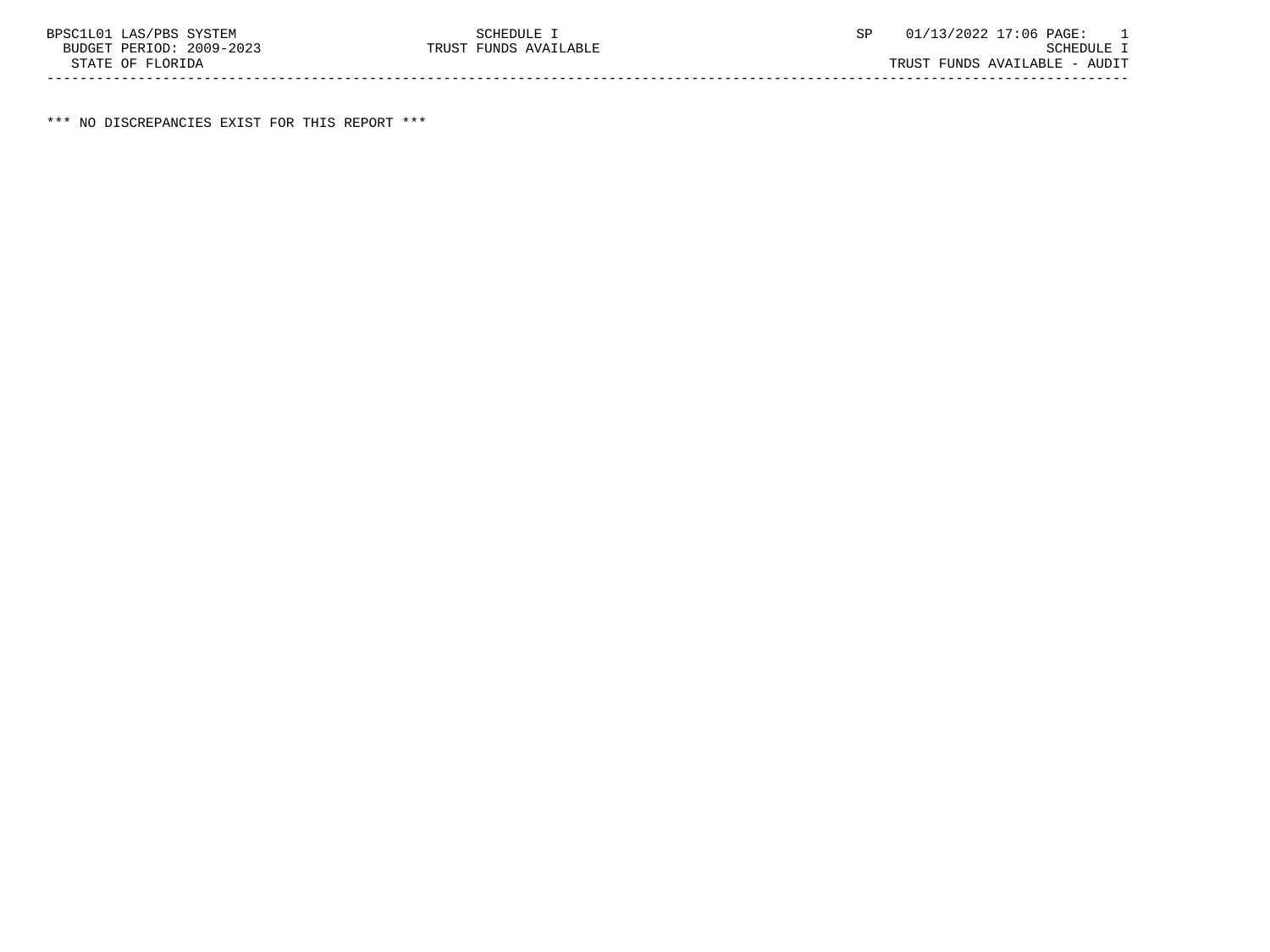BPSC1L01 LAS/PBS SYSTEM SCHEDULE I SCHEDULE I SP 01/13/2022 17:06 PAGE: 1<br>BUDGET PERIOD: 2009–2023 TRUST FUNDS AVAILABLE

TRUST FUNDS AVAILABLE

|                                                           |                |                                      |      | COL A12<br>AGY FIN REQ AGY AMD REQ<br>FY 2022-23<br>-------------- -------------- | COL A14<br>FY 2022-23   |
|-----------------------------------------------------------|----------------|--------------------------------------|------|-----------------------------------------------------------------------------------|-------------------------|
| ENVIR PROTECTION, DEPT OF 37000000                        |                |                                      |      |                                                                                   |                         |
| FUND: ADMINISTRATIVE TRUST FUND<br>2021                   |                |                                      |      |                                                                                   |                         |
| SECTION I: DETAIL OF REVENUES                             |                |                                      |      |                                                                                   |                         |
| REVENUE CAP SVC<br>CODE<br>CHG <sup>8</sup>               | AUTH           | MATCHING %<br>ST $I/C$ LOC $I/C$ NO. | CFDA |                                                                                   |                         |
| 01 INTEREST-TREASURY                                      |                |                                      |      |                                                                                   |                         |
| 000500 NO 8.0<br>215.32                                   |                | 0.00<br>0.00                         |      |                                                                                   | 25,000 25,000           |
| 06 AIR POLLUTION TF 2035<br>001500 NO 0.0                 | 215.32         | 0.00<br>0.00                         |      |                                                                                   |                         |
| 08 WATER PROTECTION SUSTAINABILITY TF 2603                |                |                                      |      |                                                                                   |                         |
| 001500 NO 0.0<br>215.32<br>09 COASTAL PROTECTION TF_2099  |                | 0.00<br>0.00                         |      |                                                                                   | 4,476,506               |
| 001500 NO 0.0                                             | 215.32         | 0.00<br>0.00                         |      | 488,560 469,118                                                                   |                         |
| 11 INLAND PROTECTION TF_2212<br>001500 NO 0.0             | 215.32         | 0.00<br>0.00                         |      | 5,999,069 5,756,786                                                               |                         |
| 12 MINERALS TF_2499                                       |                |                                      |      |                                                                                   |                         |
| 001500 NO 0.0<br>13 NONMANDATORY LAND RECLAMATION TF_2506 | 215.32         | 0.00<br>0.00                         |      | 80,580                                                                            | 79,531                  |
| 001500 NO 0.0<br>215.32                                   |                | 0.00<br>0.00                         |      | 82,402                                                                            | 80,748                  |
| 14 PERMIT FEE TF___2526<br>001500 NO 0.0                  | 215.32         | 0.00<br>0.00                         |      |                                                                                   | 566,757                 |
| 16 SOLID WASTE MANAGEMENT TF 2644                         |                |                                      |      | 576,966                                                                           |                         |
| 001500 NO 0.0                                             | 215.32         | 0.00<br>0.00                         |      | 780, 315 752, 173                                                                 |                         |
| 17 STATE PARKS TF_____2675<br>001500 NO 0.0               | 215.32         | 0.00<br>0.00                         |      | 2,289,123 2,210,345                                                               |                         |
| 18 WATER QUALITY ASSURANCE TF 2780                        |                |                                      |      |                                                                                   |                         |
| 001500 NO 0.0<br>19 RESILIENT FLORIDA TF 2055             | 215.32         | 0.00<br>0.00                         |      |                                                                                   | 1,424,776 1,377,746     |
| 001500 NO 0.0                                             | 215.32         | 0.00<br>0.00                         |      |                                                                                   | 5, 248, 643 1, 466, 416 |
| 21 INTERNAL IMPROVEMENT TF_2408<br>001500 NO 0.0          | 215.32         | 0.00<br>0.00                         |      | 620,316 603,418                                                                   |                         |
| 22 COST ALLOCATION ADJUSTMENT                             |                |                                      |      |                                                                                   |                         |
| 215.32<br>899999 NO 0.0                                   |                | 0.00<br>0.00                         |      | $1 -$                                                                             |                         |
|                                                           |                |                                      |      |                                                                                   |                         |
| TOTAL TO LINE B IN SECTION IV                             |                |                                      |      | ===========================                                                       | 18,660,666 18,873,387   |
| SECTION II: DETAIL OF NONOPERATING EXPENDITURES           |                |                                      |      |                                                                                   |                         |
|                                                           | OBJECT<br>CODE | TRANSFER CFDA<br>TO BE               | NO.  |                                                                                   |                         |
| AC MINIMUM WAGE INCREASE 2021-22                          | 899000         |                                      |      |                                                                                   | 293,377                 |
| 03 SERVICE CHARGE TO GENERAL REVENUE (8.0%)               | 880800         |                                      |      | 1,880                                                                             | 1,880                   |
| 04 TRANSFER-DFS/ASSESSMENT ON INVESTMENTS                 | 840000         |                                      |      | 1,500                                                                             | 1,500                   |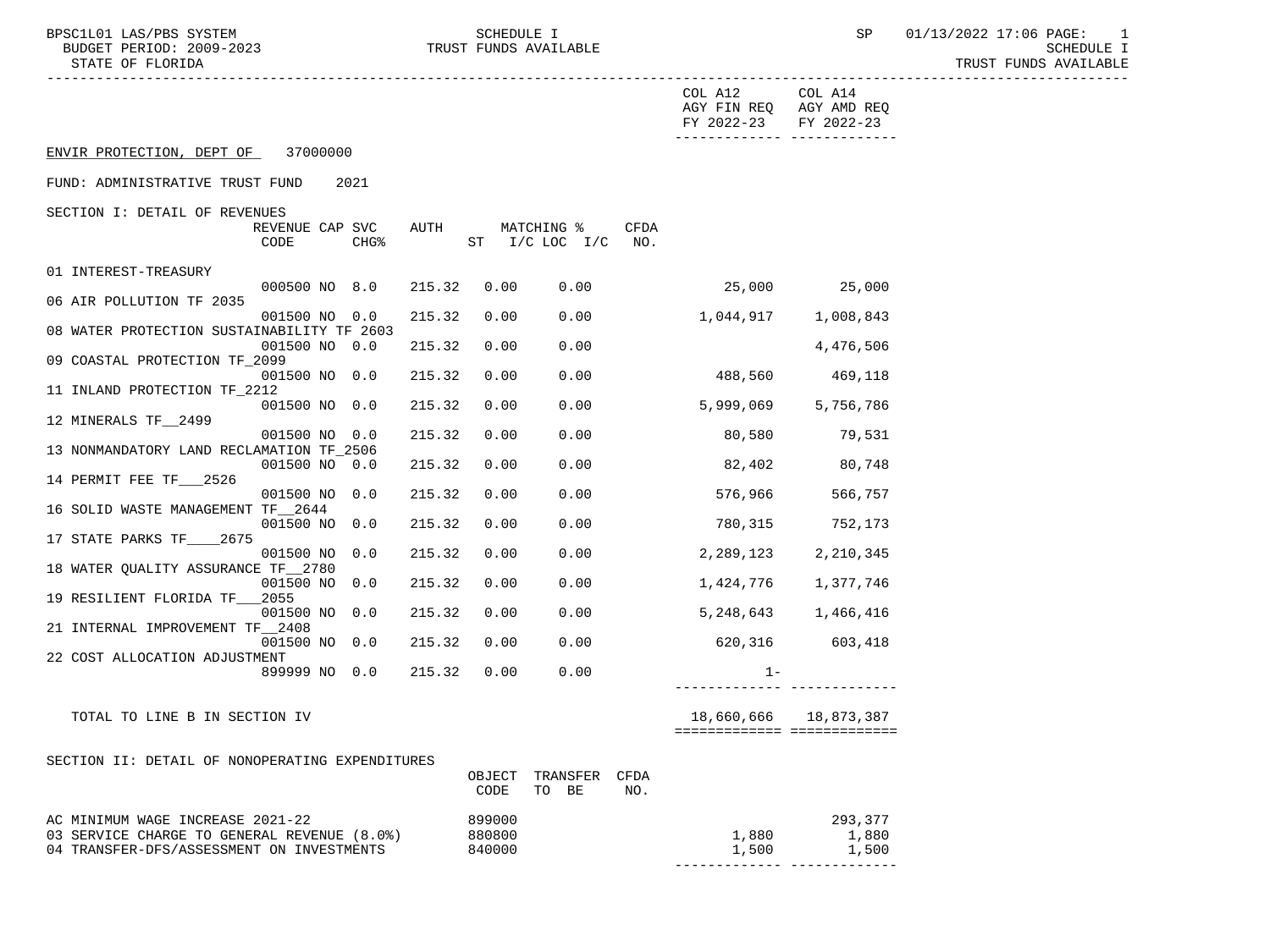| BPSC1L01 LAS/PBS SYSTEM<br>BUDGET PERIOD: 2009-2023<br>STATE OF FLORIDA                                                                                                                                                                                                                                                                                                        | SCHEDULE I<br>TRUST FUNDS AVAILABLE                           |                                                                     | SP                                                                      | 01/13/2022 17:06 PAGE: 2<br>SCHEDULE I<br>TRUST FUNDS AVAILABLE |
|--------------------------------------------------------------------------------------------------------------------------------------------------------------------------------------------------------------------------------------------------------------------------------------------------------------------------------------------------------------------------------|---------------------------------------------------------------|---------------------------------------------------------------------|-------------------------------------------------------------------------|-----------------------------------------------------------------|
|                                                                                                                                                                                                                                                                                                                                                                                |                                                               | COL A12 COL A14<br>AGY FIN REQ AGY AMD REQ<br>FY 2022-23 FY 2022-23 |                                                                         |                                                                 |
| ENVIR PROTECTION, DEPT OF 37000000                                                                                                                                                                                                                                                                                                                                             |                                                               |                                                                     | -------------- -------------                                            |                                                                 |
| FUND: ADMINISTRATIVE TRUST FUND<br>2021                                                                                                                                                                                                                                                                                                                                        |                                                               |                                                                     |                                                                         |                                                                 |
| SECTION II: DETAIL OF NONOPERATING EXPENDITURES                                                                                                                                                                                                                                                                                                                                | OBJECT TRANSFER CFDA<br>CODE<br>TO BE<br>NO.                  |                                                                     |                                                                         |                                                                 |
| TOTAL TO LINE E IN SECTION IV                                                                                                                                                                                                                                                                                                                                                  |                                                               | ============================                                        | 3,380 296,757                                                           |                                                                 |
| SECTION III: ADJUSTMENTS                                                                                                                                                                                                                                                                                                                                                       | OBJECT<br>CODE                                                |                                                                     |                                                                         |                                                                 |
|                                                                                                                                                                                                                                                                                                                                                                                |                                                               |                                                                     |                                                                         |                                                                 |
| TOTAL TO LINE H IN SECTION IV                                                                                                                                                                                                                                                                                                                                                  |                                                               | ===========================                                         |                                                                         |                                                                 |
| SECTION IV: SUMMARY                                                                                                                                                                                                                                                                                                                                                            |                                                               |                                                                     |                                                                         |                                                                 |
| UNRESERVED FUND BALANCE - JULY 1<br>ADD: REVENUES (FROM SECTION I)<br>TOTAL FUNDS AVAILABLE (LINE A + LINE B)<br>LESS: OPERATING EXPENDITURES<br>LESS: NONOPERATING EXPENDITURES (SECTION II)<br>LESS: FIXED CAPITAL OUTLAY (TOTAL ONLY)<br>UNRESERVED FUND BALANCE - JUNE 30 - BEFORE ADJ<br>NET ADJUSTMENTS (FROM SECTION III)<br>ADJUSTED UNRESERVED FUND BALANCE - JUNE 30 | (A)<br>(B)<br>(C)<br>(D)<br>( E )<br>(F)<br>(G)<br>(H)<br>(T) | 18,657,286<br>3,380                                                 | 18,660,666 18,873,387<br>18,660,666 18,873,387<br>18,576,630<br>296,757 |                                                                 |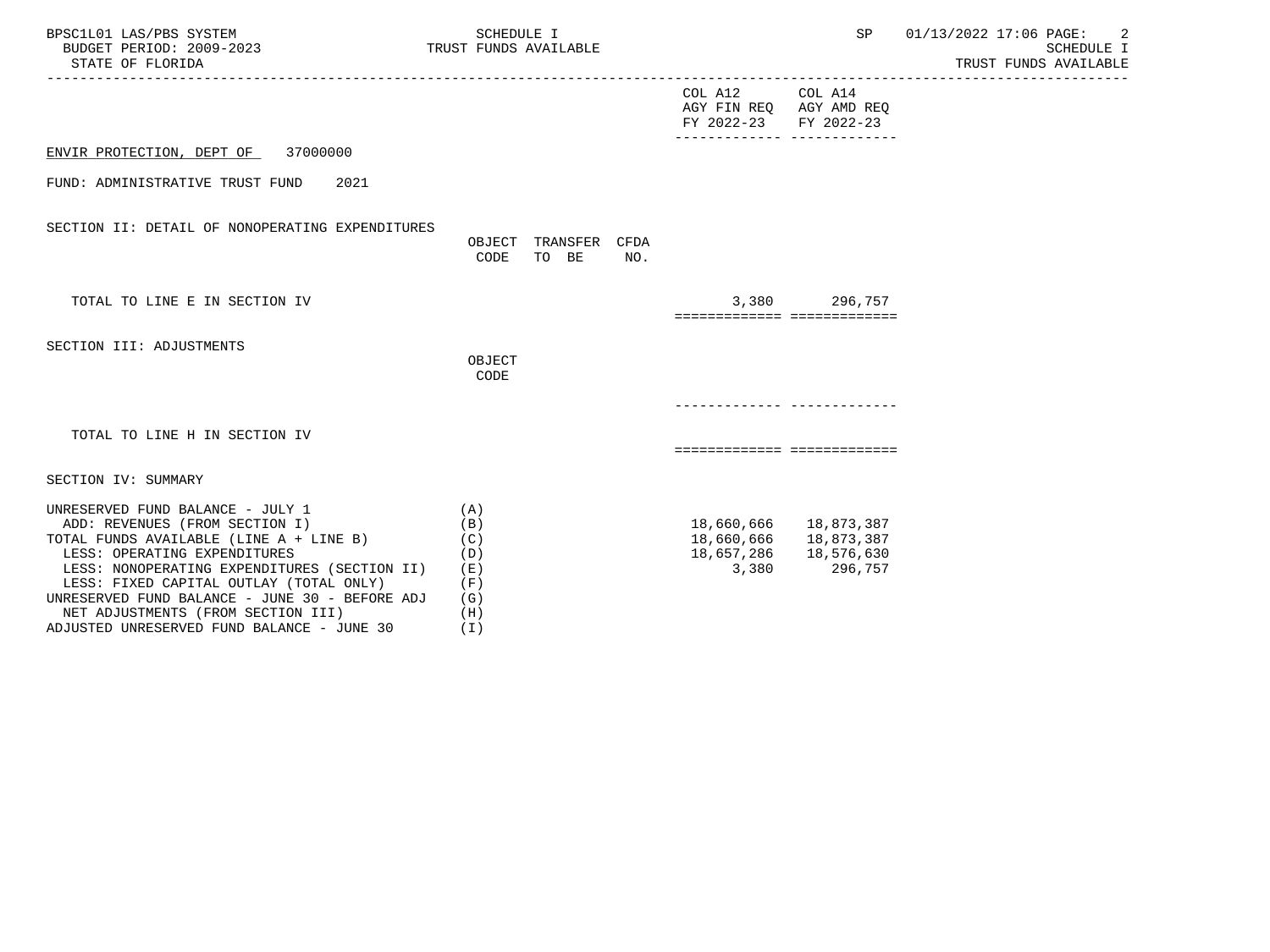TRUST FUNDS AVAILABLE

|                                                                                          |      |        |                  |                                      |             | COL A12<br>AGY FIN REQ AGY AMD REQ<br>FY 2022-23              | COL A14<br>FY 2022-23                                |
|------------------------------------------------------------------------------------------|------|--------|------------------|--------------------------------------|-------------|---------------------------------------------------------------|------------------------------------------------------|
| ENVIR PROTECTION, DEPT OF 37000000                                                       |      |        |                  |                                      |             |                                                               |                                                      |
| FUND: AIR POLLUTION CONTROL TF                                                           | 2035 |        |                  |                                      |             |                                                               |                                                      |
| SECTION I: DETAIL OF REVENUES                                                            |      |        |                  |                                      |             |                                                               |                                                      |
| REVENUE CAP SVC AUTH<br>CODE                                                             | CHG% |        |                  | MATCHING %<br>ST $I/C$ LOC $I/C$ NO. | <b>CFDA</b> |                                                               |                                                      |
| 01 LICENSES/PERMITS TITLE V CLEAN AIR ACT                                                |      |        |                  |                                      |             |                                                               |                                                      |
| 000200 YES 0.0 403.0872<br>02 LICENSES/PERMITS ASBESTOS REMOVAL                          |      |        | 0.00             | 0.00                                 |             | 2,923,758 2,923,758                                           |                                                      |
| 000200 YES 8.0 376.60<br>03 FEDERAL GRANTS                                               |      |        | 0.00             | 0.00                                 |             |                                                               | 85,000 85,000                                        |
| 000700 NO 0.0 403.0872<br>04 INTEREST ON INVESTMENTS                                     |      |        | 0.00             |                                      |             | $0.00$ 66.001 2,656,702 2,656,702                             |                                                      |
| 000502 NO 8.0<br>06 TR/DHSMV-MOTOR REGISTRATIONS 2488                                    |      | 215.49 | 0.00             | 0.00                                 |             | 400,000                                                       | 400,000                                              |
| 001514 NO 8.0 320.03                                                                     |      |        |                  | 0.00 0.00                            |             |                                                               | 25,851,416 25,851,416                                |
| TOTAL TO LINE B IN SECTION IV                                                            |      |        |                  |                                      |             |                                                               | 31,916,876 31,916,876<br>=========================== |
|                                                                                          |      |        |                  |                                      |             |                                                               |                                                      |
| SECTION II: DETAIL OF NONOPERATING EXPENDITURES                                          |      |        | CODE             | OBJECT TRANSFER CFDA<br>TO BE        | NO.         |                                                               |                                                      |
| AD MINIMUM WAGE INCREASE 2021-22                                                         |      |        | 899000           |                                      |             |                                                               | 329,351                                              |
| 04 TRANSFER GENERAL REVENUE/SWCAP (1000)<br>05 TRANSFER WORKING CAPITAL TRUST FUND-2792  |      |        | 810000           | 810000 37010300                      |             | 10,000                                                        | 10,000                                               |
| 06 TRANSFER-ADMINISTRATIVE TRUST FUND- 2021                                              |      |        |                  | 810000 37010100<br>880800            |             | 768,627 713,645<br>1,044,917 1,008,843<br>1,247,318 1,247,318 |                                                      |
| 09 SERVICE CHARGE TO GENERAL REVENUE (8.0%)<br>10 TRANSFER DFS/ASSESSMENT ON INVESTMENTS |      |        | 880800<br>840000 |                                      |             | 19,000                                                        |                                                      |
| 12 5% TRUST FUND RESERVE                                                                 |      |        | 999000           |                                      |             | 857,944                                                       | 19,000<br>857,944                                    |
| TOTAL TO LINE E IN SECTION IV                                                            |      |        |                  |                                      |             | ============================                                  | 3,947,806 4,186,101                                  |
| SECTION III: ADJUSTMENTS                                                                 |      |        |                  |                                      |             |                                                               |                                                      |
|                                                                                          |      |        | OBJECT<br>CODE   |                                      |             |                                                               |                                                      |
| 02 FUND BALANCE RESERVED - TITLE V 403.0872                                              |      |        | 991000           |                                      |             |                                                               | 817,130 817,130                                      |
| TOTAL TO LINE H IN SECTION IV                                                            |      |        |                  |                                      |             | 817,130                                                       | 817,130<br>===========================               |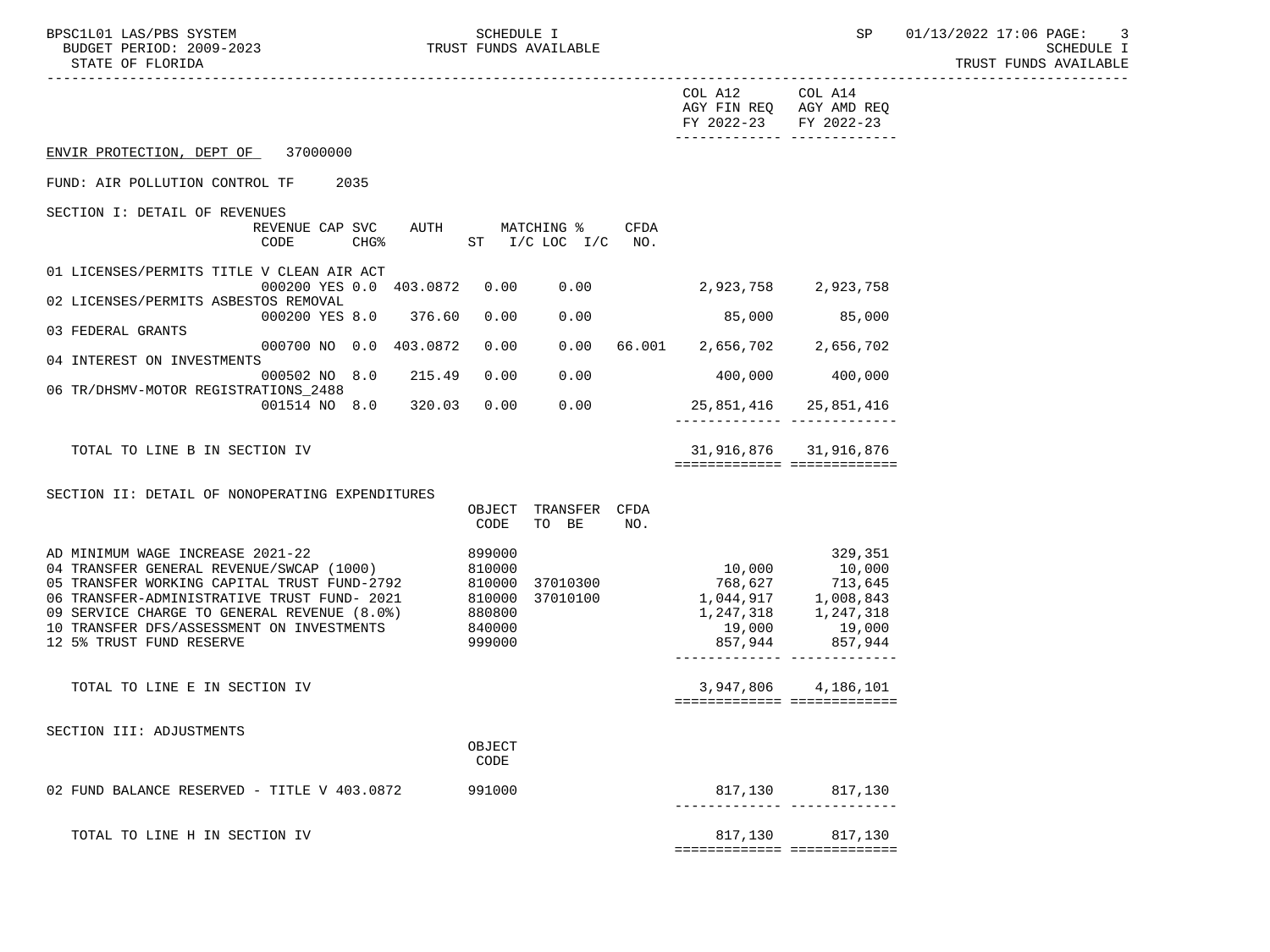|                                                        |                                                                                                                                                                                                                                                                                                                                   |                                                                              | <b>SCHEDULE I</b><br>TRUST FUNDS AVAILABLE                                                                                                                                                                                                                                                                                                                                                                        |
|--------------------------------------------------------|-----------------------------------------------------------------------------------------------------------------------------------------------------------------------------------------------------------------------------------------------------------------------------------------------------------------------------------|------------------------------------------------------------------------------|-------------------------------------------------------------------------------------------------------------------------------------------------------------------------------------------------------------------------------------------------------------------------------------------------------------------------------------------------------------------------------------------------------------------|
|                                                        |                                                                                                                                                                                                                                                                                                                                   |                                                                              |                                                                                                                                                                                                                                                                                                                                                                                                                   |
|                                                        |                                                                                                                                                                                                                                                                                                                                   |                                                                              |                                                                                                                                                                                                                                                                                                                                                                                                                   |
|                                                        |                                                                                                                                                                                                                                                                                                                                   |                                                                              |                                                                                                                                                                                                                                                                                                                                                                                                                   |
|                                                        |                                                                                                                                                                                                                                                                                                                                   |                                                                              |                                                                                                                                                                                                                                                                                                                                                                                                                   |
| (A)<br>(B)<br>(C)<br>(D)<br>( E )<br>(F)<br>(G)<br>(H) |                                                                                                                                                                                                                                                                                                                                   |                                                                              |                                                                                                                                                                                                                                                                                                                                                                                                                   |
|                                                        |                                                                                                                                                                                                                                                                                                                                   |                                                                              |                                                                                                                                                                                                                                                                                                                                                                                                                   |
| S                                                      | U                                                                                                                                                                                                                                                                                                                                 |                                                                              |                                                                                                                                                                                                                                                                                                                                                                                                                   |
|                                                        |                                                                                                                                                                                                                                                                                                                                   |                                                                              |                                                                                                                                                                                                                                                                                                                                                                                                                   |
|                                                        | TOTAL FUNDS AVAILABLE (LINE A + LINE B)<br>LESS: NONOPERATING EXPENDITURES (SECTION II)<br>UNRESERVED FUND BALANCE - JUNE 30 - BEFORE ADJ<br>NET ADJUSTMENTS (FROM SECTION III)<br>ADJUSTED UNRESERVED FUND BALANCE - JUNE 30 (I)<br>SCHEDULE IB: DETAIL OF UNRESERVED FUND BALANCE<br>ADJUSTED UNRESERVED FUND BALANCE - JUNE 30 | FUNDING SOURCE<br>$STATE(S)$ RESTRICTED $(R)$<br>NONSTATE(N) UNRESTRICTED(U) | COL A12 COL A14<br>AGY FIN REQ AGY AMD REQ<br>FY 2022-23 FY 2022-23<br>_______________________________<br>12,471,682<br>12,471,682<br>31,916,876 31,916,876<br>44,388,558<br>44,388,558<br>28,088,293 27,988,293<br>3,947,806 4,186,101<br>12, 352, 459 12, 214, 164<br>817,130 817,130<br>13, 169, 589 13, 031, 294<br>------------- --------------<br>13, 169, 589 13, 031, 294<br>============================ |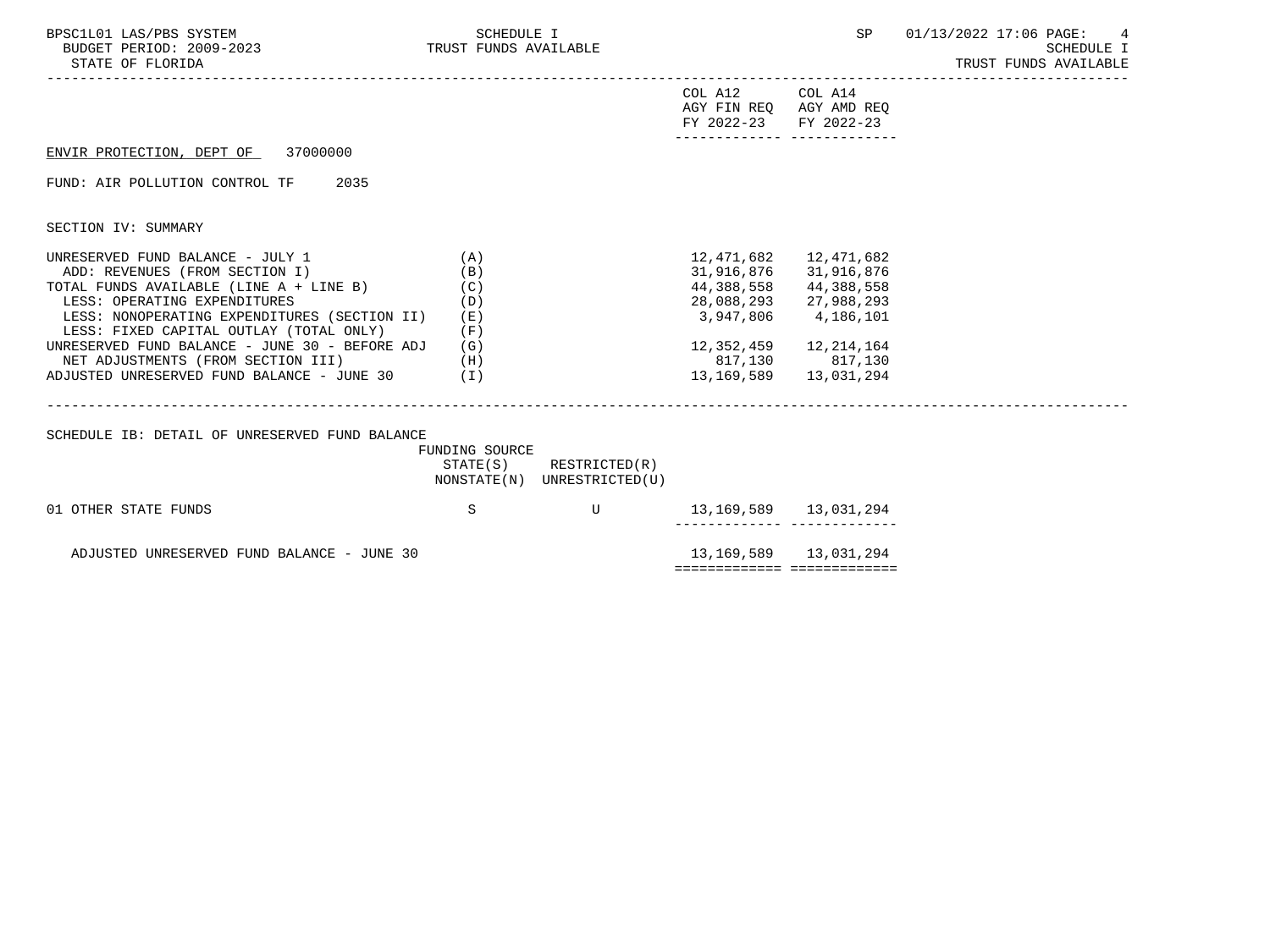| BPSC1L01 LAS/PBS SYSTEM<br>BUDGET PERIOD: 2009-2023<br>STATE OF FLORIDA     |      | SCHEDULE I<br>TRUST FUNDS AVAILABLE |             |                                      | SP                                   | 01/13/2022 17:06 PAGE:<br>$-5$<br>SCHEDULE I<br>TRUST FUNDS AVAILABLE |
|-----------------------------------------------------------------------------|------|-------------------------------------|-------------|--------------------------------------|--------------------------------------|-----------------------------------------------------------------------|
|                                                                             |      |                                     |             | COL A12<br>AGY FIN REQ<br>FY 2022-23 | COL A14<br>AGY AMD REQ<br>FY 2022-23 |                                                                       |
| 37000000<br>ENVIR PROTECTION, DEPT OF                                       |      |                                     |             |                                      |                                      |                                                                       |
| FUND: DRINKING WATER REV LOAN TF<br>2044                                    |      |                                     |             |                                      |                                      |                                                                       |
| SECTION I: DETAIL OF REVENUES<br>REVENUE CAP SVC<br>CODE<br><b>CHG&amp;</b> | AUTH | MATCHING %<br>$I/C$ LOC $I/C$<br>ST | CFDA<br>NO. |                                      |                                      |                                                                       |

| 01 INTEREST-EARNINGS ON INVESTMENTS             |          |      |      |        |            |            |
|-------------------------------------------------|----------|------|------|--------|------------|------------|
| 000502 NO 0.0 403.8533                          |          | 0.00 | 0.00 |        | 7,000,000  | 7,000,000  |
| 02 REPAYMENT OF LOANS (PRINCIPAL AND INTEREST)  |          |      |      |        |            |            |
| 002300 NO 0.0 403.8533                          |          | 0.00 | 0.00 | 66.468 | 58,579,380 | 58,579,380 |
| 03 DRINKING WATER STATE REV. FUND GRANT REVENUE |          |      |      |        |            |            |
| 000700 NO 0.0 403.8533                          |          | 0.00 | 0.00 | 66.468 | 50,000,000 | 50,000,000 |
| 04 TRANSFER-GENERAL REVENUE-MATCH DRINKING WTR  |          |      |      |        |            |            |
| 006000 NO 0.0                                   | 403.8533 | 0.00 | 0.00 | 66.468 | 8,942,000  | 8,942,000  |
|                                                 |          |      |      |        |            |            |

============= =============

TOTAL TO LINE B IN SECTION IV 124,521,380 124,521,380

SECTION II: DETAIL OF NONOPERATING EXPENDITURES

 NET ADJUSTMENTS (FROM SECTION III) (H) ADJUSTED UNRESERVED FUND BALANCE - JUNE 30 (I)

|                                                | OBJECT<br>CODE | <b>TO</b> | TRANSFER<br>BE | CFDA<br>NO. |             |                             |
|------------------------------------------------|----------------|-----------|----------------|-------------|-------------|-----------------------------|
| 01 TFANSFER-DFS/ASSESSMENT ON INVESTMENTS      | 840000         |           |                |             | 410,000     | 410,000                     |
| TOTAL TO LINE E IN SECTION IV                  |                |           |                |             | 410,000     | 410,000                     |
| SECTION III: ADJUSTMENTS                       |                |           |                |             |             |                             |
|                                                | OBJECT<br>CODE |           |                |             |             |                             |
|                                                |                |           |                |             |             |                             |
| TOTAL TO LINE H IN SECTION IV                  |                |           |                |             |             |                             |
| SECTION IV: SUMMARY                            |                |           |                |             |             |                             |
| UNRESERVED FUND BALANCE - JULY 1               | (A)            |           |                |             | 76,599      | 76,599                      |
| ADD: REVENUES (FROM SECTION I)                 | (B)            |           |                |             |             | 124, 521, 380 124, 521, 380 |
| TOTAL FUNDS AVAILABLE (LINE A + LINE B)        | (C)            |           |                |             | 124,597,979 | 124,597,979                 |
| LESS: OPERATING EXPENDITURES                   | (D)            |           |                |             |             |                             |
| LESS: NONOPERATING EXPENDITURES (SECTION II)   | (E)            |           |                |             |             | 410,000 410,000             |
| LESS: FIXED CAPITAL OUTLAY (TOTAL ONLY)        | (F)            |           |                |             | 124,187,979 | 124,187,979                 |
| UNRESERVED FUND BALANCE - JUNE 30 - BEFORE ADJ | ( G )          |           |                |             |             |                             |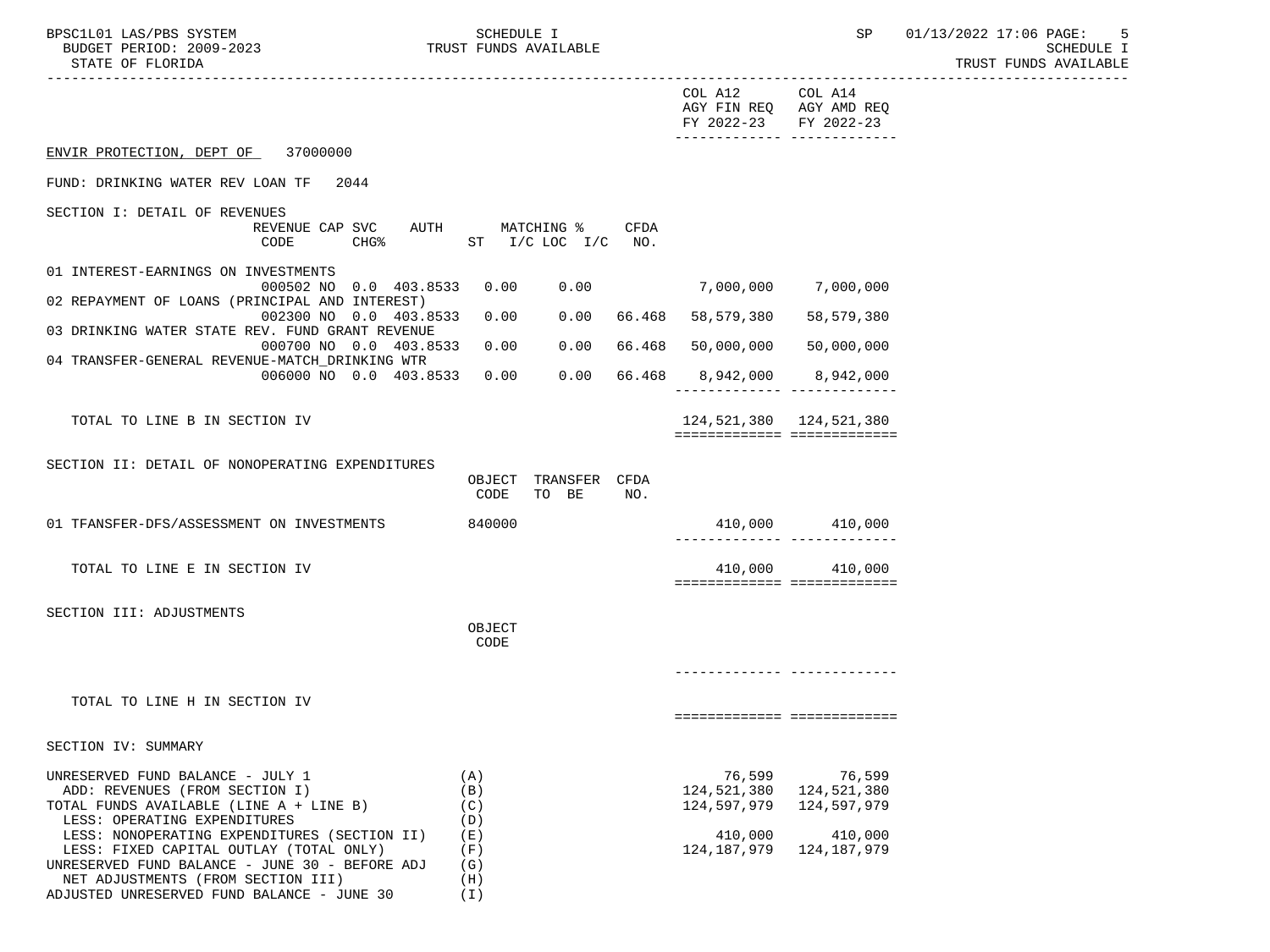| BPSC1L01 LAS/PBS SYSTEM<br>BUDGET PERIOD: 2009-2023<br>STATE OF FLORIDA                                                                                                                                                                                                                         | SCHEDULE I<br>TRUST FUNDS AVAILABLE<br>__________________________________                              |                                                                                                                         |                                                                          | SP 01/13/2022 17:06 PAGE:<br>6<br><b>SCHEDULE I</b><br>TRUST FUNDS AVAILABLE |
|-------------------------------------------------------------------------------------------------------------------------------------------------------------------------------------------------------------------------------------------------------------------------------------------------|--------------------------------------------------------------------------------------------------------|-------------------------------------------------------------------------------------------------------------------------|--------------------------------------------------------------------------|------------------------------------------------------------------------------|
|                                                                                                                                                                                                                                                                                                 |                                                                                                        | COL A12 COL A14<br>AGY FIN REQ AGY AMD REQ<br>FY 2022-23 FY 2022-23<br>________________________________                 |                                                                          |                                                                              |
| ENVIR PROTECTION, DEPT OF 37000000                                                                                                                                                                                                                                                              |                                                                                                        |                                                                                                                         |                                                                          |                                                                              |
| FUND: RESILIENT FLORIDA TF 2055                                                                                                                                                                                                                                                                 |                                                                                                        |                                                                                                                         |                                                                          |                                                                              |
| SECTION I: DETAIL OF REVENUES<br>CODE                                                                                                                                                                                                                                                           | REVENUE CAP SVC AUTH MATCHING %<br>CFDA<br>CHG <sup>2</sup> ST I/C LOC I/C NO.                         |                                                                                                                         |                                                                          |                                                                              |
| AA TF/DOR DOC STAMP TAX<br>001615 NO 0.0<br>02 INTEREST EARNINGS ON INVESTMENTS-ARP                                                                                                                                                                                                             | 201.15<br>0.00<br>0.00                                                                                 | 121,800,000 121,800,000                                                                                                 |                                                                          |                                                                              |
| 001125 NO 8.0 380.0935<br>03 INTEREST EARNINGS ON INVESTMENTS-RESILIENT PR                                                                                                                                                                                                                      | 0.00<br>0.00                                                                                           |                                                                                                                         | 250,000 250,000                                                          |                                                                              |
| 000502 NO 8.0 215.49 0.00                                                                                                                                                                                                                                                                       | 0.00                                                                                                   | 1,500,000 1,500,000                                                                                                     |                                                                          |                                                                              |
| TOTAL TO LINE B IN SECTION IV                                                                                                                                                                                                                                                                   |                                                                                                        | 123,550,000 123,550,000<br>============================                                                                 |                                                                          |                                                                              |
| SECTION II: DETAIL OF NONOPERATING EXPENDITURES                                                                                                                                                                                                                                                 | OBJECT TRANSFER CFDA                                                                                   |                                                                                                                         |                                                                          |                                                                              |
| AB MINIMUM WAGE INCREASE 2021-22<br>02 5% TRUST FUND RESERVE<br>02 J. IROLI I CHE RESERVE TE-2021<br>04 TRANSFER TO WORKING CAPITAL TF-2792<br>05 TRF DFS/ASSESSMENT ON INVESTMENT-ARP 840000<br>06 TRF DFS/ASSESSMENT ON INVESTMENT 840000<br>07 SERVICE CHARGE TO GENERAL REVENUE (8%) 880800 | CODE<br>TO BE<br>NO.<br>899000<br>899000<br>810000 37010100<br>810000 37010300<br>37010100<br>37010300 | $6,431,326$ $6,431,326$<br>5, 248, 643<br>3, 860, 831<br>2, 500<br>3, 860, 831<br>2, 500<br>2, 500<br>80,000<br>133,400 | 73,232<br>2,500<br>80,000<br>133,400<br>________________________________ |                                                                              |
| TOTAL TO LINE E IN SECTION IV                                                                                                                                                                                                                                                                   |                                                                                                        | 15,756,700 9,224,200<br>============================                                                                    |                                                                          |                                                                              |
| SECTION III: ADJUSTMENTS                                                                                                                                                                                                                                                                        | OBJECT<br>CODE                                                                                         |                                                                                                                         |                                                                          |                                                                              |
|                                                                                                                                                                                                                                                                                                 |                                                                                                        |                                                                                                                         |                                                                          |                                                                              |
| TOTAL TO LINE H IN SECTION IV                                                                                                                                                                                                                                                                   |                                                                                                        |                                                                                                                         |                                                                          |                                                                              |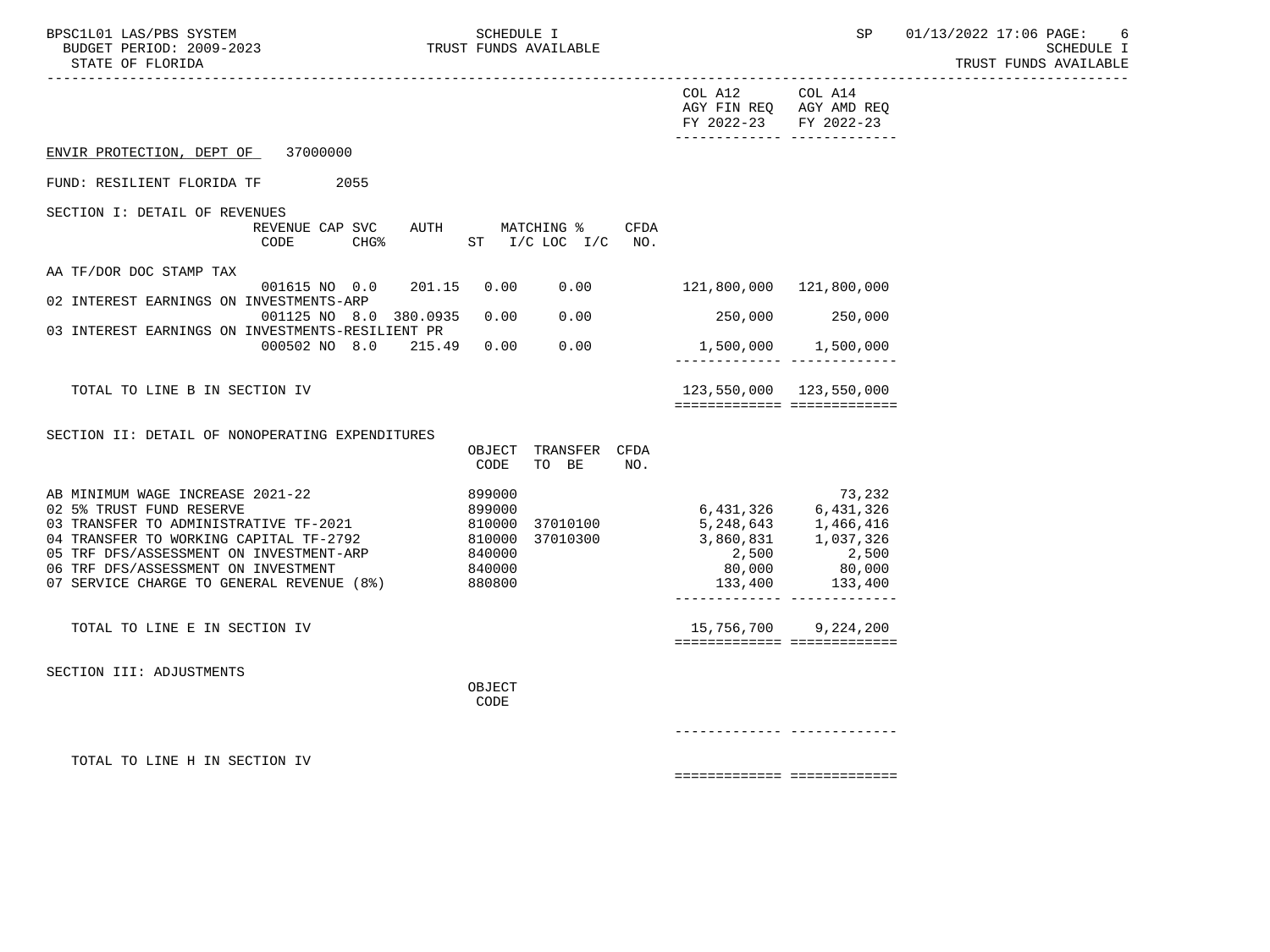| BPSC1L01 LAS/PBS SYSTEM<br>BUDGET PERIOD: 2009-2023 TRUST FUNDS AVAILABLE<br>STATE OF FLORIDA                                                                                                                                                                                                                                                                                        | SCHEDULE I                                             |                                                            |                                                                                                                                               | SP                                                                 | 01/13/2022 17:06 PAGE:<br>-7<br><b>SCHEDULE I</b><br>TRUST FUNDS AVAILABLE |
|--------------------------------------------------------------------------------------------------------------------------------------------------------------------------------------------------------------------------------------------------------------------------------------------------------------------------------------------------------------------------------------|--------------------------------------------------------|------------------------------------------------------------|-----------------------------------------------------------------------------------------------------------------------------------------------|--------------------------------------------------------------------|----------------------------------------------------------------------------|
|                                                                                                                                                                                                                                                                                                                                                                                      |                                                        |                                                            | COL A12 COL A14<br>FY 2022-23 FY 2022-23                                                                                                      | AGY FIN REQ AGY AMD REQ<br>_________________________________       |                                                                            |
| ENVIR PROTECTION, DEPT OF 37000000                                                                                                                                                                                                                                                                                                                                                   |                                                        |                                                            |                                                                                                                                               |                                                                    |                                                                            |
| 2055<br>FUND: RESILIENT FLORIDA TF                                                                                                                                                                                                                                                                                                                                                   |                                                        |                                                            |                                                                                                                                               |                                                                    |                                                                            |
| SECTION IV: SUMMARY                                                                                                                                                                                                                                                                                                                                                                  |                                                        |                                                            |                                                                                                                                               |                                                                    |                                                                            |
| UNRESERVED FUND BALANCE - JULY 1<br>ADD: REVENUES (FROM SECTION I)<br>TOTAL FUNDS AVAILABLE (LINE A + LINE B)<br>LESS: OPERATING EXPENDITURES<br>LESS: NONOPERATING EXPENDITURES (SECTION II)<br>LESS: FIXED CAPITAL OUTLAY (TOTAL ONLY)<br>UNRESERVED FUND BALANCE - JUNE 30 - BEFORE ADJ<br>NET ADJUSTMENTS (FROM SECTION III)<br>ADJUSTED UNRESERVED FUND BALANCE - JUNE 30 $(1)$ | (A)<br>(B)<br>(C)<br>(D)<br>( E )<br>(F)<br>(G)<br>(H) |                                                            | 99,595,540 99,595,540<br>123,550,000 123,550,000<br>223,145,540<br>11,088,205<br>15,756,700 9,224,200<br>130,000,000 30,000,000<br>66,300,635 | 223,145,540<br>11,088,205<br>172,833,135<br>66,300,635 172,833,135 |                                                                            |
| SCHEDULE IB: DETAIL OF UNRESERVED FUND BALANCE                                                                                                                                                                                                                                                                                                                                       | FUNDING SOURCE                                         | $STATE(S)$ RESTRICTED $(R)$<br>NONSTATE(N) UNRESTRICTED(U) |                                                                                                                                               |                                                                    |                                                                            |
| 01 OTHER STATE FUNDS<br>02 ARP INTEREST EARNINGS                                                                                                                                                                                                                                                                                                                                     | S<br>S                                                 | U<br>$\mathbb{R}$                                          | 66,050,635 172,583,135                                                                                                                        | 250,000 250,000<br>------------ --------------                     |                                                                            |
| ADJUSTED UNRESERVED FUND BALANCE - JUNE 30                                                                                                                                                                                                                                                                                                                                           |                                                        |                                                            |                                                                                                                                               | 66,300,635 172,833,135<br>============================             |                                                                            |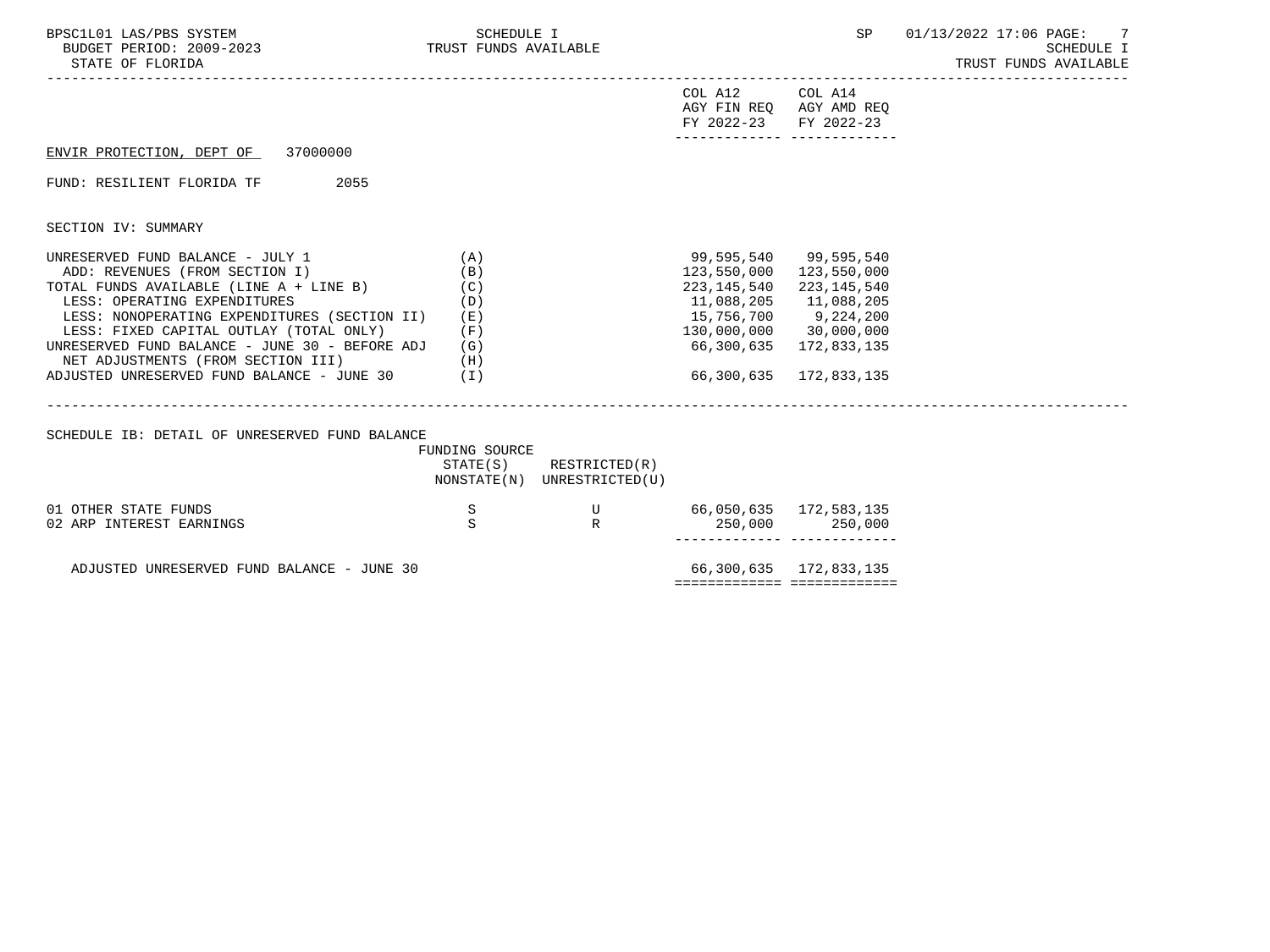BPSC1L01 LAS/PBS SYSTEM SCHEDULE I SCHEDULE I SP 01/13/2022 17:06 PAGE: 8<br>BUDGET PERIOD: 2009–2023 TRUST FUNDS AVAILABLE

TRUST FUNDS AVAILABLE

|                                                                                                                                                                                                                                                                                        |                                                                              |                                       |             | COL A12<br>AGY FIN REQ AGY AMD REQ<br>FY 2022-23           | COL A14<br>FY 2022-23                                               |  |
|----------------------------------------------------------------------------------------------------------------------------------------------------------------------------------------------------------------------------------------------------------------------------------------|------------------------------------------------------------------------------|---------------------------------------|-------------|------------------------------------------------------------|---------------------------------------------------------------------|--|
| ENVIR PROTECTION, DEPT OF 37000000                                                                                                                                                                                                                                                     |                                                                              |                                       |             |                                                            | -------------- --------------                                       |  |
| FUND: COASTAL PROTECTION TF 2099                                                                                                                                                                                                                                                       |                                                                              |                                       |             |                                                            |                                                                     |  |
| SECTION I: DETAIL OF REVENUES<br>REVENUE CAP SVC<br>CHG%<br>CODE                                                                                                                                                                                                                       |                                                                              | AUTH MATCHING %<br>ST I/C LOC I/C NO. | <b>CFDA</b> |                                                            |                                                                     |  |
| 01 FEES AND CHARGES                                                                                                                                                                                                                                                                    |                                                                              |                                       |             |                                                            |                                                                     |  |
| 000100 YES 8.0 376.11<br>02 FINE FORFEITS, JUDGEMENTS, PENALTIES REBURS                                                                                                                                                                                                                | 0.00                                                                         | 0.00                                  |             | $20,000$ $20,000$                                          |                                                                     |  |
| 001200 NO 8.0 161.054                                                                                                                                                                                                                                                                  | 0.00                                                                         | 0.00                                  |             | 5,000                                                      | 5,000                                                               |  |
| 03 INTEREST ON INVESTMENTS<br>000502 NO 8.0 215.49                                                                                                                                                                                                                                     | 0.00                                                                         | 0.00                                  |             |                                                            | 70,000 70,000                                                       |  |
| 04 INTEREST/INVESTMENTS-DEEPWATER HORIZON-NRDR<br>000502 NO 0.0<br>215.49                                                                                                                                                                                                              | 0.00                                                                         | 0.00                                  |             | 1,650,000 1,650,000                                        |                                                                     |  |
| 05 COASTAL POLLUTANT SPILLS<br>001200 NO 0.0 376.121                                                                                                                                                                                                                                   | 0.00                                                                         | 0.00                                  |             |                                                            | 40,000 40,000                                                       |  |
| 09 BP DEEPWATER HORIZON DAMAGE RESTORATION<br>001111 NO 0.0 288.8011                                                                                                                                                                                                                   | 0.00                                                                         | 0.00                                  |             | 500,000 500,000                                            |                                                                     |  |
| 10 TRANSFER FROM INLAND PROTECTION 2212<br>001500 NO 0.0 206.9935 0.00                                                                                                                                                                                                                 |                                                                              |                                       |             | $0.00$ 8,000,000                                           | 8,000,000                                                           |  |
| 11 TR FR DOR POLLUTANT TAX-2544                                                                                                                                                                                                                                                        |                                                                              |                                       |             |                                                            |                                                                     |  |
| 001600 NO 0.0 206.9935<br>12 TR FR DHSMV POLLUT TAX-2319                                                                                                                                                                                                                               | 0.00                                                                         |                                       | 0.00        | 6,200,000                                                  | 6, 200, 000                                                         |  |
| 001600 NO 0.0 206.9935                                                                                                                                                                                                                                                                 |                                                                              | 0.00 0.00                             |             |                                                            | $1,400,000$ $1,400,000$                                             |  |
| TOTAL TO LINE B IN SECTION IV                                                                                                                                                                                                                                                          |                                                                              |                                       |             |                                                            | 17,885,000 17,885,000<br>============================               |  |
| SECTION II: DETAIL OF NONOPERATING EXPENDITURES                                                                                                                                                                                                                                        |                                                                              |                                       |             |                                                            |                                                                     |  |
|                                                                                                                                                                                                                                                                                        | OBJECT<br>CODE                                                               | TRANSFER CFDA<br>TO BE                | NO.         |                                                            |                                                                     |  |
| AD MINIMUM WAGE INCREASE 2021-22<br>03 TRANSFER TO WORKING CAPITAL TF-2792<br>04 TRANSFER TO ADMINISTRATIVE TF-2021<br>05 SERVICE CHARGE TO GENERAL REVENUE (8%)<br>06 TRANSFER DFS/ASSESSMENT ON INVESTMENTS<br>07 TRANSFER DFS/ASSESSMENT INVEST BP NRDR<br>09 5% TRUST FUND RESERVE | 899000<br>810000<br>810000<br>810000<br>880800<br>840000<br>840000<br>999000 | 37010300<br>37010100                  |             | 359, 378<br>488,560<br>7,312<br>3,600<br>90,000<br>316,233 | 34,963<br>331,849<br>469,118<br>7,312<br>3,600<br>90,000<br>316,233 |  |
| TOTAL TO LINE E IN SECTION IV                                                                                                                                                                                                                                                          |                                                                              |                                       |             |                                                            | 1,265,083 1,253,075<br>============================                 |  |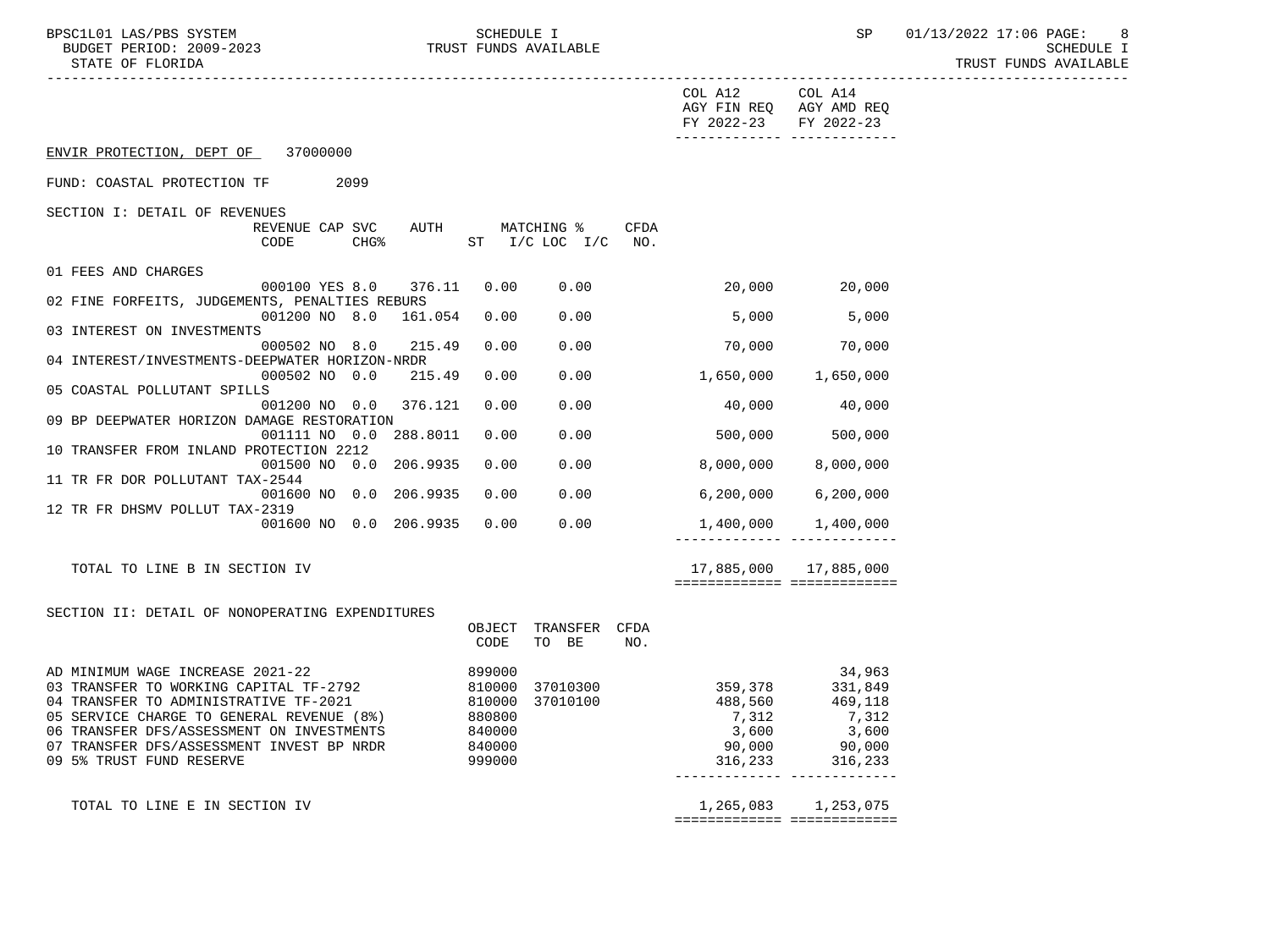| BPSC1L01 LAS/PBS SYSTEM<br>BUDGET PERIOD: 2009-2023<br>STATE OF FLORIDA                                                                                                                                                                                                                                                                                                        | SCHEDULE I<br>TRUST FUNDS AVAILABLE                                |                                              |                                                                                                         | SP                                                                                                      | 01/13/2022 17:06 PAGE:<br>SCHEDULE I<br>TRUST FUNDS AVAILABLE |
|--------------------------------------------------------------------------------------------------------------------------------------------------------------------------------------------------------------------------------------------------------------------------------------------------------------------------------------------------------------------------------|--------------------------------------------------------------------|----------------------------------------------|---------------------------------------------------------------------------------------------------------|---------------------------------------------------------------------------------------------------------|---------------------------------------------------------------|
|                                                                                                                                                                                                                                                                                                                                                                                |                                                                    |                                              | COL A12 COL A14<br>AGY FIN REQ AGY AMD REQ<br>FY 2022-23<br>-------------- --------------               | FY 2022-23                                                                                              |                                                               |
| ENVIR PROTECTION, DEPT OF<br>37000000                                                                                                                                                                                                                                                                                                                                          |                                                                    |                                              |                                                                                                         |                                                                                                         |                                                               |
| FUND: COASTAL PROTECTION TF<br>2099                                                                                                                                                                                                                                                                                                                                            |                                                                    |                                              |                                                                                                         |                                                                                                         |                                                               |
| SECTION III: ADJUSTMENTS                                                                                                                                                                                                                                                                                                                                                       |                                                                    |                                              |                                                                                                         |                                                                                                         |                                                               |
|                                                                                                                                                                                                                                                                                                                                                                                | OBJECT<br>CODE                                                     |                                              |                                                                                                         |                                                                                                         |                                                               |
|                                                                                                                                                                                                                                                                                                                                                                                |                                                                    |                                              |                                                                                                         |                                                                                                         |                                                               |
| TOTAL TO LINE H IN SECTION IV                                                                                                                                                                                                                                                                                                                                                  |                                                                    |                                              | ============================                                                                            |                                                                                                         |                                                               |
| SECTION IV: SUMMARY                                                                                                                                                                                                                                                                                                                                                            |                                                                    |                                              |                                                                                                         |                                                                                                         |                                                               |
| UNRESERVED FUND BALANCE - JULY 1<br>ADD: REVENUES (FROM SECTION I)<br>TOTAL FUNDS AVAILABLE (LINE A + LINE B)<br>LESS: OPERATING EXPENDITURES<br>LESS: NONOPERATING EXPENDITURES (SECTION II)<br>LESS: FIXED CAPITAL OUTLAY (TOTAL ONLY)<br>UNRESERVED FUND BALANCE - JUNE 30 - BEFORE ADJ<br>NET ADJUSTMENTS (FROM SECTION III)<br>ADJUSTED UNRESERVED FUND BALANCE - JUNE 30 | (A)<br>(B)<br>(C)<br>(D)<br>( E )<br>(F)<br>(G)<br>(H)<br>$(\top)$ |                                              | 13,636,697<br>17,885,000<br>31,521,697<br>13,132,918<br>6,046,506 6,046,506<br>11,077,190<br>11,077,190 | 13,636,697<br>17,885,000<br>31,521,697<br>13,132,918<br>1,265,083 1,253,075<br>11,089,198<br>11,089,198 |                                                               |
| SCHEDULE IB: DETAIL OF UNRESERVED FUND BALANCE                                                                                                                                                                                                                                                                                                                                 | FUNDING SOURCE<br>STATE(S)                                         | RESTRICTED(R)<br>NONSTATE(N) UNRESTRICTED(U) |                                                                                                         |                                                                                                         |                                                               |
| 01 BP DEEPWATER HORIZON-NRDR - RESTRICTED N                                                                                                                                                                                                                                                                                                                                    |                                                                    | R                                            | 11,077,190   11,089,198<br>______________ _____________                                                 |                                                                                                         |                                                               |
| ADJUSTED UNRESERVED FUND BALANCE - JUNE 30                                                                                                                                                                                                                                                                                                                                     |                                                                    |                                              |                                                                                                         | 11,077,190 11,089,198                                                                                   |                                                               |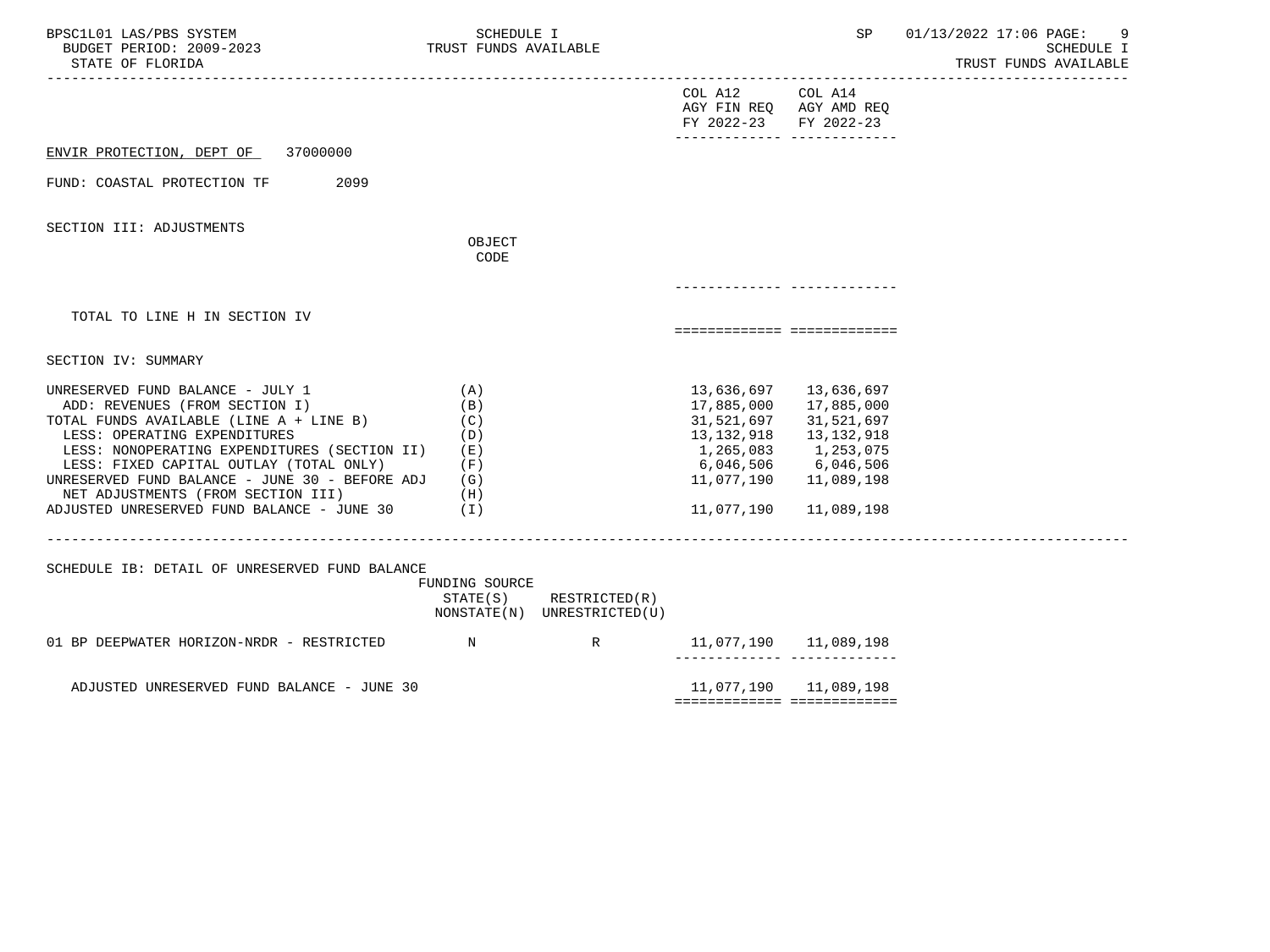|                                                                                                                                                                                                                                                                                                                                                                                                                                                                                                    |                                                                              |                                                                   |      | COL A12 COL A14<br>AGY FIN REQ AGY AMD REQ<br>FY 2022-23                                                                          | FY 2022-23<br>-------------- --------------                                                                                                              |
|----------------------------------------------------------------------------------------------------------------------------------------------------------------------------------------------------------------------------------------------------------------------------------------------------------------------------------------------------------------------------------------------------------------------------------------------------------------------------------------------------|------------------------------------------------------------------------------|-------------------------------------------------------------------|------|-----------------------------------------------------------------------------------------------------------------------------------|----------------------------------------------------------------------------------------------------------------------------------------------------------|
| ENVIR PROTECTION, DEPT OF 37000000                                                                                                                                                                                                                                                                                                                                                                                                                                                                 |                                                                              |                                                                   |      |                                                                                                                                   |                                                                                                                                                          |
| FUND: INLAND PROTECTION TF<br>2212                                                                                                                                                                                                                                                                                                                                                                                                                                                                 |                                                                              |                                                                   |      |                                                                                                                                   |                                                                                                                                                          |
| SECTION I: DETAIL OF REVENUES<br>REVENUE CAP SVC<br>CODE<br><b>CHG%</b>                                                                                                                                                                                                                                                                                                                                                                                                                            |                                                                              | AUTH MATCHING %<br>ST I/C LOC I/C NO.                             | CFDA |                                                                                                                                   |                                                                                                                                                          |
| 01 INTEREST EARNINGS ON INVESTMENTS<br>000502 NO 8.0 215.49                                                                                                                                                                                                                                                                                                                                                                                                                                        |                                                                              | 0.00 0.00                                                         |      | 2,750,000 2,750,000                                                                                                               |                                                                                                                                                          |
| 02 LICENSES AND PERMITS-STORAGE TANK REG FEES<br>000200 YES 8.0<br>376.303                                                                                                                                                                                                                                                                                                                                                                                                                         | 0.00                                                                         | 0.00                                                              |      |                                                                                                                                   | 1,300,000 1,300,000                                                                                                                                      |
| 03 OTHER LICENSES AND PERMITS<br>000200 YES 8.0 376.3071                                                                                                                                                                                                                                                                                                                                                                                                                                           | 0.00                                                                         | 0.00                                                              |      | 200,000                                                                                                                           | 200,000                                                                                                                                                  |
| 04 INLAND POLLUTANT SPILLS<br>001200 NO 0.0 376.3071<br>07 TRANSFER/DEPT OF REVENUE POLLUTANT TAXES-2544                                                                                                                                                                                                                                                                                                                                                                                           | 0.00                                                                         | 0.00                                                              |      | 60,000                                                                                                                            | 60,000                                                                                                                                                   |
| 001600 NO 0.0 206.9935<br>08 REPAYMENT OF TRUST FUND LOAN                                                                                                                                                                                                                                                                                                                                                                                                                                          | 0.00                                                                         | 0.00                                                              |      | 219,800,000                                                                                                                       | 219,800,000                                                                                                                                              |
| 215.18<br>002300 NO 0.0<br>14 INTEREST EARNINGS ON INVESTMENTS- ARP                                                                                                                                                                                                                                                                                                                                                                                                                                | 0.00                                                                         | 0.00                                                              |      | 10,000,000                                                                                                                        | 10,000,000                                                                                                                                               |
| 001125 NO 8.0<br>215.49                                                                                                                                                                                                                                                                                                                                                                                                                                                                            | 0.00                                                                         | 0.00                                                              |      | 100,000                                                                                                                           | 100,000                                                                                                                                                  |
| TOTAL TO LINE B IN SECTION IV                                                                                                                                                                                                                                                                                                                                                                                                                                                                      |                                                                              |                                                                   |      |                                                                                                                                   | 234, 210, 000 234, 210, 000<br>============================                                                                                              |
| SECTION II: DETAIL OF NONOPERATING EXPENDITURES                                                                                                                                                                                                                                                                                                                                                                                                                                                    |                                                                              |                                                                   |      |                                                                                                                                   |                                                                                                                                                          |
|                                                                                                                                                                                                                                                                                                                                                                                                                                                                                                    | CODE                                                                         | OBJECT TRANSFER CFDA<br>TO BE                                     | NO.  |                                                                                                                                   |                                                                                                                                                          |
| AA TRANSFER TO GR S. 215.32 SWEEP<br>AE MINIMUM WAGE INCREASE 2021-22<br>04 TRANSFER-COASTAL PROTECTION TF-2099<br>04 TRANSFER-COASTAL PROTECTION TF-2099<br>05 TRANSFER-WORKING CAPITAL TF-2792<br>06 TRANSFER-WATER QUALITY ASSUR TF-2780<br>07 TRANSFER-ADMINISTRATIVE TF-2021<br>10 SERVICE CHARGE TO GENERAL REVENUE (8.0%)<br>11 TRANSFER-DFS/ASSESSMENT ON INVESTMENTS<br>12 TRANSFER-DFS/ASSESSMENT ON INVEST-ARP<br>13 ANTICIPATED TRUST FUND LOAN FY 2022-23<br>15 5% TRUST FUND RESERVE | 990002<br>899000<br>810000<br>880800<br>840000<br>840000<br>899000<br>999000 | 810000 37010400<br>810000 37010300<br>37450300<br>810000 37010100 |      | 8,000,000<br>3,250,000         3,250,000<br>5,999,069         5,756,786<br>336,400<br>140,000<br>5,000<br>10,000,000<br>9,742,328 | 30,000,000<br>329,338<br>8,000,000<br>4,412,834 4,072,288<br>336,400<br>140,000<br>5,000<br>10,000,000<br>9,742,328<br>_________________________________ |
| TOTAL TO LINE E IN SECTION IV                                                                                                                                                                                                                                                                                                                                                                                                                                                                      |                                                                              |                                                                   |      |                                                                                                                                   | 41,885,631 71,632,140<br>============================                                                                                                    |
|                                                                                                                                                                                                                                                                                                                                                                                                                                                                                                    |                                                                              |                                                                   |      |                                                                                                                                   |                                                                                                                                                          |

SECTION III: ADJUSTMENTS

**OBJECT CODE**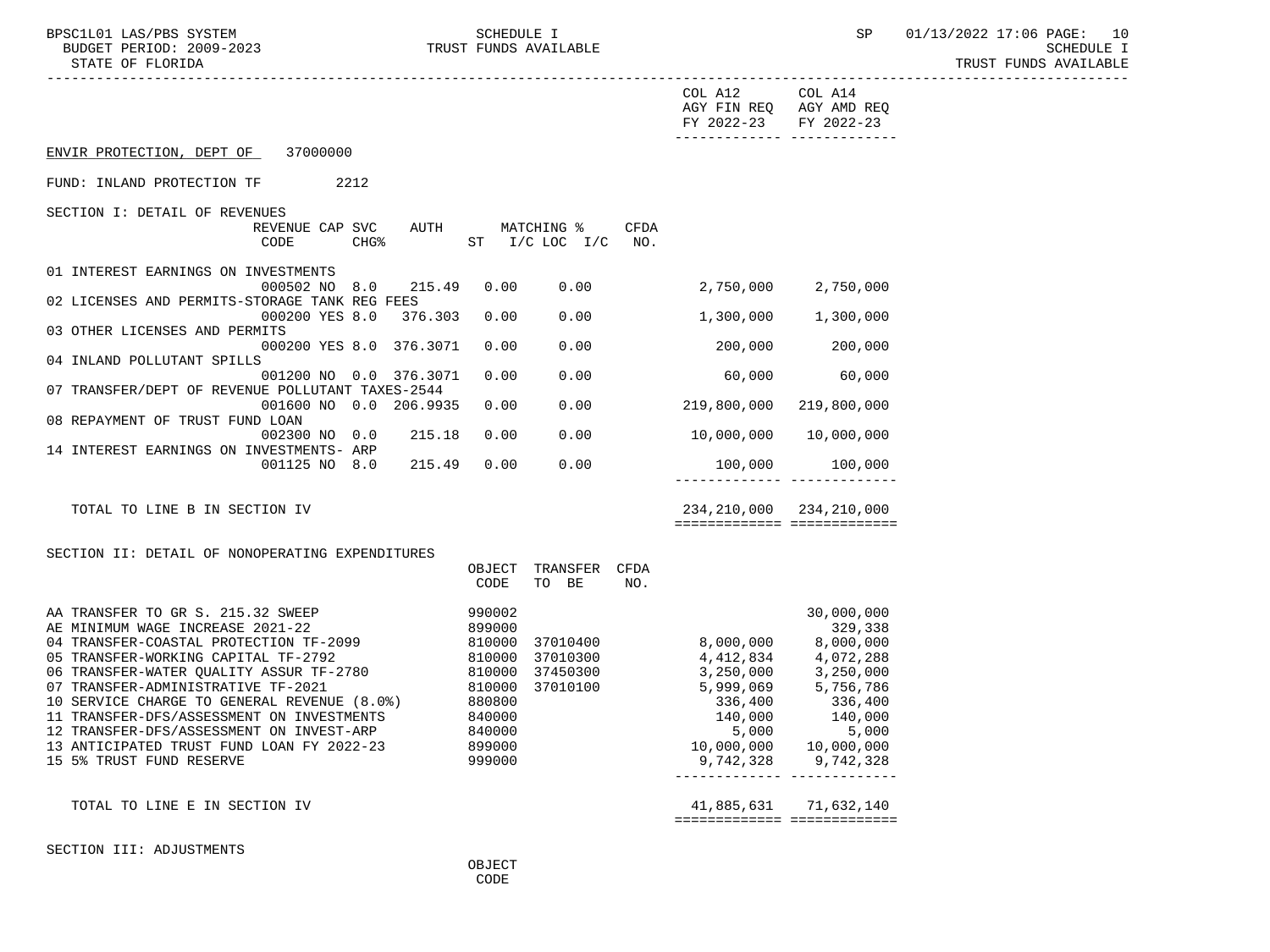| BPSC1L01 LAS/PBS SYSTEM<br>BUDGET PERIOD: 2009-2023<br>STATE OF FLORIDA                                                                                                                                                                                                                                                                                                                             | SCHEDULE I<br>TRUST FUNDS AVAILABLE |                                                            |                                                                                                            | SP                                                                                                                                                           | 01/13/2022 17:06 PAGE: 11<br>SCHEDULE I<br>TRUST FUNDS AVAILABLE |
|-----------------------------------------------------------------------------------------------------------------------------------------------------------------------------------------------------------------------------------------------------------------------------------------------------------------------------------------------------------------------------------------------------|-------------------------------------|------------------------------------------------------------|------------------------------------------------------------------------------------------------------------|--------------------------------------------------------------------------------------------------------------------------------------------------------------|------------------------------------------------------------------|
|                                                                                                                                                                                                                                                                                                                                                                                                     |                                     |                                                            | COL A12 COL A14<br>AGY FIN REQ AGY AMD REQ<br>FY 2022-23 FY 2022-23                                        |                                                                                                                                                              |                                                                  |
| ENVIR PROTECTION, DEPT OF 37000000                                                                                                                                                                                                                                                                                                                                                                  |                                     |                                                            |                                                                                                            |                                                                                                                                                              |                                                                  |
| 2212<br>FUND: INLAND PROTECTION TF                                                                                                                                                                                                                                                                                                                                                                  |                                     |                                                            |                                                                                                            |                                                                                                                                                              |                                                                  |
| SECTION III: ADJUSTMENTS                                                                                                                                                                                                                                                                                                                                                                            | OBJECT<br>CODE                      |                                                            |                                                                                                            |                                                                                                                                                              |                                                                  |
| 07 ROUNDING                                                                                                                                                                                                                                                                                                                                                                                         | 991000                              |                                                            | $\mathbf{1}$                                                                                               | 1                                                                                                                                                            |                                                                  |
| TOTAL TO LINE H IN SECTION IV                                                                                                                                                                                                                                                                                                                                                                       |                                     |                                                            | 1                                                                                                          | $\mathbf{1}$                                                                                                                                                 |                                                                  |
| SECTION IV: SUMMARY                                                                                                                                                                                                                                                                                                                                                                                 |                                     |                                                            |                                                                                                            |                                                                                                                                                              |                                                                  |
| UNRESERVED FUND BALANCE - JULY 1<br>ADD: REVENUES (FROM SECTION I)<br>TOTAL FUNDS AVAILABLE (LINE $A + LINE B$ ) (C)<br>LESS: OPERATING EXPENDITURES<br>LESS: NONOPERATING EXPENDITURES (SECTION II) (E)<br>LESS: FIXED CAPITAL OUTLAY (TOTAL ONLY)<br>UNRESERVED FUND BALANCE - JUNE 30 - BEFORE ADJ $(G)$<br>NET ADJUSTMENTS (FROM SECTION III)<br>ADJUSTED UNRESERVED FUND BALANCE - JUNE 30 (I) | (A)<br>(B)<br>(D)<br>(F)<br>(H)     |                                                            | 234,210,000<br>239,445,296<br>36,260,308<br>41,885,631 71,632,140<br>131,086,882 131,086,882<br>30,212,475 | 5, 235, 296 5, 235, 296<br>234,210,000<br>239,445,296<br>36,260,308<br>$\begin{array}{cc} 30,212,475 & 465,966 \\ 1 & 1 \\ 30,212,476 & 465,967 \end{array}$ |                                                                  |
| SCHEDULE IB: DETAIL OF UNRESERVED FUND BALANCE                                                                                                                                                                                                                                                                                                                                                      | FUNDING SOURCE                      | $STATE(S)$ RESTRICTED $(R)$<br>NONSTATE(N) UNRESTRICTED(U) |                                                                                                            |                                                                                                                                                              |                                                                  |
| 01 OTHER STATE FUNDS<br>02 ARP INTEREST EARNINGS                                                                                                                                                                                                                                                                                                                                                    | S<br>S                              | $\mathbb{R}$                                               | $\begin{array}{cccc}\nU & 30,112,476 & 365,967 \\ R & 100,000 & 100,000\n\end{array}$                      | ------------ --------------                                                                                                                                  |                                                                  |
| ADJUSTED UNRESERVED FUND BALANCE - JUNE 30                                                                                                                                                                                                                                                                                                                                                          |                                     |                                                            |                                                                                                            | 30, 212, 476 465, 967<br>============================                                                                                                        |                                                                  |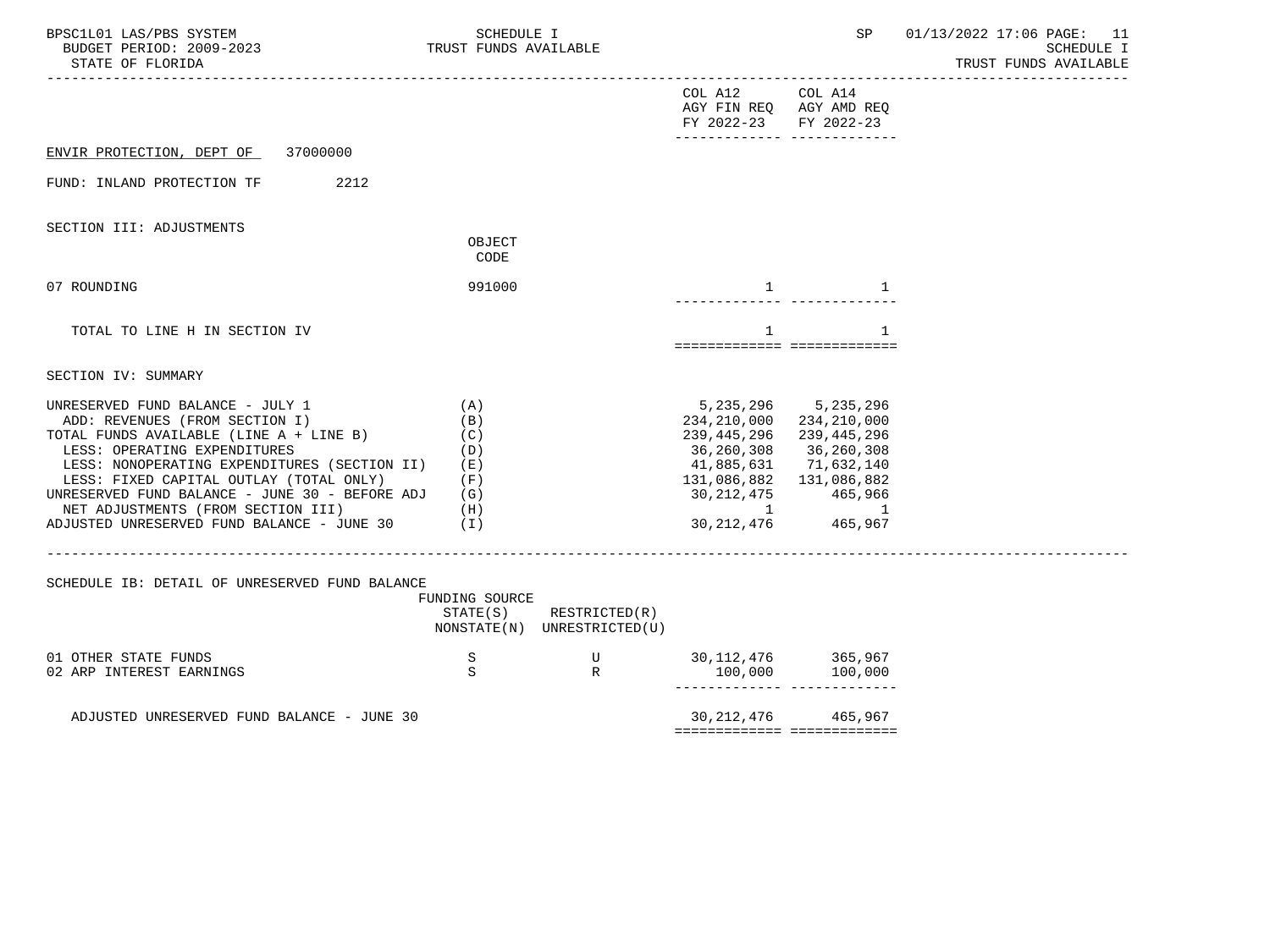| BPSC1L01 LAS/PBS SYSTEM<br>BUDGET PERIOD: 2009-2023<br>STATE OF FLORIDA                                                                                                                           | SCHEDULE I<br>TRUST FUNDS AVAILABLE                             |                       | SP                                                                                     | 01/13/2022 17:06 PAGE: 12<br>SCHEDULE I<br>TRUST FUNDS AVAILABLE |
|---------------------------------------------------------------------------------------------------------------------------------------------------------------------------------------------------|-----------------------------------------------------------------|-----------------------|----------------------------------------------------------------------------------------|------------------------------------------------------------------|
|                                                                                                                                                                                                   |                                                                 | COL A12 COL A14       | ----------------------------------<br>AGY FIN REQ AGY AMD REQ<br>FY 2022-23 FY 2022-23 |                                                                  |
| ENVIR PROTECTION, DEPT OF 37000000                                                                                                                                                                |                                                                 |                       | _________________________________                                                      |                                                                  |
| FUND: SAVE OUR EVERGLADES TF 2221                                                                                                                                                                 |                                                                 |                       |                                                                                        |                                                                  |
| SECTION I: DETAIL OF REVENUES<br>CODE                                                                                                                                                             | REVENUE CAP SVC AUTH MATCHING % CFDA<br>CHG% ST I/C LOC I/C NO. |                       |                                                                                        |                                                                  |
| 05 INTEREST ON INVESTMENT- SOE PROGRAM                                                                                                                                                            | 000502 NO 0.0 215.49 0.00 0.00                                  |                       | 1,000 1,000<br>________________________________                                        |                                                                  |
| TOTAL TO LINE B IN SECTION IV                                                                                                                                                                     |                                                                 |                       | 1,000 1,000<br>=============================                                           |                                                                  |
| SECTION II: DETAIL OF NONOPERATING EXPENDITURES                                                                                                                                                   | OBJECT TRANSFER CFDA<br>CODE<br>TO BE<br>NO.                    |                       |                                                                                        |                                                                  |
| 03 TR-DFS/ASSESSMENT ON INVESTMENT                                                                                                                                                                | 840000                                                          |                       | 75 75                                                                                  |                                                                  |
| TOTAL TO LINE E IN SECTION IV                                                                                                                                                                     |                                                                 | 75                    | 75<br>===========================                                                      |                                                                  |
| SECTION III: ADJUSTMENTS                                                                                                                                                                          | OBJECT<br>CODE                                                  |                       |                                                                                        |                                                                  |
|                                                                                                                                                                                                   |                                                                 |                       |                                                                                        |                                                                  |
| TOTAL TO LINE H IN SECTION IV                                                                                                                                                                     |                                                                 |                       | ===========================                                                            |                                                                  |
| SECTION IV: SUMMARY                                                                                                                                                                               |                                                                 |                       |                                                                                        |                                                                  |
| UNRESERVED FUND BALANCE - JULY 1<br>ADD: REVENUES (FROM SECTION I)<br>TOTAL FUNDS AVAILABLE (LINE A + LINE B)<br>LESS: OPERATING EXPENDITURES<br>LESS: NONOPERATING EXPENDITURES (SECTION II) (E) | (A)<br>(B)<br>(C)<br>(D)                                        | 1,000<br>29,750<br>75 | 28,750 28,750<br>$1,000$<br>29,750<br>75                                               |                                                                  |
| LESS: FIXED CAPITAL OUTLAY (TOTAL ONLY)<br>UNRESERVED FUND BALANCE - JUNE 30 - BEFORE ADJ $(G)$<br>NET ADJUSTMENTS (FROM SECTION III)                                                             | (F)<br>(H)                                                      |                       | 29,675 29,675                                                                          |                                                                  |
| ADJUSTED UNRESERVED FUND BALANCE - JUNE 30                                                                                                                                                        | (T)                                                             | 29,675                | 29,675                                                                                 |                                                                  |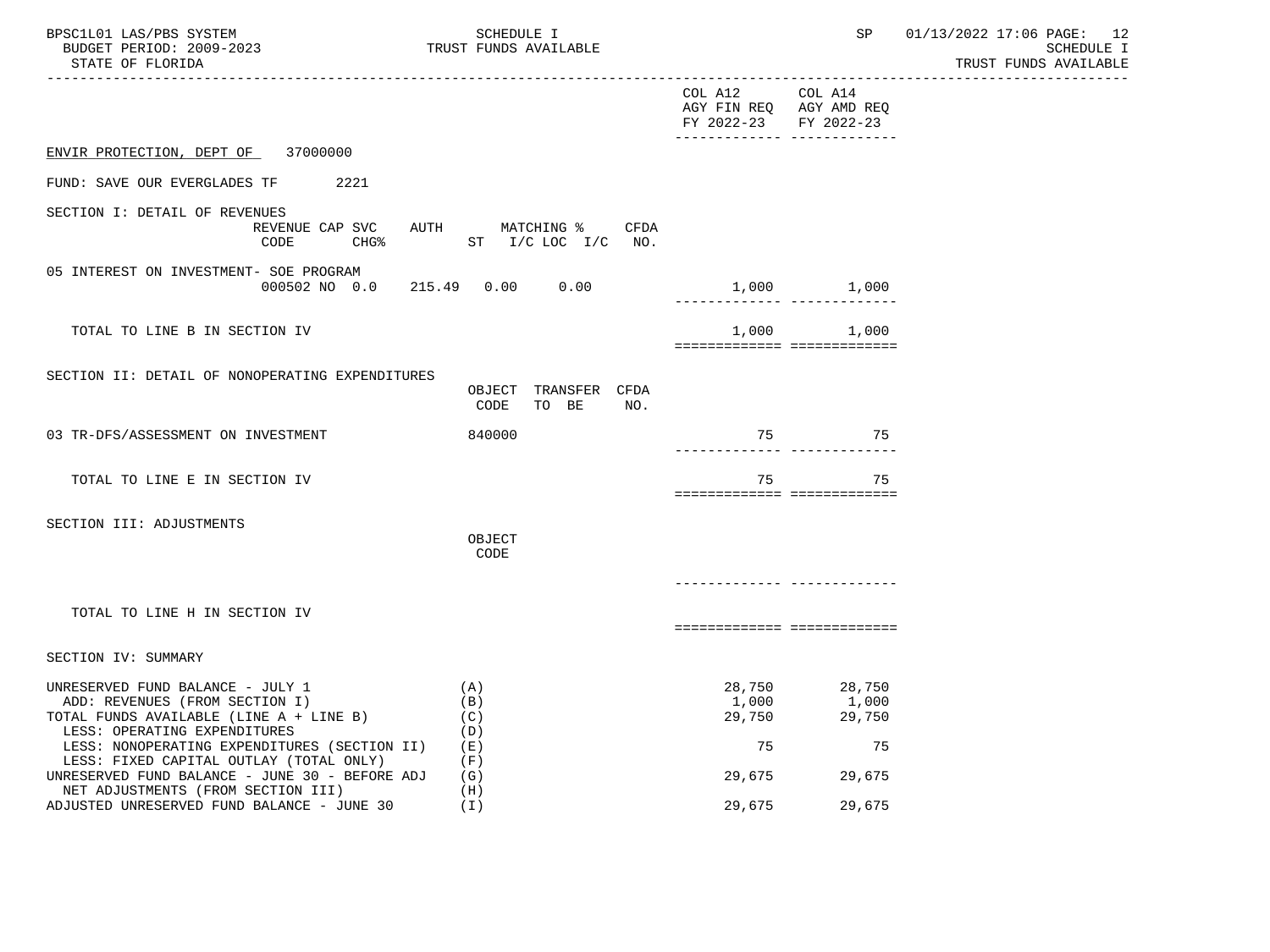| BPSC1L01 LAS/PBS SYSTEM<br>BUDGET PERIOD: 2009-2023 TRUST FUNDS AVAILABLE<br>STATE OF FLORIDA | SCHEDULE I                 |                                              |                                      | SP                                   | 01/13/2022 17:06 PAGE: 13<br>SCHEDULE I<br>TRUST FUNDS AVAILABLE |
|-----------------------------------------------------------------------------------------------|----------------------------|----------------------------------------------|--------------------------------------|--------------------------------------|------------------------------------------------------------------|
|                                                                                               |                            |                                              | COL A12<br>AGY FIN REQ<br>FY 2022-23 | COL A14<br>AGY AMD REQ<br>FY 2022-23 |                                                                  |
| ENVIR PROTECTION, DEPT OF 37000000                                                            |                            |                                              |                                      |                                      |                                                                  |
| 2221<br>FUND: SAVE OUR EVERGLADES TF                                                          |                            |                                              |                                      |                                      |                                                                  |
|                                                                                               |                            |                                              |                                      |                                      |                                                                  |
| SCHEDULE IB: DETAIL OF UNRESERVED FUND BALANCE                                                | FUNDING SOURCE<br>STATE(S) | RESTRICTED(R)<br>NONSTATE(N) UNRESTRICTED(U) |                                      |                                      |                                                                  |
| 01 RESTRICTED - EVERGLADES RESTORATION PROG                                                   | <sub>S</sub>               | R                                            |                                      | 29,675 29,675                        |                                                                  |
| ADJUSTED UNRESERVED FUND BALANCE - JUNE 30                                                    |                            |                                              |                                      | 29,675 29,675                        |                                                                  |
|                                                                                               |                            |                                              | ============================         |                                      |                                                                  |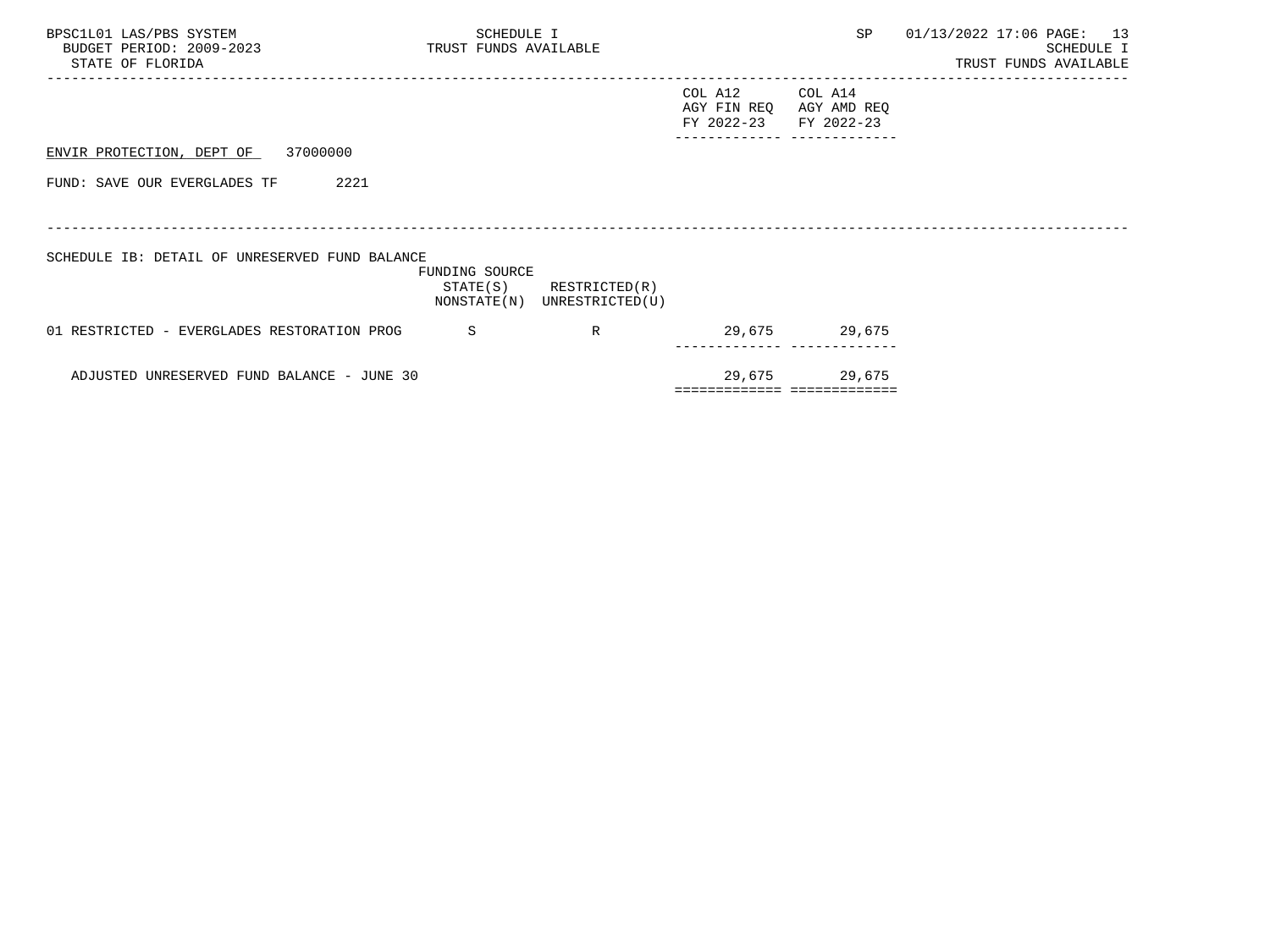BPSC1L01 LAS/PBS SYSTEM SCHEDULE I SCHEDULE I SP 01/13/2022 17:06 PAGE: 14 BUDGET PERIOD: 2009-2023 TRUST FUNDS AVAILABLE SCHEDULE I STATE OF FLORIDA TRUST FUNDS AVAILABLE

|                                                                                          | COL A14<br>COL A12<br>AGY FIN REQ AGY AMD REQ<br>FY 2022-23<br>FY 2022-23 |
|------------------------------------------------------------------------------------------|---------------------------------------------------------------------------|
|                                                                                          | -------------- -------------                                              |
| ENVIR PROTECTION, DEPT OF 37000000                                                       |                                                                           |
| FUND: FEDERAL GRANTS TRUST FUND<br>2261                                                  |                                                                           |
| SECTION I: DETAIL OF REVENUES                                                            |                                                                           |
| AUTH<br>REVENUE CAP SVC<br>MATCHING %                                                    | CFDA                                                                      |
| CODE<br>CHG <sup>8</sup><br>ST I/C LOC I/C NO.                                           |                                                                           |
|                                                                                          |                                                                           |
| 01 FEES/CWSRF GRANT ALLOCATION/SERVICE FEE<br>000100 YES 0.0 20.25501<br>0.00<br>0.00    | 66.458 21,450,000                                                         |
| 02 FEES/DWSRF SERVICE FEE                                                                | 21,450,000                                                                |
| 0.00<br>000100 YES 0.0 20.25501<br>0.00                                                  | 66.468<br>800,000<br>800,000                                              |
| 05 INTEREST EARNINGS                                                                     |                                                                           |
| 000500 NO 0.0 20.25501<br>0.00<br>0.00                                                   | 66.458<br>1,650,000<br>1,650,000                                          |
| 06 INTEREST EARNINGS                                                                     |                                                                           |
| 0.00<br>0.00<br>000500 NO 0.0 20.25501                                                   | 66.468 125,000<br>125,000                                                 |
| 07 INTEREST EARNINGS - INVESTMENTS                                                       |                                                                           |
| 0.00<br>0.00<br>000500 NO 8.0 20.25501                                                   | 500,000<br>500,000                                                        |
| 10 US GRANTS/COASTAL ZONE MGT. ADM. AWARDS                                               |                                                                           |
| 0.00<br>000700 NO 0.0 20.25501<br>0.00                                                   | 3,000,000<br>11.419<br>3,000,000                                          |
| 11 US GRANTS/COASTAL ZONE MGT. EST. RESEARCH RES                                         |                                                                           |
| 000700 NO 0.0 20.25501<br>0.00<br>0.00                                                   | 11.420<br>2,500,000<br>2,500,000                                          |
| 12 US GRANTS/CORAL REEF CONSERVATION                                                     |                                                                           |
| 0.00<br>000700 NO 0.0 20.25501<br>0.00                                                   | 11.482<br>800,000<br>800,000                                              |
| 13 US GRANTS/STATE MOA PROG/REIMB. OF TECH SERV                                          |                                                                           |
| 0.00<br>000700 NO 0.0 20.25501<br>0.00                                                   | 12.113 950,000<br>950,000                                                 |
| 14 US GRANTS/MAR. MINERALS ACTIVITIES/HUR SANDY                                          |                                                                           |
| 000700 NO 0.0 20.25501<br>0.00<br>0.00                                                   | 50,000<br>15.424<br>50,000                                                |
| 15 US GRANTS/CLEAN VESSEL ACT<br>0.00<br>000700 NO 0.0 20.25501<br>0.00                  | 15.616<br>2,150,000<br>2,150,000                                          |
| 16 US GRANTS/COASTAL PROGRAM                                                             |                                                                           |
| 000700 NO 0.0 20.25501<br>0.00<br>0.00                                                   | 15.630<br>100,000<br>100,000                                              |
| 17 US GRANTS/U.S. GEOLOGICAL SURVEY RESEARCH                                             |                                                                           |
| 0.00<br>0.00<br>000700 NO 0.0 20.25501                                                   | 15.808<br>100,000<br>100,000                                              |
| 18 US GRANTS/NAT. COOP. GEOLOGIC MAPPING PROG.                                           |                                                                           |
| 0.00<br>0.00<br>000700 NO 0.0 20.25501                                                   | 15.810<br>300,000<br>300,000                                              |
| 19 US GRANTS/NAT. GEOLOGICAL & GEOPHYSICAL DATA                                          |                                                                           |
| 000700 NO 0.0 20.25501<br>0.00<br>0.00                                                   | 85,000<br>15.814<br>85,000                                                |
| 20 US GRANTS/OUTDOOR REC. ACQ., DEVELOP. & PLNG.                                         |                                                                           |
| 0.00<br>000700 NO 0.0 20.25501<br>0.00                                                   | 15.916<br>6,000,000<br>6,000,000                                          |
| 21 US GRANTS/NATIONAL GRD WTR MONITORING NETWORK                                         |                                                                           |
| 0.00<br>0.00<br>000700 NO 0.0<br>20.25501                                                | 15.980<br>75,000<br>75,000                                                |
| 22 US GRANTS/RECREATIONAL TRAILS PROGRAM                                                 |                                                                           |
| 000700 NO 0.0<br>20.25501<br>0.00<br>0.00                                                | 20.219<br>5,056,575<br>5,056,575                                          |
| 23 US GRANTS/WTR POLL. CONT. ST./INT. & TRIBAL<br>000700 NO 0.0 20.25501<br>0.00<br>0.00 | 66.419<br>950,000<br>950,000                                              |
| 24 US GRANTS/SURVEYS, STUDIES, TRAINING GRANTS                                           |                                                                           |
| 000700 NO 0.0 20.25501<br>0.00<br>0.00                                                   | 66.436<br>250,000<br>250,000                                              |
| 25 US GRANTS/DW LEAD TESTING IN SCHOOLS                                                  |                                                                           |
| 0.00<br>000700 NO 0.0<br>20.25501<br>0.00                                                | 66.444<br>300,000<br>300,000                                              |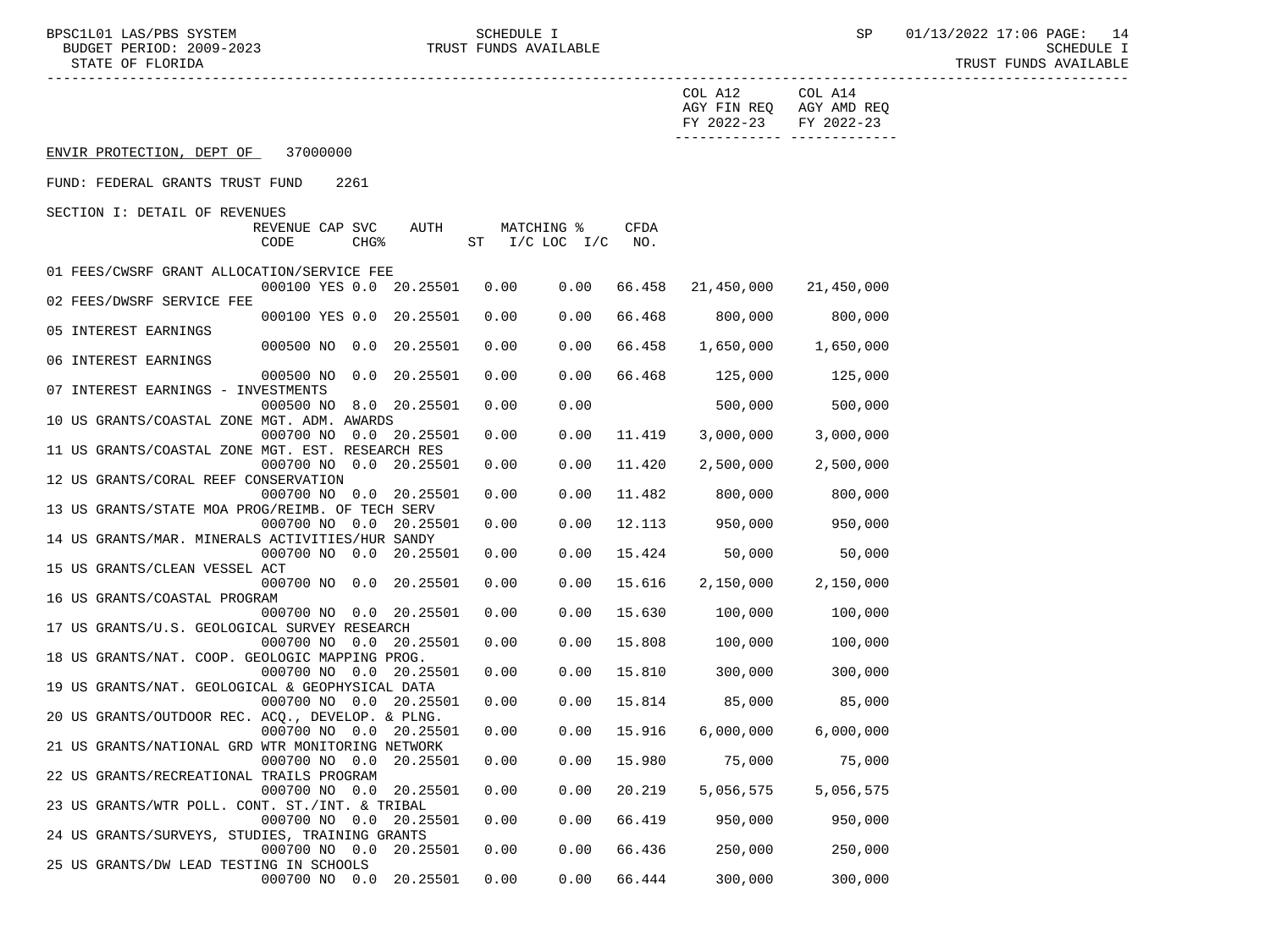|                                                  |                          |        |      |                    |        | COL A12<br>AGY FIN REQ AGY AMD REQ<br>FY 2022-23<br>-------------- -------------- | COL A14<br>FY 2022-23 |
|--------------------------------------------------|--------------------------|--------|------|--------------------|--------|-----------------------------------------------------------------------------------|-----------------------|
| ENVIR PROTECTION, DEPT OF 37000000               |                          |        |      |                    |        |                                                                                   |                       |
| FUND: FEDERAL GRANTS TRUST FUND                  | 2261                     |        |      |                    |        |                                                                                   |                       |
| SECTION I: DETAIL OF REVENUES                    |                          |        |      |                    |        |                                                                                   |                       |
|                                                  | REVENUE CAP SVC          | AUTH   |      | MATCHING %         | CFDA   |                                                                                   |                       |
|                                                  | CODE<br>CHG <sub>8</sub> |        |      | ST I/C LOC I/C NO. |        |                                                                                   |                       |
|                                                  |                          |        |      |                    |        |                                                                                   |                       |
| 26 US GRANTS/WATER QUALITY MGT. PLANNING         |                          |        |      |                    |        |                                                                                   |                       |
|                                                  | 000700 NO 0.0 20.25501   |        | 0.00 | 0.00               | 66.454 | 375,000 375,000                                                                   |                       |
| 27 US GRANTS/NPS IMPLEMENTATION GRANTS           |                          |        |      |                    |        |                                                                                   |                       |
|                                                  | 000700 NO 0.0 20.25501   |        | 0.00 | 0.00               | 66.460 |                                                                                   | 7,000,000 7,000,000   |
| 28 US GRANTS/REGIONAL WETLAND PROG. DEV. GRANTS  |                          |        |      |                    |        |                                                                                   |                       |
|                                                  | 000700 NO 0.0 20.25501   |        | 0.00 | 0.00               | 66.461 |                                                                                   | 225,000 225,000       |
| 29 US GRANTS/CAPITALIZATION GRNTS/DRNKG. WTR SRF |                          |        |      |                    |        |                                                                                   |                       |
|                                                  | 000700 NO 0.0 20.25501   |        | 0.00 | 0.00               | 66.468 | 3,250,000                                                                         | 3,250,000             |
| 30 US GRANTS/GULF OF MEXICO PROGRAM              |                          |        |      |                    |        |                                                                                   |                       |
|                                                  | 000700 NO 0.0 20.25501   |        | 0.00 | 0.00               | 66.475 | 125,000                                                                           | 125,000               |
| 31 US GRANTS/PERFORMANCE PARTNERSHIP GRANTS      |                          |        |      |                    |        |                                                                                   |                       |
|                                                  | 000700 NO 0.0 20.25501   |        | 0.00 | 0.00               | 66.605 | 14,364,411                                                                        | 14,364,411            |
| 32 US GRANTS/POLLUTION PREVENTION PROGRAM        |                          |        |      |                    |        |                                                                                   |                       |
|                                                  | 000700 NO 0.0 20.25501   |        | 0.00 | 0.00               | 66.708 | 155,000                                                                           | 155,000               |
| 33 US GRANTS/SUPERFUND STATE, POLIT. SUBDIV.     |                          |        |      |                    |        |                                                                                   |                       |
|                                                  | 000700 NO 0.0 20.25501   |        | 0.00 | 0.00               | 66.802 | 750,000                                                                           | 750,000               |
| 34 US GRANTS/UNDRGRND STRG TANK PREV/DET & COMP  |                          |        |      |                    |        |                                                                                   |                       |
|                                                  | 000700 NO 0.0 20.25501   |        | 0.00 | 0.00               | 66.804 | 1,300,000                                                                         | 1,300,000             |
| 35 US GRANTS/LEAKING UNDRGRND STRG TF COR ACT PR |                          |        |      |                    |        |                                                                                   |                       |
|                                                  | 000700 NO 0.0 20.25501   |        | 0.00 | 0.00               | 66.805 | 3,750,000                                                                         | 3,750,000             |
| 36 US GRANTS/STATE & TRIBAL RESPONSE PROG GRANTS |                          |        |      |                    |        |                                                                                   |                       |
|                                                  | 000700 NO 0.0 20.25501   |        | 0.00 | 0.00               | 66.817 | 2,000,000                                                                         | 2,000,000             |
| 37 US GRANTS/AMERICOPS                           |                          |        |      |                    |        |                                                                                   |                       |
|                                                  | 000700 NO 0.0 20.25501   |        | 0.00 | 0.00               | 94.006 | 950,000                                                                           | 950,000               |
| 38 US GRANTS/AMERICOPS DISASTER RESPONSE COOP    |                          |        |      |                    |        |                                                                                   |                       |
|                                                  | 000700 NO 0.0 20.25501   |        | 0.00 | 0.00               | 94.020 | 25,000                                                                            | 25,000                |
| 39 US GRANTS/NATIONAL DAM SAFETY PROGRAM         |                          |        |      |                    |        |                                                                                   |                       |
|                                                  | 000700 NO 0.0 20.25501   |        | 0.00 | 0.00               |        | 97.041 125,000                                                                    | 125,000               |
| 40 US GRANTS/NFWF                                |                          |        |      |                    |        |                                                                                   |                       |
|                                                  | 000700 NO 0.0 20.25501   |        | 0.00 | 0.00               |        | 10.664 25,000                                                                     | 25,000                |
| 41 US GRANTS/GULF COAST ECOSYS REST. COUNC.COMP  |                          |        |      |                    |        |                                                                                   |                       |
|                                                  | 000702 NO 0.0            | 377.43 | 0.00 | 0.00               |        | 87.051 11,600,000                                                                 | 11,600,000            |
| 42 CITY AND COUNTY PASS THROUGH GRANTS           |                          |        |      |                    |        |                                                                                   |                       |
|                                                  | 000800 NO 0.0 20.25501   |        | 0.00 | 0.00               |        | 21.015 75,000                                                                     | 75,000                |
| 71 TRANSFERS - TRUST FUND LOAN FROM 2212         |                          |        |      |                    |        |                                                                                   |                       |
|                                                  | 001500 NO 0.0 20.25501   |        | 0.00 | 0.00               |        | 10,000,000                                                                        | 10,000,000            |
| 94 SALES OF GOOD AND SERVICES TO FED             |                          |        |      |                    |        |                                                                                   |                       |
|                                                  | 001970 NO 8.0 20.25501   |        | 0.00 | 0.00               |        | 100,000                                                                           | 100,000               |
|                                                  |                          |        |      |                    |        | ---------                                                                         |                       |

 TOTAL TO LINE B IN SECTION IV 103,385,986 103,385,986 ============= =============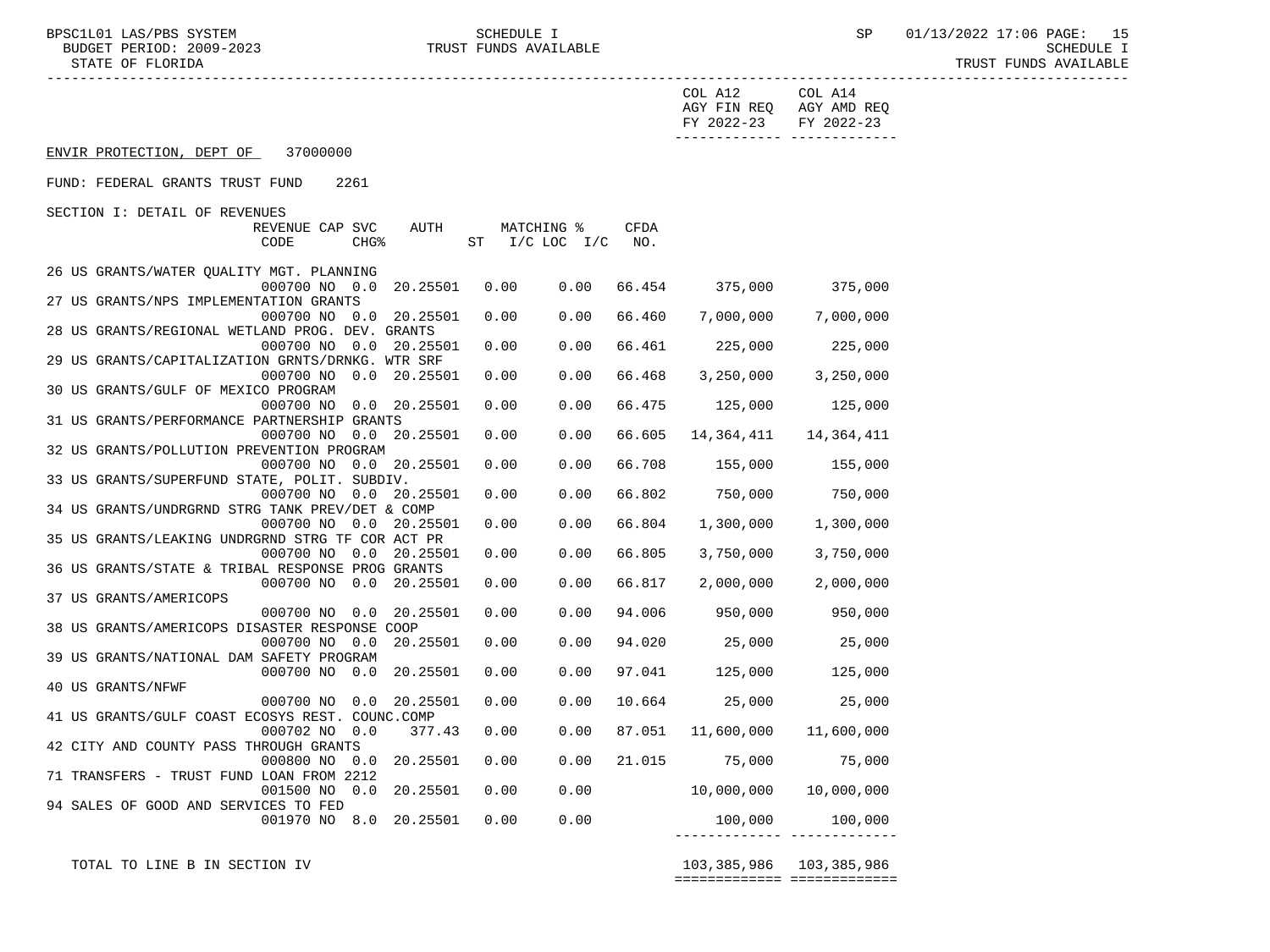| BPSC1L01 LAS/PBS SYSTEM<br>BUDGET PERIOD: 2009-2023<br>STATE OF FLORIDA                                                                                                                                                                                                                                                                                                                            | SCHEDULE I<br>TRUST FUNDS AVAILABLE            |                                                                                                                | SP                                                                                                             | 01/13/2022 17:06 PAGE: 16<br><b>SCHEDULE I</b><br>TRUST FUNDS AVAILABLE |
|----------------------------------------------------------------------------------------------------------------------------------------------------------------------------------------------------------------------------------------------------------------------------------------------------------------------------------------------------------------------------------------------------|------------------------------------------------|----------------------------------------------------------------------------------------------------------------|----------------------------------------------------------------------------------------------------------------|-------------------------------------------------------------------------|
|                                                                                                                                                                                                                                                                                                                                                                                                    |                                                | COL A12 COL A14<br>FY 2022-23 FY 2022-23                                                                       | AGY FIN REQ AGY AMD REQ                                                                                        |                                                                         |
| ENVIR PROTECTION, DEPT OF 37000000                                                                                                                                                                                                                                                                                                                                                                 |                                                |                                                                                                                |                                                                                                                |                                                                         |
| FUND: FEDERAL GRANTS TRUST FUND<br>2261                                                                                                                                                                                                                                                                                                                                                            |                                                |                                                                                                                |                                                                                                                |                                                                         |
| SECTION II: DETAIL OF NONOPERATING EXPENDITURES                                                                                                                                                                                                                                                                                                                                                    | OBJECT TRANSFER CFDA<br>CODE<br>TO BE<br>NO.   |                                                                                                                |                                                                                                                |                                                                         |
| AA MINIMUM WAGE INCREASE 2021-22<br>04 TRANSFER-DFS GENERAL REVENUE/SWCAP-1000<br>08 SERVICE CHARGE TO GENERAL REVENUE (8%)<br>09 TRANSFER-DFS/ASSESSMENT ON INVESTMENT<br>12 ANTICIPATED TRUST FUND LOAN FY 22/23                                                                                                                                                                                 | 899000<br>810000<br>880800<br>840000<br>899000 | 175,000<br>38,800<br>115,000<br>10,000,000                                                                     | 581,270<br>175,000<br>38,800<br>115,000<br>10,000,000                                                          |                                                                         |
| TOTAL TO LINE E IN SECTION IV                                                                                                                                                                                                                                                                                                                                                                      |                                                |                                                                                                                | 10,328,800    10,910,070<br>============================                                                       |                                                                         |
| SECTION III: ADJUSTMENTS                                                                                                                                                                                                                                                                                                                                                                           | OBJECT<br>CODE                                 |                                                                                                                |                                                                                                                |                                                                         |
|                                                                                                                                                                                                                                                                                                                                                                                                    |                                                |                                                                                                                |                                                                                                                |                                                                         |
| TOTAL TO LINE H IN SECTION IV                                                                                                                                                                                                                                                                                                                                                                      |                                                |                                                                                                                | ===========================                                                                                    |                                                                         |
| SECTION IV: SUMMARY                                                                                                                                                                                                                                                                                                                                                                                |                                                |                                                                                                                |                                                                                                                |                                                                         |
| UNRESERVED FUND BALANCE - JULY 1<br>ADD: REVENUES (FROM SECTION I)<br>TOTAL FUNDS AVAILABLE (LINE A + LINE B)<br>LESS: OPERATING EXPENDITURES<br>LESS: NONOPERATING EXPENDITURES (SECTION II) (E)<br>LESS: FIXED CAPITAL OUTLAY (TOTAL ONLY) (F)<br>UNRESERVED FUND BALANCE - JUNE 30 - BEFORE ADJ $(G)$<br>NET ADJUSTMENTS (FROM SECTION III)<br>ADJUSTED UNRESERVED FUND BALANCE - JUNE 30 $(1)$ | (A)<br>(B)<br>(C)<br>(D)<br>(H)                | 48,884,220<br>103,385,986<br>152,270,206<br>40,490,025<br>10,328,800<br>52,567,161<br>48,884,220<br>48,884,220 | 48,884,220<br>103,385,986<br>152,270,206<br>40,490,025<br>10,910,070<br>52,567,161<br>48,302,950<br>48,302,950 |                                                                         |
|                                                                                                                                                                                                                                                                                                                                                                                                    |                                                |                                                                                                                |                                                                                                                |                                                                         |
| SCHEDULE IB: DETAIL OF UNRESERVED FUND BALANCE                                                                                                                                                                                                                                                                                                                                                     | FUNDING SOURCE                                 |                                                                                                                |                                                                                                                |                                                                         |

 STATE(S) RESTRICTED(R) NONSTATE(N) UNRESTRICTED(U) 01 ENDING AVAIL FUND BAL-SRF GRANT ALLOC N<br>
N
R
THLET 26,190,364 15,997,848 02 ENDING AVAIL FUND BAL-CWSRF SERVICE FEE N<br>
N
R
25,904,179
25,596,159 03 ENDING AVAIL FUND BAL-DWSRF SERVICE FEE N<br>
N
R
B
6,789,677
6,708,943 ------------- -------------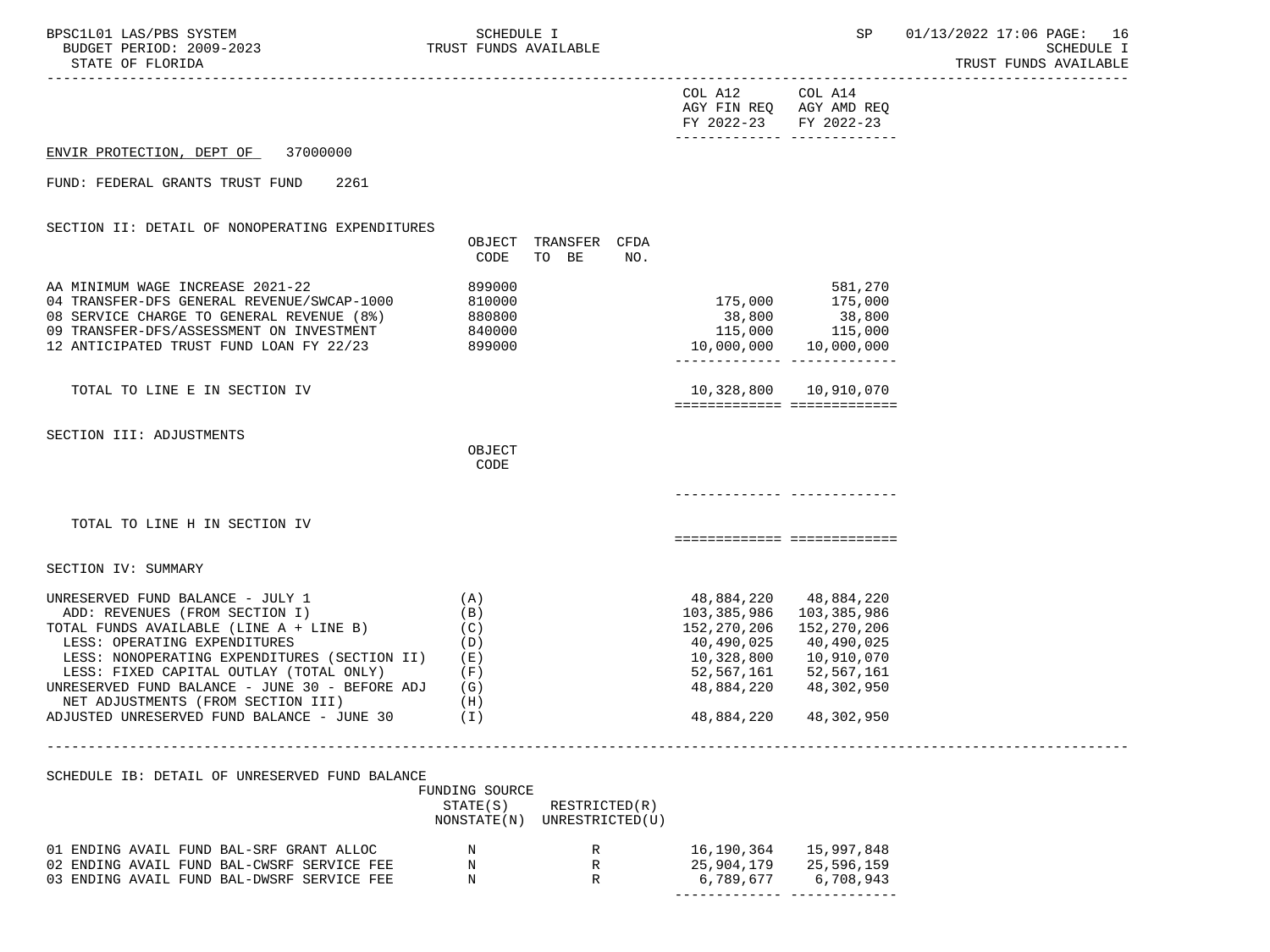| FY 2022-23 FY 2022-23 |                         |
|-----------------------|-------------------------|
|                       | AGY FIN REQ AGY AMD REQ |
| COL A12               | COL A14                 |

ENVIR PROTECTION, DEPT OF 37000000

FUND: FEDERAL GRANTS TRUST FUND 2261

SCHEDULE IB: DETAIL OF UNRESERVED FUND BALANCE

 FUNDING SOURCE STATE(S) RESTRICTED(R) NONSTATE(N) UNRESTRICTED(U)

-----------------------------------------------------------------------------------------------------------------------------------

ADJUSTED UNRESERVED FUND BALANCE - JUNE 30 48,884,220 48,302,950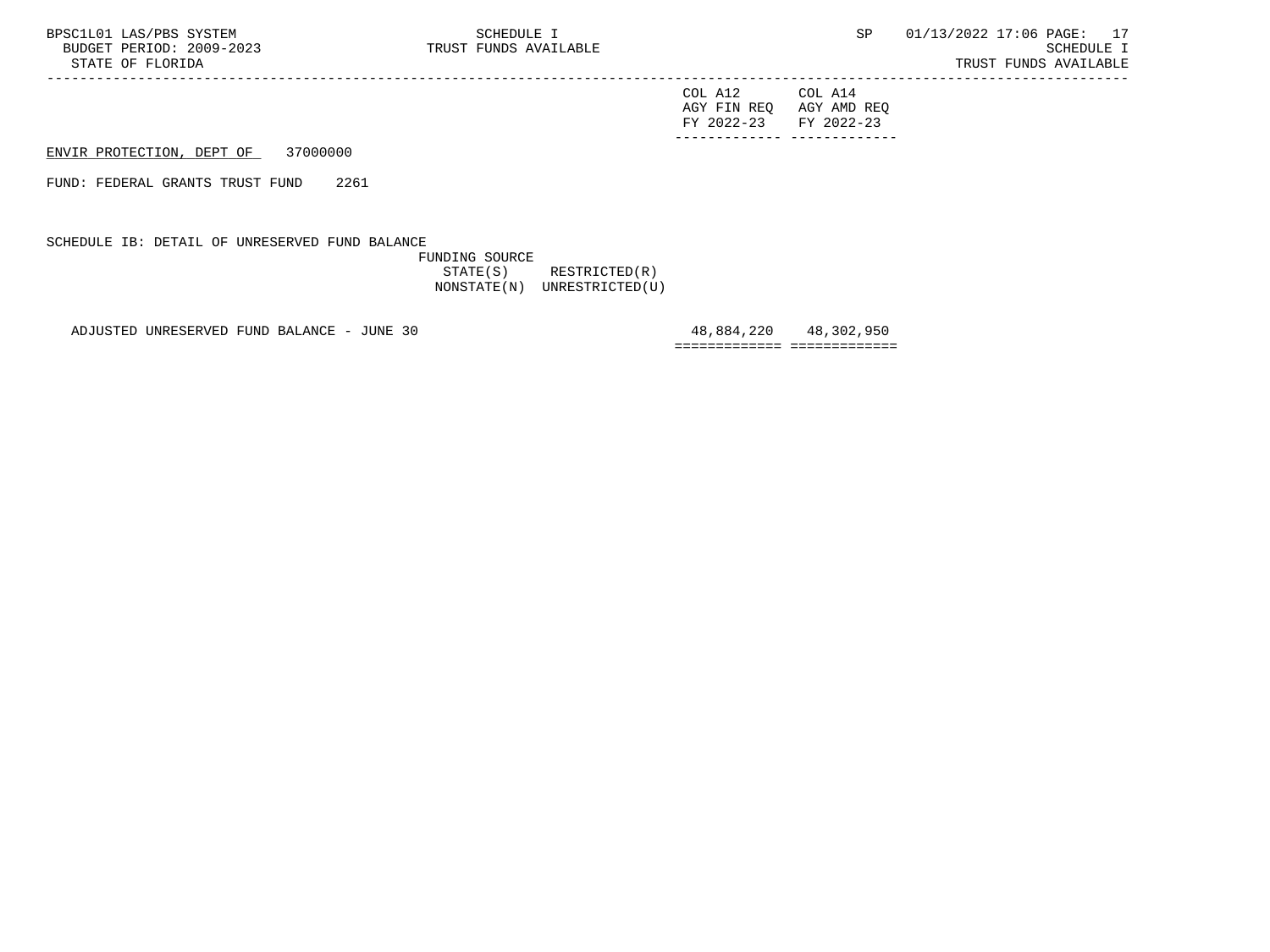BPSC1L01 LAS/PBS SYSTEM SCHEDULE I SCHEDULE I SP 01/13/2022 17:06 PAGE: 18 BUDGET PERIOD: 2009-2023 TRUST FUNDS AVAILABLE SCHEDULE I STATE OF FLORIDA TRUST FUNDS AVAILABLE

|                                                                           |                |                                      |      | COL A12 COL A14<br>AGY FIN REQ AGY AMD REQ<br>FY 2022-23 | FY 2022-23            |
|---------------------------------------------------------------------------|----------------|--------------------------------------|------|----------------------------------------------------------|-----------------------|
| ENVIR PROTECTION, DEPT OF 37000000                                        |                |                                      |      |                                                          |                       |
| FUND: GRANTS AND DONATIONS TF<br>2339                                     |                |                                      |      |                                                          |                       |
| SECTION I: DETAIL OF REVENUES                                             |                |                                      |      |                                                          |                       |
| REVENUE CAP SVC<br>AUTH<br>$CHG$ %<br>CODE                                |                | MATCHING %<br>ST $I/C$ LOC $I/C$ NO. | CFDA |                                                          |                       |
| 02 GRANT REVENUE-STATE CONTRACT                                           |                |                                      |      |                                                          |                       |
| 001100 NO 0.0 403.1832<br>03 GRANT REVENUE-NON-STATE CONTRACTS            | 0.00           | 0.00                                 |      | 8,694,047 8,694,047                                      |                       |
| 001100 NO 8.0 403.1832                                                    | 0.00           | 0.00                                 |      | 200,000                                                  | 200,000               |
| 04 GRANT REVENUE-CITY & COUNTY GRANTS                                     |                |                                      |      |                                                          |                       |
| 001100 NO 8.0 403.1832<br>05 GRANT REVENUE-OTHER                          | 0.00           | 0.00                                 |      | 400,000                                                  | 400,000               |
| 001100 NO 8.0 403.1832                                                    | 0.00           | 0.00                                 |      | 200,000                                                  | 200,000               |
| 06 GRANT REVENUE-STATE GRANTS<br>001000 NO 0.0 403.1832                   | 0.00           | 0.00                                 |      | 100,000                                                  | 100,000               |
| 07 GRANT REVENUE-VOLKSWAGON SETTLEMENT                                    |                |                                      |      |                                                          |                       |
| 001100 NO 0.0 403.1832<br>09 INTEREST EARNINGS-INVESTMENTS                | 0.00           | 0.00                                 |      | 53,000,000                                               | 53,000,000            |
| 000502 NO 8.0 215.49                                                      | 0.00           | 0.00                                 |      | 87,000                                                   | 87,000                |
| 10 WATER MANAGEMENT DISTRICTS LAB SUPPORT                                 |                |                                      |      |                                                          |                       |
| 001905 YES 0.0 403.1832<br>11 TENANT BROKER COMMISSIONS                   | 0.00           | 0.00                                 |      | 180,000                                                  | 180,000               |
| 004001 NO 0.0 403.1832                                                    | 0.00           | 0.00                                 |      |                                                          | 175,000 175,000       |
| 15 TR/TRUST-BP DEEPWATER HORIZON OIL SPILL-NFWF<br>001500 NO 0.0 403.1832 | 0.00           | 0.00                                 |      | 15,000,000  15,000,000                                   |                       |
|                                                                           |                |                                      |      |                                                          |                       |
| TOTAL TO LINE B IN SECTION IV                                             |                |                                      |      |                                                          | 78,036,047 78,036,047 |
|                                                                           |                |                                      |      | ============================                             |                       |
| SECTION II: DETAIL OF NONOPERATING EXPENDITURES                           |                |                                      |      |                                                          |                       |
|                                                                           | OBJECT<br>CODE | TRANSFER CFDA<br>TO BE               | NO.  |                                                          |                       |
| AB MINIMUM WAGE INCREASE 2021-22                                          | 899000         |                                      |      |                                                          | 9,668                 |
| 01 SERVICE CHARGE TO GENERAL REVENUE (8.0%)                               | 880800         |                                      |      | 70,720                                                   | 70,720                |
| 02 TRANSFER-DFS/ASSESSMENT ON INVESTMENT                                  | 840000         |                                      |      | 3,000                                                    | 3,000                 |
| TOTAL TO LINE E IN SECTION IV                                             |                |                                      |      | 73,720                                                   | 83,388                |
|                                                                           |                |                                      |      | ===========================                              |                       |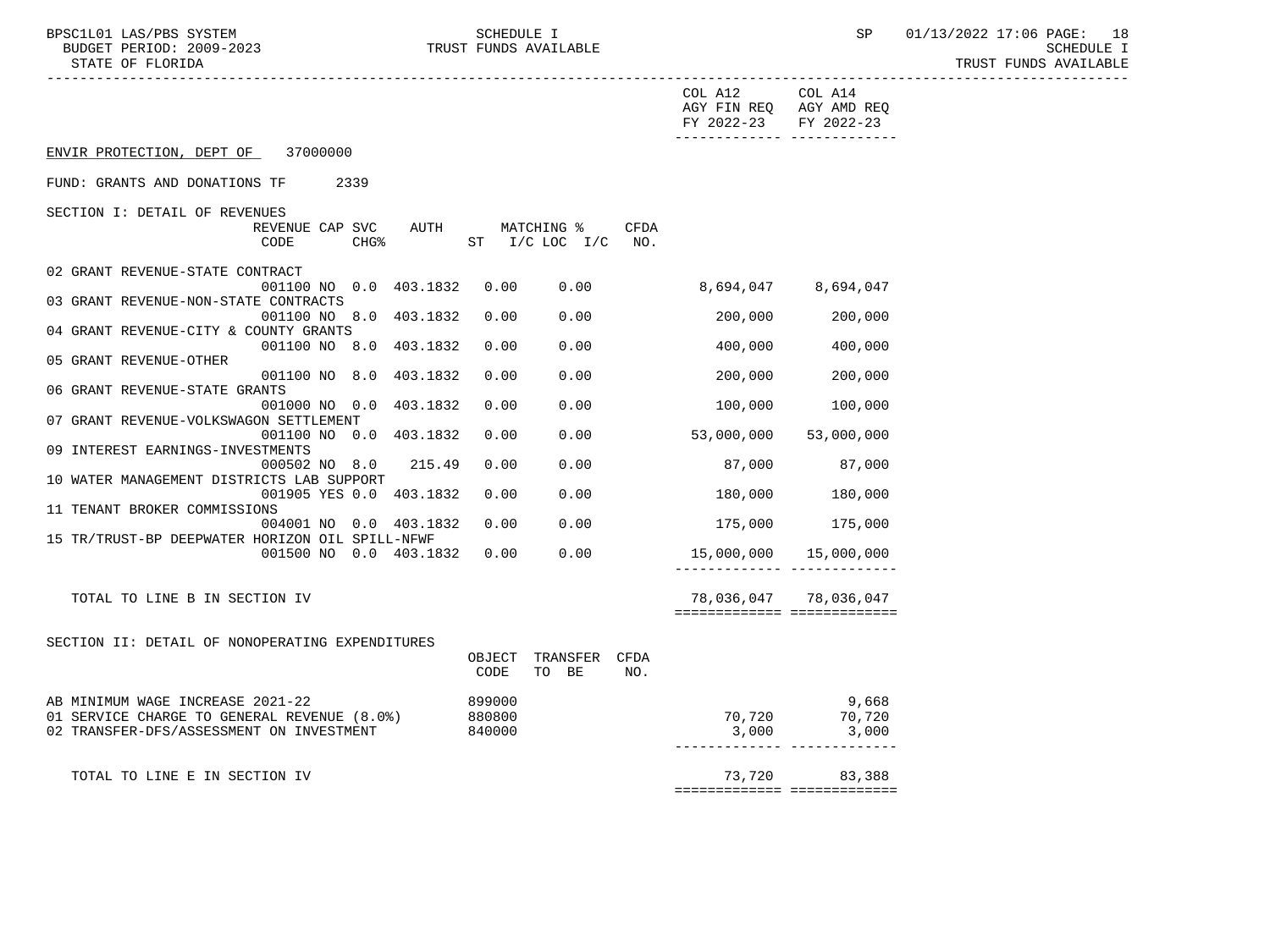| BPSC1L01 LAS/PBS SYSTEM<br>BUDGET PERIOD: 2009-2023<br>STATE OF FLORIDA                                                                                                                                                                                                                                                                                                            | SCHEDULE I<br>TRUST FUNDS AVAILABLE                  |                                              |                                                                           | SP                                                                                                                            | 01/13/2022 17:06 PAGE: 19<br><b>SCHEDULE I</b><br>TRUST FUNDS AVAILABLE |
|------------------------------------------------------------------------------------------------------------------------------------------------------------------------------------------------------------------------------------------------------------------------------------------------------------------------------------------------------------------------------------|------------------------------------------------------|----------------------------------------------|---------------------------------------------------------------------------|-------------------------------------------------------------------------------------------------------------------------------|-------------------------------------------------------------------------|
|                                                                                                                                                                                                                                                                                                                                                                                    |                                                      |                                              | COL A12 COL A14<br>AGY FIN REQ AGY AMD REQ<br>FY 2022-23                  | FY 2022-23                                                                                                                    |                                                                         |
| 37000000<br>ENVIR PROTECTION, DEPT OF                                                                                                                                                                                                                                                                                                                                              |                                                      |                                              |                                                                           |                                                                                                                               |                                                                         |
| FUND: GRANTS AND DONATIONS TF<br>2339                                                                                                                                                                                                                                                                                                                                              |                                                      |                                              |                                                                           |                                                                                                                               |                                                                         |
| SECTION III: ADJUSTMENTS                                                                                                                                                                                                                                                                                                                                                           | OBJECT<br>CODE                                       |                                              |                                                                           |                                                                                                                               |                                                                         |
|                                                                                                                                                                                                                                                                                                                                                                                    |                                                      |                                              |                                                                           |                                                                                                                               |                                                                         |
| TOTAL TO LINE H IN SECTION IV                                                                                                                                                                                                                                                                                                                                                      |                                                      |                                              | ===========================                                               |                                                                                                                               |                                                                         |
| SECTION IV: SUMMARY                                                                                                                                                                                                                                                                                                                                                                |                                                      |                                              |                                                                           |                                                                                                                               |                                                                         |
| UNRESERVED FUND BALANCE - JULY 1<br>ADD: REVENUES (FROM SECTION I)<br>TOTAL FUNDS AVAILABLE (LINE A + LINE B)<br>LESS: OPERATING EXPENDITURES<br>LESS: NONOPERATING EXPENDITURES (SECTION II)<br>LESS: FIXED CAPITAL OUTLAY (TOTAL ONLY)<br>UNRESERVED FUND BALANCE - JUNE 30 - BEFORE ADJ<br>NET ADJUSTMENTS (FROM SECTION III)<br>ADJUSTED UNRESERVED FUND BALANCE - JUNE 30 (I) | (A)<br>(B)<br>(C)<br>(D)<br>(E)<br>(F)<br>(G)<br>(H) |                                              | 78,036,047<br>79,223,184<br>1,953,228<br>73,720<br>1,196,236<br>1,196,236 | 1, 187, 137 1, 187, 137<br>78,036,047<br>79,223,184<br>1,953,228<br>83,388<br>76,000,000 76,000,000<br>1,186,568<br>1,186,568 |                                                                         |
| SCHEDULE IB: DETAIL OF UNRESERVED FUND BALANCE                                                                                                                                                                                                                                                                                                                                     | FUNDING SOURCE<br>STATE(S)                           | RESTRICTED(R)<br>NONSTATE(N) UNRESTRICTED(U) |                                                                           |                                                                                                                               |                                                                         |
| 01 OTHER STATE FUNDS                                                                                                                                                                                                                                                                                                                                                               | S                                                    | $\mathbf U$                                  |                                                                           | 1,196,236 1,186,568                                                                                                           |                                                                         |
| ADJUSTED UNRESERVED FUND BALANCE - JUNE 30                                                                                                                                                                                                                                                                                                                                         |                                                      |                                              | ============================                                              | 1, 196, 236 1, 186, 568                                                                                                       |                                                                         |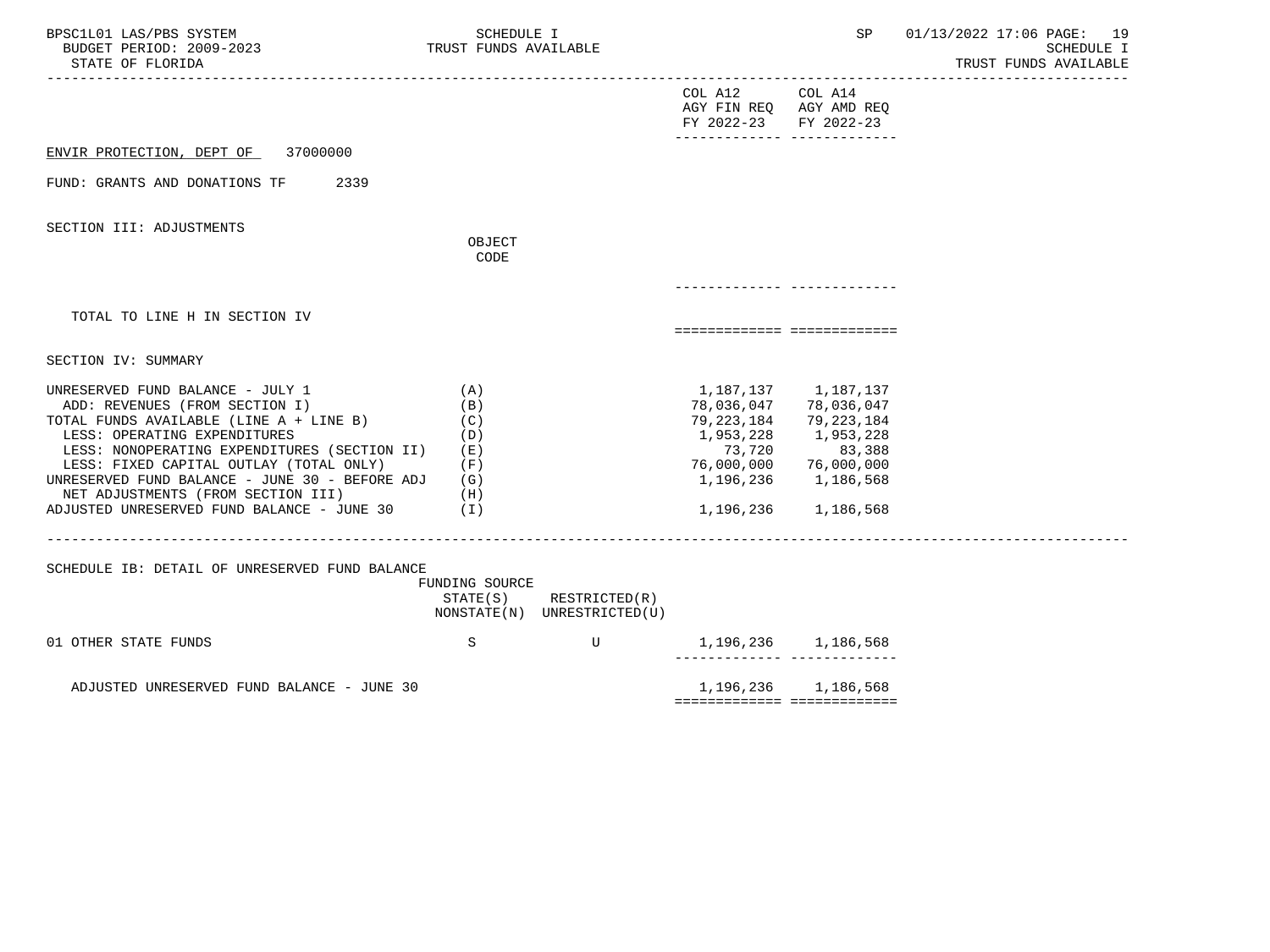| BPSC1L01 LAS/PBS SYSTEM<br>BUDGET PERIOD: 2009-2023<br>STATE OF FLORIDA                                                                       | SCHEDULE I<br>TRUST FUNDS AVAILABLE            |                                                       | SP                                                                 | 01/13/2022 17:06 PAGE: 20<br>SCHEDULE I<br>TRUST FUNDS AVAILABLE |
|-----------------------------------------------------------------------------------------------------------------------------------------------|------------------------------------------------|-------------------------------------------------------|--------------------------------------------------------------------|------------------------------------------------------------------|
|                                                                                                                                               |                                                | -----------------<br>COL A12<br>FY 2022-23 FY 2022-23 | COL A14<br>AGY FIN REQ AGY AMD REQ<br>-------------- ------------- |                                                                  |
| ENVIR PROTECTION, DEPT OF 37000000                                                                                                            |                                                |                                                       |                                                                    |                                                                  |
| 2348<br>FUND: FLORIDA FOREVER TF                                                                                                              |                                                |                                                       |                                                                    |                                                                  |
| SECTION I: DETAIL OF REVENUES<br>REVENUE CAP SVC<br><b>CHG%</b><br>CODE                                                                       | AUTH MATCHING % CFDA<br>ST $I/C$ LOC $I/C$ NO. |                                                       |                                                                    |                                                                  |
| 08 INTEREST EARNINGS ON INVESTMENTS NON BOND FS<br>000502 NO 0.0                                                                              | 215.49 0.00                                    | $0.00$ 180,000 180,000                                |                                                                    |                                                                  |
| 10 INTEREST EARNINGS ON INVESTMENTS S2009 I3/BA                                                                                               | 000502 NO 0.0 215.49 0.00<br>0.00              |                                                       | 15,000 15,000                                                      |                                                                  |
| TOTAL TO LINE B IN SECTION IV                                                                                                                 |                                                |                                                       | 195,000 195,000<br>===========================                     |                                                                  |
| SECTION II: DETAIL OF NONOPERATING EXPENDITURES                                                                                               | OBJECT TRANSFER CFDA<br>TO BE<br>CODE<br>NO.   |                                                       |                                                                    |                                                                  |
| 06 TRANSFER-DFS/ASSESSMENT ON INVESTMENTS                                                                                                     | 840000                                         |                                                       | 10,000    10,000                                                   |                                                                  |
| TOTAL TO LINE E IN SECTION IV                                                                                                                 |                                                | 10,000                                                | 10,000<br>============================                             |                                                                  |
| SECTION III: ADJUSTMENTS                                                                                                                      | OBJECT<br>CODE                                 |                                                       |                                                                    |                                                                  |
| TOTAL TO LINE H IN SECTION IV                                                                                                                 |                                                |                                                       |                                                                    |                                                                  |
|                                                                                                                                               |                                                |                                                       | ===========================                                        |                                                                  |
| SECTION IV: SUMMARY                                                                                                                           |                                                |                                                       |                                                                    |                                                                  |
| UNRESERVED FUND BALANCE - JULY 1<br>ADD: REVENUES (FROM SECTION I)<br>TOTAL FUNDS AVAILABLE (LINE A + LINE B)<br>LESS: OPERATING EXPENDITURES | (A)<br>(B)<br>(C)<br>(D)                       | 1,480,449<br>195,000<br>1,675,449                     | 1,480,449<br>195,000<br>1,675,449                                  |                                                                  |
| LESS: NONOPERATING EXPENDITURES (SECTION II)<br>LESS: FIXED CAPITAL OUTLAY (TOTAL ONLY)                                                       | (E)                                            | 10,000                                                | 10,000                                                             |                                                                  |
| UNRESERVED FUND BALANCE - JUNE 30 - BEFORE ADJ<br>NET ADJUSTMENTS (FROM SECTION III)                                                          | (F)<br>(G)<br>(H)                              | 1,665,449                                             | 1,665,449                                                          |                                                                  |
| ADJUSTED UNRESERVED FUND BALANCE - JUNE 30                                                                                                    | (I)                                            | 1,665,449                                             | 1,665,449                                                          |                                                                  |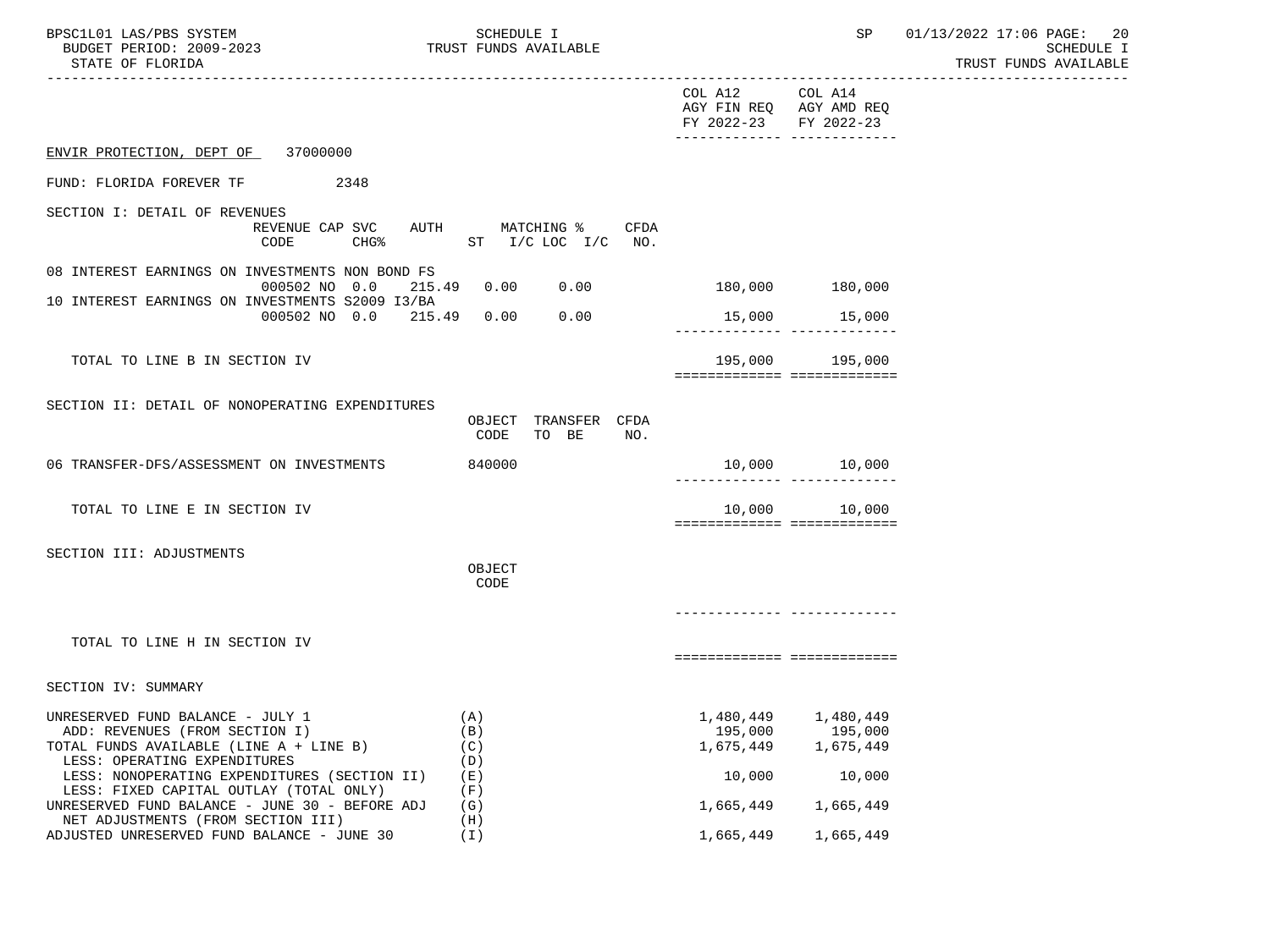| BPSC1L01 LAS/PBS SYSTEM<br>BUDGET PERIOD: 2009-2023<br>STATE OF FLORIDA | SCHEDULE I<br>TRUST FUNDS AVAILABLE |                 |                                      | SP                                   | 01/13/2022 17:06 PAGE: 21<br><b>SCHEDULE I</b><br>TRUST FUNDS AVAILABLE |
|-------------------------------------------------------------------------|-------------------------------------|-----------------|--------------------------------------|--------------------------------------|-------------------------------------------------------------------------|
|                                                                         |                                     |                 | COL A12<br>AGY FIN REQ<br>FY 2022-23 | COL A14<br>AGY AMD REQ<br>FY 2022-23 |                                                                         |
| ENVIR PROTECTION, DEPT OF 37000000                                      |                                     |                 |                                      |                                      |                                                                         |
| 2348<br>FUND: FLORIDA FOREVER TF                                        |                                     |                 |                                      |                                      |                                                                         |
|                                                                         |                                     |                 |                                      |                                      |                                                                         |
| SCHEDULE IB: DETAIL OF UNRESERVED FUND BALANCE                          | FUNDING SOURCE<br>STATE(S)          | RESTRICTED(R)   |                                      |                                      |                                                                         |
|                                                                         | NONSTATE(N)                         | UNRESTRICTED(U) |                                      |                                      |                                                                         |
| 01 OTHER STATE FUNDS                                                    | S                                   | R               |                                      | 1,665,449 1,665,449                  |                                                                         |
| ADJUSTED UNRESERVED FUND BALANCE - JUNE 30                              |                                     |                 |                                      | 1,665,449 1,665,449                  |                                                                         |
|                                                                         |                                     |                 |                                      | ============================         |                                                                         |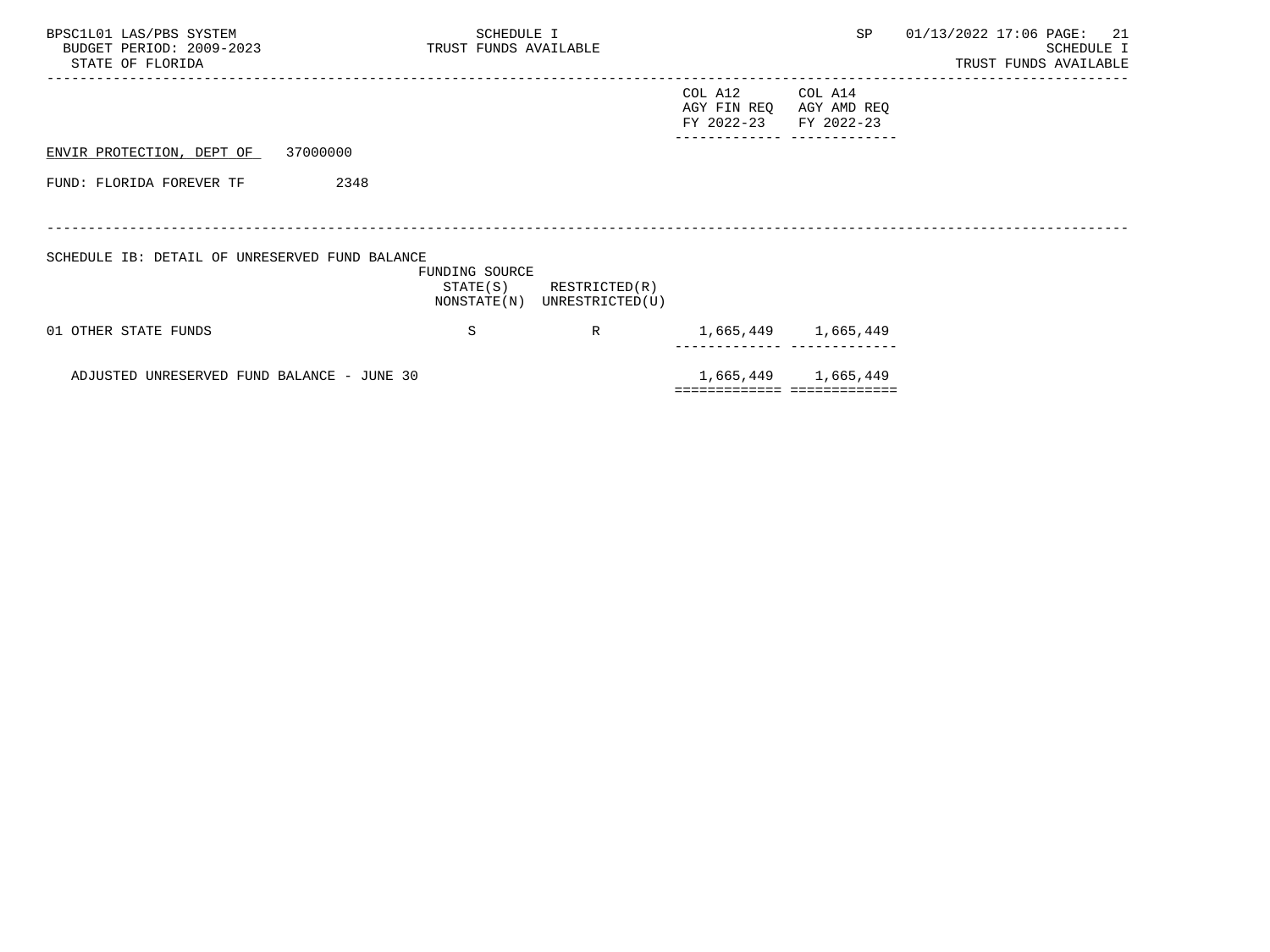BUDGET PERIOD: 2009-2023 TRUST FUNDS AVAILABLE SCHEDULE I

BPSC1L01 LAS/PBS SYSTEM SCHEDULE I SCHEDULE I SP 01/13/2022 17:06 PAGE: 22<br>BUDGET PERIOD: 2009-2023 TRUST FUNDS AVAILABLE TRUST FUNDS AVAILABLE

|                                           |                         |          |                  |        |      |                              |             | COL A12<br>FY 2022-23 | COL A14<br>AGY FIN REQ AGY AMD REQ<br>FY 2022-23 |  |
|-------------------------------------------|-------------------------|----------|------------------|--------|------|------------------------------|-------------|-----------------------|--------------------------------------------------|--|
| ENVIR PROTECTION, DEPT OF                 |                         | 37000000 |                  |        |      |                              |             |                       |                                                  |  |
| FUND: INTERNAL IMPROVEMENT TF             |                         |          | 2408             |        |      |                              |             |                       |                                                  |  |
| SECTION I: DETAIL OF REVENUES             |                         |          |                  |        |      |                              |             |                       |                                                  |  |
|                                           | REVENUE CAP SVC<br>CODE |          | CHG <sup>8</sup> | AUTH   |      | MATCHING %<br>ST I/C LOC I/C | CFDA<br>NO. |                       |                                                  |  |
| 03 GENERAL SALES AND USE TAXES            | 000305 YES 0.0          |          |                  | 270.22 | 0.00 | 0.00                         |             | 500,000               | 500,000                                          |  |
| 04 RELEASE OF LAND RESERVATION            |                         |          |                  |        |      |                              |             |                       |                                                  |  |
|                                           | 000100 YES 8.0          |          |                  | 253.01 | 0.00 | 0.00                         |             | 15,000                | 15,000                                           |  |
| 05 QUIT CLAIM/DISCLAIMER FEES             | 000100 YES 8.0          |          |                  | 253.01 | 0.00 | 0.00                         |             | 500                   | 500                                              |  |
| 06 AGENCY FEES                            |                         |          |                  |        |      |                              |             |                       |                                                  |  |
|                                           | 000100 YES 8.0          |          |                  | 270.22 | 0.00 | 0.00                         |             | 294,900               | 294,900                                          |  |
| 07 SUBMERGED LANDS APPLICATION FEES       | 000100 YES 8.0          |          |                  | 270.22 |      | 0.00<br>0.00                 |             | 240,000               | 240,000                                          |  |
| 08 FILLED COASTAL LANDS PROCESSING FEES   |                         |          |                  |        |      |                              |             |                       |                                                  |  |
|                                           | 000100 YES 8.0          |          |                  | 270.22 |      | 0.00<br>0.00                 |             | 12,000                | 12,000                                           |  |
| 09 EASEMENT PROCESSING FEES               | 000100 YES 8.0          |          |                  | 253.01 |      | 0.00<br>0.00                 |             | 42,000                | 42,000                                           |  |
| 12 UPLAND EASEMENT FEES                   |                         |          |                  |        |      |                              |             |                       |                                                  |  |
|                                           | 000100 YES 8.0          |          |                  | 270.22 | 0.00 | 0.00                         |             | 206,900               | 206,900                                          |  |
| 13 SUBMERGED LANDS EASEMENT FEES          |                         |          |                  |        |      |                              |             |                       |                                                  |  |
| 14 SEVERANCE FEES                         | 000100 YES 8.0          |          |                  | 270.22 |      | 0.00<br>0.00                 |             | 150,000               | 150,000                                          |  |
|                                           | 000100 YES 8.0          |          |                  | 270.22 |      | 0.00<br>0.00                 |             | 50,000                | 50,000                                           |  |
| 15 AGRICULTURE LEASES                     |                         |          |                  |        |      |                              |             |                       |                                                  |  |
| 17 OIL LEASES                             | 002100 NO 8.0           |          |                  | 270.22 | 0.00 | 0.00                         |             | 4,100,000             | 4,100,000                                        |  |
|                                           | 002100 NO 8.0           |          |                  | 270.22 |      | 0.00<br>0.00                 |             | 200,000               | 200,000                                          |  |
| 18 MINING LEASES                          |                         |          |                  |        |      |                              |             |                       |                                                  |  |
| 19 CAMPSITE LEASES                        | 002100 NO 8.0           |          |                  | 270.22 | 0.00 | 0.00                         |             | 6,000,000             | 6,000,000                                        |  |
|                                           | 002100 NO 8.0           |          |                  | 270.22 |      | 0.00<br>0.00                 |             | 133,000               | 133,000                                          |  |
| 20 MARINA AND DOCK LEASES                 |                         |          |                  |        |      |                              |             |                       |                                                  |  |
| 21 COMMERCIAL UPLAND LEASES               | 002100 NO 8.0           |          |                  | 270.22 | 0.00 | 0.00                         |             | 14,500,000            | 14,500,000                                       |  |
|                                           | 002100 NO 8.0           |          |                  | 270.22 | 0.00 | 0.00                         |             | 750,000               | 750,000                                          |  |
| 22 OTHER LAND LEASES                      |                         |          |                  |        |      |                              |             |                       |                                                  |  |
| 23 SALE OF SURPLUS LANDS                  | 002100 NO 8.0           |          |                  |        |      | 270.22  0.00  0.00           |             | 30,000                | 30,000                                           |  |
|                                           | 002100 NO               |          | 8.0              | 274.05 |      | 0.00<br>0.00                 |             | 2,000,000             | 2,000,000                                        |  |
| 24 SALE OF FILLED LAND AND RECLAIMED LAKE |                         |          |                  |        |      |                              |             |                       |                                                  |  |
| 25 SALE OF SURPLUS MURPHY ACT LANDS       | 002100 NO               |          | 8.0              | 270.22 |      | 0.00<br>0.00                 |             | 15,000                | 15,000                                           |  |
|                                           | 002100 NO               |          | 8.0              | 270.22 |      | 0.00<br>0.00                 |             | 130,000               | 130,000                                          |  |
| 26 LAND USE PROCEEDS                      |                         |          |                  |        |      |                              |             |                       |                                                  |  |
|                                           | 002101 NO 8.0           |          |                  | 253.01 |      | 0.00<br>0.00                 |             | 300,000               | 300,000                                          |  |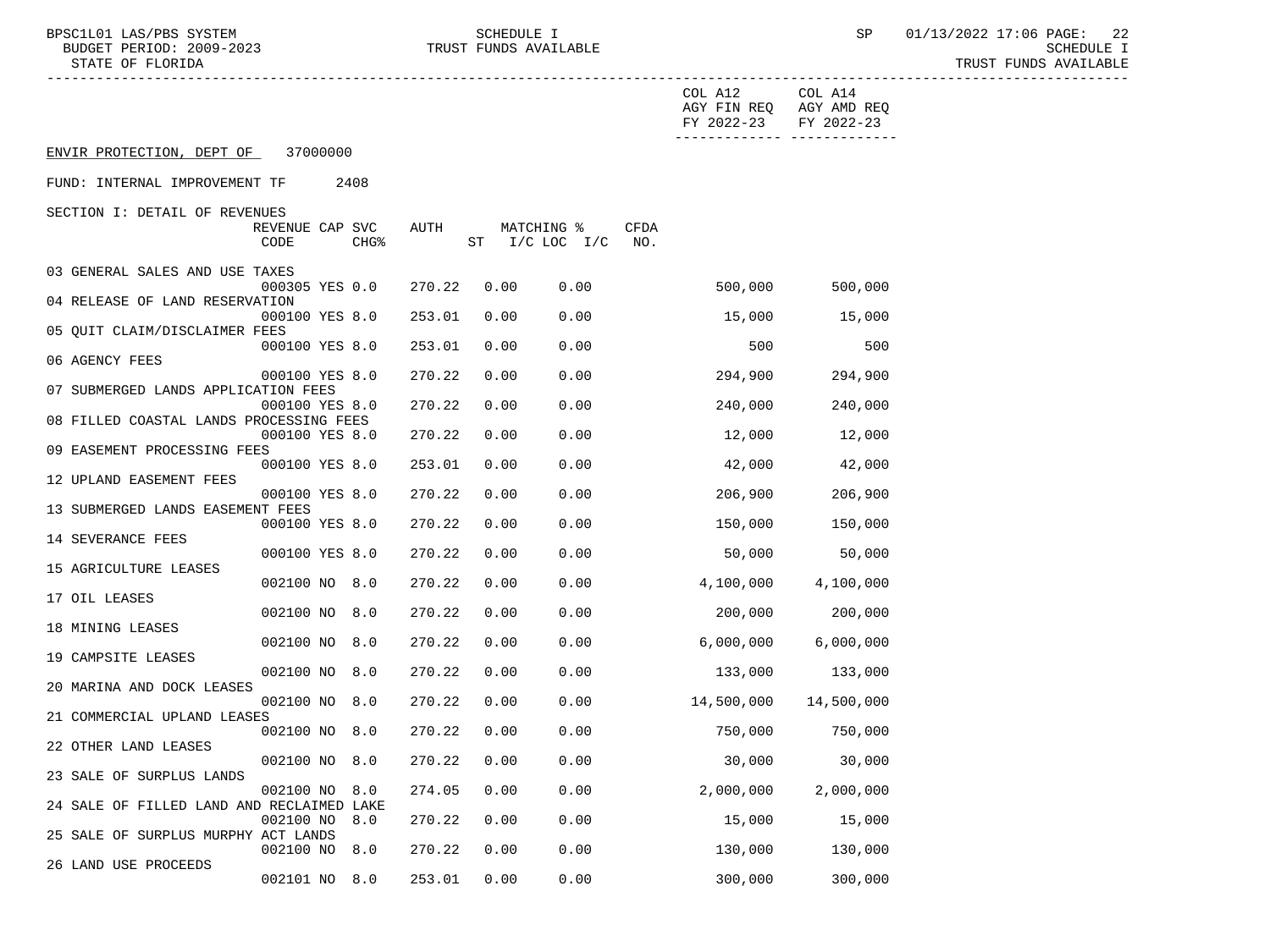-----------------------------------------------------------------------------------------------------------------------------------

|                                                                                                                                                                                                                                                                                                                                    |                                                    | COL A12<br>AGY FIN REQ AGY AMD REQ<br>FY 2022-23                                                                         | COL A14<br>FY 2022-23 |
|------------------------------------------------------------------------------------------------------------------------------------------------------------------------------------------------------------------------------------------------------------------------------------------------------------------------------------|----------------------------------------------------|--------------------------------------------------------------------------------------------------------------------------|-----------------------|
| ENVIR PROTECTION, DEPT OF 37000000                                                                                                                                                                                                                                                                                                 |                                                    |                                                                                                                          |                       |
| FUND: INTERNAL IMPROVEMENT TF<br>2408                                                                                                                                                                                                                                                                                              |                                                    |                                                                                                                          |                       |
| SECTION I: DETAIL OF REVENUES<br>REVENUE CAP SVC<br><b>AUTH</b><br>CHG <sup>8</sup><br>CODE                                                                                                                                                                                                                                        | MATCHING %<br><b>CFDA</b><br>ST I/C LOC I/C<br>NO. |                                                                                                                          |                       |
| 27 SALE OF SURPLUS PROPERTY<br>274.05<br>002900 NO 8.0                                                                                                                                                                                                                                                                             | 0.00<br>0.00                                       |                                                                                                                          | 1,000 1,000           |
| 29 INTEREST ON INVESTMENTS<br>215.49<br>000502 NO 8.0                                                                                                                                                                                                                                                                              | 0.00<br>0.00                                       | 700,000                                                                                                                  | 700,000               |
| 30 INTEREST/LATE FEES-SUBMERGED LANDS<br>000100 YES 8.0<br>270.22                                                                                                                                                                                                                                                                  | 0.00<br>0.00                                       |                                                                                                                          | 20,000 20,000         |
| 31 FINES, FORFEITS & JUDGEMENTS (ADMIN FINES)<br>001200 NO 8.0<br>253.01                                                                                                                                                                                                                                                           | 0.00<br>0.00                                       |                                                                                                                          | 2,500 2,500           |
| 32 BAD CHECK SRVC CHARGES/REFUNDS/MISCELLANEOUS<br>000400 YES 0.0<br>270.22                                                                                                                                                                                                                                                        | 0.00<br>0.00                                       |                                                                                                                          | 83,101 83,101         |
| 34 SPECIAL RECREATIONAL FEES<br>270.22<br>000100 YES 8.0                                                                                                                                                                                                                                                                           | 0.00<br>0.00                                       |                                                                                                                          | 1,500 1,500           |
| 35 LAND EXCHANGE APPLICATION FEES<br>270.22<br>000100 YES 8.0                                                                                                                                                                                                                                                                      | 0.00<br>0.00                                       | 300 000                                                                                                                  | 300                   |
| 38 APPRAISALS OR SURVEYS FOR NONSTATE<br>001905 YES 8.0<br>270.22                                                                                                                                                                                                                                                                  | 0.00<br>0.00                                       |                                                                                                                          | $6,000$ 6,000         |
| TOTAL TO LINE B IN SECTION IV                                                                                                                                                                                                                                                                                                      |                                                    | ============================                                                                                             | 30,483,701 30,483,701 |
| SECTION II: DETAIL OF NONOPERATING EXPENDITURES                                                                                                                                                                                                                                                                                    | OBJECT<br>TRANSFER<br>CFDA<br>TO BE<br>NO.<br>CODE |                                                                                                                          |                       |
| AE MINIMUM WAGE INCREASE 2021-22<br>03 TRANSFER-WORKING CAPITAL TRUST FUND-2792<br>810000<br>04 TRANSFER-ADMINISTRATIVE TRUST FUND-2021<br>810000<br>06 PAYMENT OF SALES TAX<br>810000<br>07 SERVICE CHARGE TO GENERAL REVENUE (8.0%)<br>880800<br>08 TRANSFER-DFS/ASSESSMENT ON INVESTMENTS<br>840000<br>10 5% TRUST FUND RESERVE | 899000<br>37010300<br>37010100<br>999000           | 456,296 426,851<br>$620,316$<br>$500,000$<br>$2,389,008$<br>$38,000$<br>$2,389,008$<br>$38,000$<br>$38,000$<br>1,251,353 | 292,941<br>1,251,353  |
| TOTAL TO LINE E IN SECTION IV                                                                                                                                                                                                                                                                                                      |                                                    | 5, 254, 973<br>=============================                                                                             | 5,501,571             |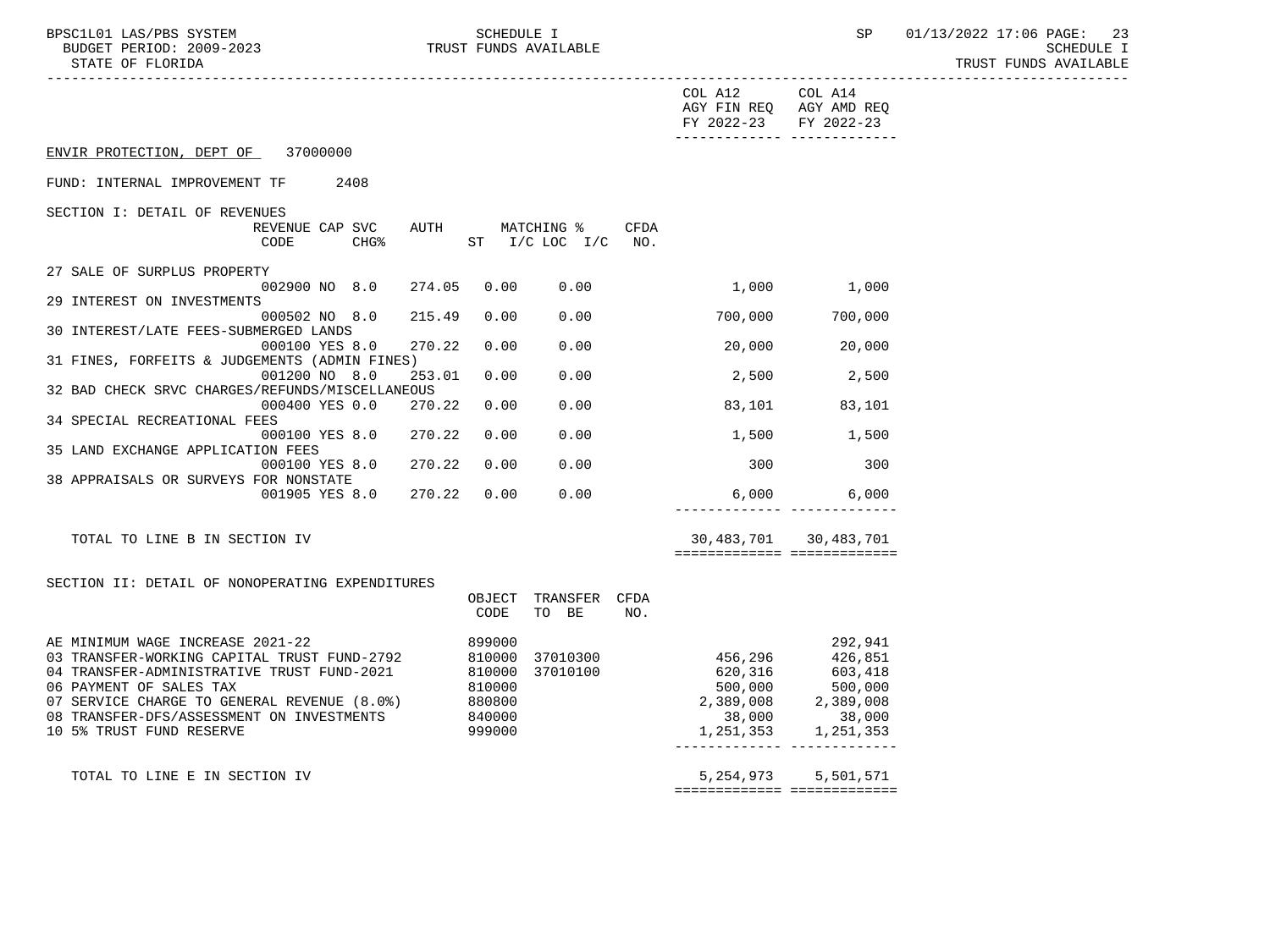| BPSC1L01 LAS/PBS SYSTEM<br>BUDGET PERIOD: 2009-2023<br>STATE OF FLORIDA                                                                                                                                                                                                                                                                                                              | SCHEDULE I<br>TRUST FUNDS AVAILABLE                    |                                              |                                                                     | SP                                                                                                                               | 01/13/2022 17:06 PAGE:<br>24<br><b>SCHEDULE I</b><br>TRUST FUNDS AVAILABLE |
|--------------------------------------------------------------------------------------------------------------------------------------------------------------------------------------------------------------------------------------------------------------------------------------------------------------------------------------------------------------------------------------|--------------------------------------------------------|----------------------------------------------|---------------------------------------------------------------------|----------------------------------------------------------------------------------------------------------------------------------|----------------------------------------------------------------------------|
|                                                                                                                                                                                                                                                                                                                                                                                      |                                                        |                                              | COL A12 COL A14<br>AGY FIN REQ AGY AMD REQ<br>FY 2022-23 FY 2022-23 |                                                                                                                                  |                                                                            |
| ENVIR PROTECTION, DEPT OF<br>37000000                                                                                                                                                                                                                                                                                                                                                |                                                        |                                              |                                                                     |                                                                                                                                  |                                                                            |
| FUND: INTERNAL IMPROVEMENT TF<br>2408                                                                                                                                                                                                                                                                                                                                                |                                                        |                                              |                                                                     |                                                                                                                                  |                                                                            |
| SECTION III: ADJUSTMENTS                                                                                                                                                                                                                                                                                                                                                             | OBJECT<br>CODE                                         |                                              |                                                                     |                                                                                                                                  |                                                                            |
| TOTAL TO LINE H IN SECTION IV                                                                                                                                                                                                                                                                                                                                                        |                                                        |                                              | ===========================                                         |                                                                                                                                  |                                                                            |
| SECTION IV: SUMMARY                                                                                                                                                                                                                                                                                                                                                                  |                                                        |                                              |                                                                     |                                                                                                                                  |                                                                            |
| UNRESERVED FUND BALANCE - JULY 1<br>ADD: REVENUES (FROM SECTION I)<br>TOTAL FUNDS AVAILABLE (LINE A + LINE B)<br>LESS: OPERATING EXPENDITURES<br>LESS: NONOPERATING EXPENDITURES (SECTION II)<br>LESS: FIXED CAPITAL OUTLAY (TOTAL ONLY)<br>UNRESERVED FUND BALANCE - JUNE 30 - BEFORE ADJ<br>NET ADJUSTMENTS (FROM SECTION III)<br>ADJUSTED UNRESERVED FUND BALANCE - JUNE $30$ (I) | (A)<br>(B)<br>(C)<br>(D)<br>( E )<br>(F)<br>(G)<br>(H) |                                              | 16,674,640<br>5,254,973<br>12,680,748<br>12,680,748                 | 4, 126, 660 4, 126, 660<br>30,483,701 30,483,701<br>34,610,361 34,610,361<br>16,644,640<br>5,501,571<br>12,464,150<br>12,464,150 |                                                                            |
| SCHEDULE IB: DETAIL OF UNRESERVED FUND BALANCE                                                                                                                                                                                                                                                                                                                                       | FUNDING SOURCE<br>STATE(S)                             | RESTRICTED(R)<br>NONSTATE(N) UNRESTRICTED(U) |                                                                     |                                                                                                                                  |                                                                            |
| 01 OTHER STATE FUNDS                                                                                                                                                                                                                                                                                                                                                                 | S                                                      | U                                            |                                                                     |                                                                                                                                  |                                                                            |
| ADJUSTED UNRESERVED FUND BALANCE - JUNE 30                                                                                                                                                                                                                                                                                                                                           |                                                        |                                              | ============================                                        | 12,680,748  12,464,150                                                                                                           |                                                                            |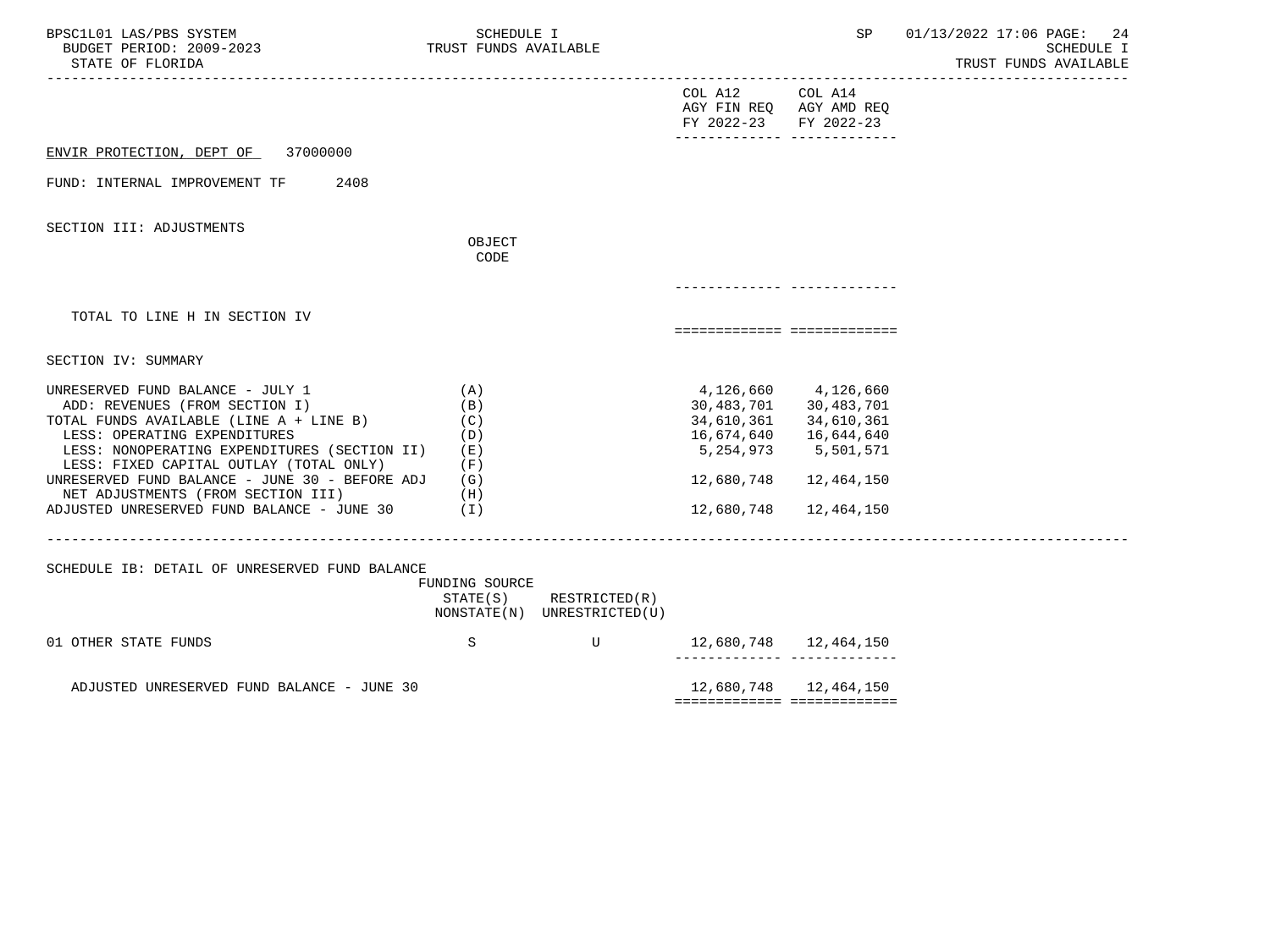| BPSC1L01 LAS/PBS SYSTEM<br>BUDGET PERIOD: 2009-2023<br>STATE OF FLORIDA                                                                                                                                                                 | SCHEDULE I<br>TRUST FUNDS AVAILABLE                                                              | SP                                                                                                                                                                  | 01/13/2022 17:06 PAGE:<br>-25<br><b>SCHEDULE I</b><br>TRUST FUNDS AVAILABLE |
|-----------------------------------------------------------------------------------------------------------------------------------------------------------------------------------------------------------------------------------------|--------------------------------------------------------------------------------------------------|---------------------------------------------------------------------------------------------------------------------------------------------------------------------|-----------------------------------------------------------------------------|
|                                                                                                                                                                                                                                         |                                                                                                  | COL A12<br>COL A14<br>AGY FIN REQ AGY AMD REQ<br>FY 2022-23 FY 2022-23<br>_________________________________                                                         |                                                                             |
| ENVIR PROTECTION, DEPT OF 37000000                                                                                                                                                                                                      |                                                                                                  |                                                                                                                                                                     |                                                                             |
| FUND: LAND ACQUISITION TF<br>2423                                                                                                                                                                                                       |                                                                                                  |                                                                                                                                                                     |                                                                             |
| SECTION I: DETAIL OF REVENUES                                                                                                                                                                                                           | REVENUE CAP SVC AUTH MATCHING %<br>CFDA                                                          |                                                                                                                                                                     |                                                                             |
| CODE<br>CHG%                                                                                                                                                                                                                            | ST I/C LOC I/C<br>NO.                                                                            |                                                                                                                                                                     |                                                                             |
| 11 TF/DOR-DOC STAMP TAX<br>001615 NO 0.0<br>12 TF/DOR-DOC STAMP TAX-FL FOREVER PROGRAM                                                                                                                                                  | 201.15<br>0.00<br>0.00                                                                           | 1078,531,335 1078,531,335                                                                                                                                           |                                                                             |
| 001615 NO 0.0<br>13 TF/DOR-DOC STAMP TAX-SAVE OUR EVERGLADES                                                                                                                                                                            | 201.15<br>0.00<br>0.00                                                                           | 102,367,609 102,367,609                                                                                                                                             |                                                                             |
| 001615 NO 0.0                                                                                                                                                                                                                           | 0.00<br>201.15<br>0.00                                                                           | 22,701,056 22,701,056<br>-------------- --------------                                                                                                              |                                                                             |
| TOTAL TO LINE B IN SECTION IV                                                                                                                                                                                                           |                                                                                                  | 1203,600,000 1203,600,000<br>============================                                                                                                           |                                                                             |
| SECTION II: DETAIL OF NONOPERATING EXPENDITURES                                                                                                                                                                                         | OBJECT TRANSFER CFDA<br>TO BE<br>CODE<br>NO.                                                     |                                                                                                                                                                     |                                                                             |
| AD MINIMUM WAGE INCREASE<br>AE BOB SECT 45 EVERGLADES REST. FY 21-22<br>01 TRANSFER-DACS-LAND ACOUISITION TF-2423<br>02 TRANSFER-FWCC-LAND ACQUISITION TF-2423<br>03 TRANSFER-DEPARTMENT OF STATE-LATF-2423<br>11 5% TRUST FUND RESERVE | 899000<br>899000<br>810000<br>810000<br>42000000<br>810000 77000000<br>810000 45000000<br>999000 | 2,344,424<br>175,000,000<br>155, 236, 752 155, 654, 028<br>103,781,321<br>118,049,610<br>26,732,996<br>9,700,689<br>42,620,173<br>_________________________________ |                                                                             |
| TOTAL TO LINE E IN SECTION IV                                                                                                                                                                                                           |                                                                                                  | 311, 338, 935 477, 781, 058<br>============================                                                                                                         |                                                                             |
| SECTION III: ADJUSTMENTS                                                                                                                                                                                                                | OBJECT<br>CODE                                                                                   |                                                                                                                                                                     |                                                                             |
|                                                                                                                                                                                                                                         |                                                                                                  | ______________ ___________                                                                                                                                          |                                                                             |
| TOTAL TO LINE H IN SECTION IV                                                                                                                                                                                                           |                                                                                                  |                                                                                                                                                                     |                                                                             |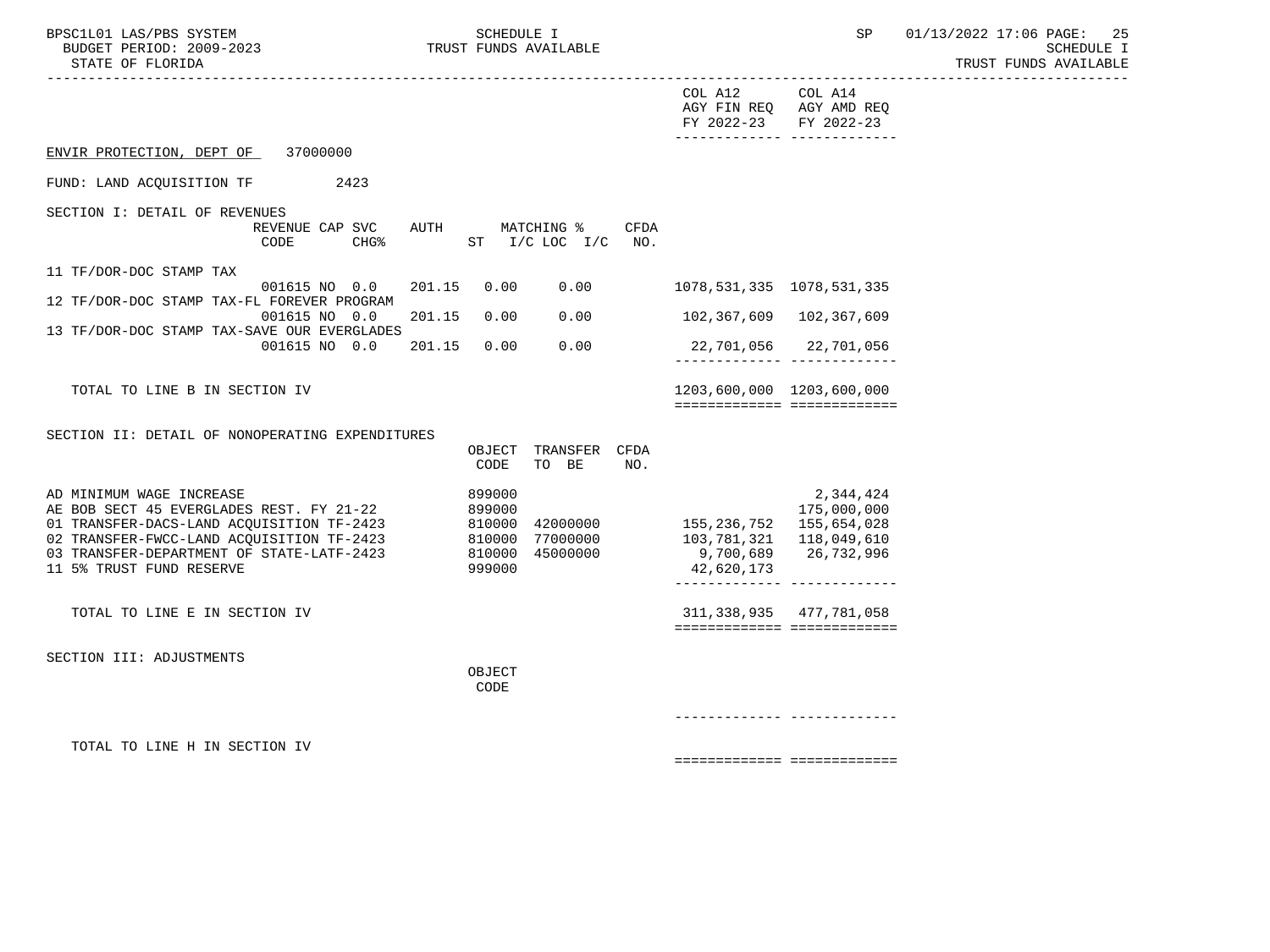| BPSC1L01 LAS/PBS SYSTEM<br>BUDGET PERIOD: 2009-2023 TRUST FUNDS AVAILABLE<br>STATE OF FLORIDA                                                                                                                                                                                                                                                                                            | SCHEDULE I                                    |                                                            |                                                                                   | --------------------------------------                                                                                          | SP 01/13/2022 17:06 PAGE: 26<br>SCHEDULE I<br>TRUST FUNDS AVAILABLE |
|------------------------------------------------------------------------------------------------------------------------------------------------------------------------------------------------------------------------------------------------------------------------------------------------------------------------------------------------------------------------------------------|-----------------------------------------------|------------------------------------------------------------|-----------------------------------------------------------------------------------|---------------------------------------------------------------------------------------------------------------------------------|---------------------------------------------------------------------|
|                                                                                                                                                                                                                                                                                                                                                                                          |                                               |                                                            | COL A12 COL A14<br>FY 2022-23 FY 2022-23                                          | AGY FIN REQ AGY AMD REQ                                                                                                         |                                                                     |
| ENVIR PROTECTION, DEPT OF 37000000                                                                                                                                                                                                                                                                                                                                                       |                                               |                                                            |                                                                                   |                                                                                                                                 |                                                                     |
| 2423<br>FUND: LAND ACOUISITION TF                                                                                                                                                                                                                                                                                                                                                        |                                               |                                                            |                                                                                   |                                                                                                                                 |                                                                     |
| SECTION IV: SUMMARY                                                                                                                                                                                                                                                                                                                                                                      |                                               |                                                            |                                                                                   |                                                                                                                                 |                                                                     |
| UNRESERVED FUND BALANCE - JULY 1<br>ADD: REVENUES (FROM SECTION I)<br>TOTAL FUNDS AVAILABLE (LINE A + LINE B)<br>LESS: OPERATING EXPENDITURES<br>LESS: NONOPERATING EXPENDITURES (SECTION II)<br>LESS: FIXED CAPITAL OUTLAY (TOTAL ONLY)<br>UNRESERVED FUND BALANCE - JUNE 30 - BEFORE ADJ<br>NET ADJUSTMENTS (FROM SECTION III) (H)<br>ADJUSTED UNRESERVED FUND BALANCE - JUNE 30 $(1)$ | (A)<br>(B)<br>(C)<br>(D)<br>(E)<br>(F)<br>(G) |                                                            | 1203,600,000 1203,600,000<br>1614,127,659 1614,127,659<br>143,090,849 143,015,848 | 410,527,659 410,527,659<br>311,338,935 477,781,058<br>952,968,074 984,668,074<br>206,729,801 8,662,679<br>206,729,801 8,662,679 |                                                                     |
| SCHEDULE IB: DETAIL OF UNRESERVED FUND BALANCE                                                                                                                                                                                                                                                                                                                                           | FUNDING SOURCE                                | $STATE(S)$ RESTRICTED $(R)$<br>NONSTATE(N) UNRESTRICTED(U) |                                                                                   |                                                                                                                                 |                                                                     |
| 01 OTHER STATE FUNDS                                                                                                                                                                                                                                                                                                                                                                     | S                                             | <b>Example 19</b>                                          | . _ _ _ _ _ _ _ _ _ _ _ _ _ _                                                     | 206,729,801 8,662,679                                                                                                           |                                                                     |
| ADJUSTED UNRESERVED FUND BALANCE - JUNE 30                                                                                                                                                                                                                                                                                                                                               |                                               |                                                            |                                                                                   | 206,729,801 8,662,679<br>============================                                                                           |                                                                     |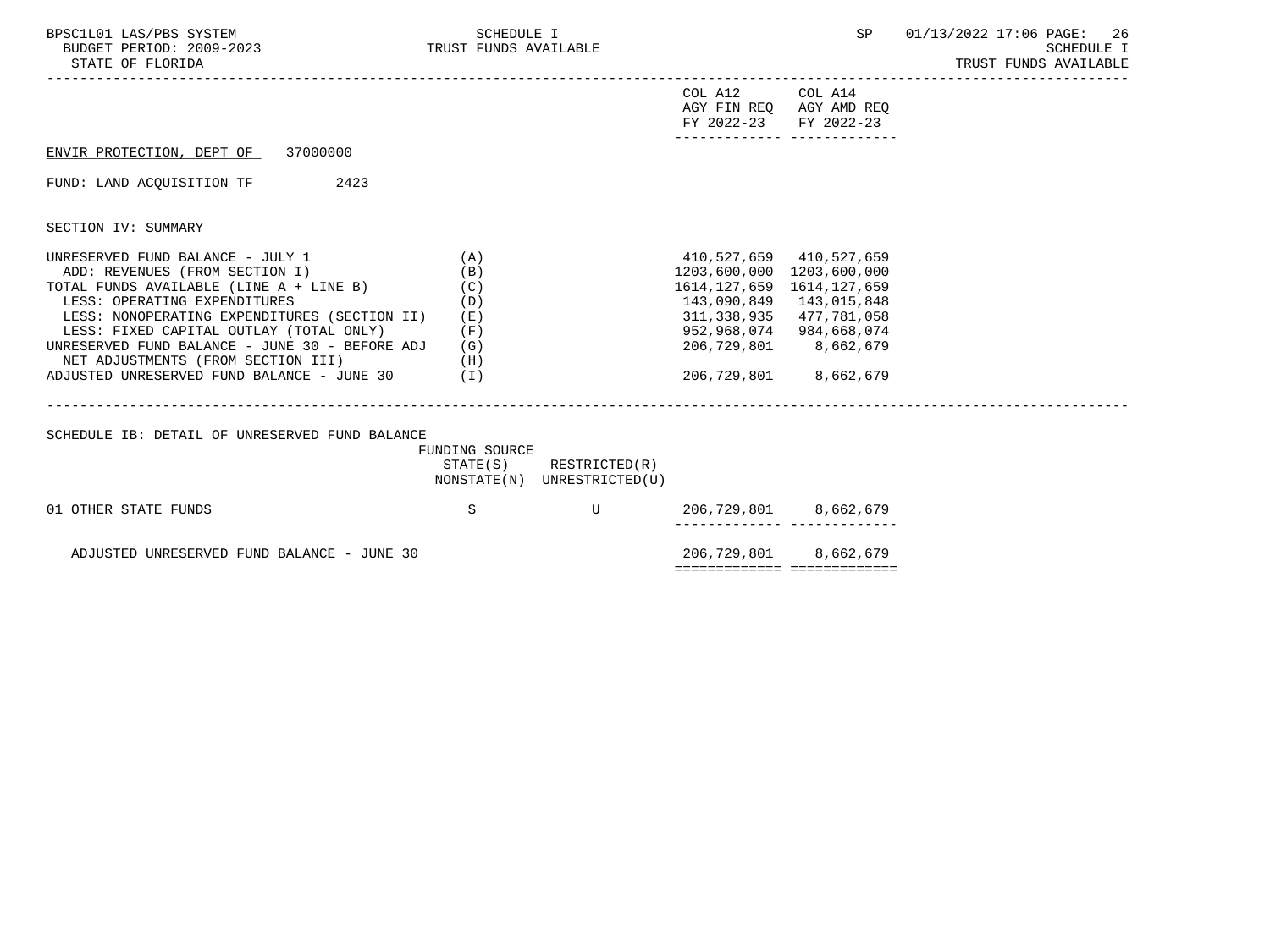BPSC1L01 LAS/PBS SYSTEM SCHEDULE I SEREDULE I SP 01/13/2022 17:06 PAGE: 27<br>BUDGET PERIOD: 2009-2023 TRUST FUNDS AVAILABLE TRUST FUNDS AVAILABLE

|                                                                                                                                                                                                                                                         |                           |                  |                            |                                                  |      | COL A12 COL A14<br>FY 2022-23 FY 2022-23 | AGY FIN REQ AGY AMD REQ<br>________________________________ |
|---------------------------------------------------------------------------------------------------------------------------------------------------------------------------------------------------------------------------------------------------------|---------------------------|------------------|----------------------------|--------------------------------------------------|------|------------------------------------------|-------------------------------------------------------------|
| ENVIR PROTECTION, DEPT OF 37000000                                                                                                                                                                                                                      |                           |                  |                            |                                                  |      |                                          |                                                             |
| FUND: MINERALS TRUST FUND                                                                                                                                                                                                                               | 2499                      |                  |                            |                                                  |      |                                          |                                                             |
| SECTION I: DETAIL OF REVENUES                                                                                                                                                                                                                           | REVENUE CAP SVC<br>CODE   | CHG <sup>8</sup> |                            | AUTH MATCHING %<br>$ST$ $I/C$ $LOC$ $I/C$ $NO$ . | CFDA |                                          |                                                             |
| 01 OIL ACCOUNT OPERATING APPLICATION/CERTIFICATN                                                                                                                                                                                                        | 000100 YES 8.0            | 211.06           | 0.00                       | 0.00                                             |      |                                          | 22,000 22,000                                               |
| 02 GEOPHYSICAL OPERATIONS APPLICATION FEE                                                                                                                                                                                                               | 000100 YES 8.0            | 211.06           | 0.00                       | 0.00                                             |      | 500                                      | 500                                                         |
| 03 OIL & GAS APPLICATIONS                                                                                                                                                                                                                               | 000100 YES 8.0 211.06     |                  |                            |                                                  |      |                                          |                                                             |
| 04 OPERATIONS SURETY COVERAGE                                                                                                                                                                                                                           |                           |                  | 0.00                       | 0.00                                             |      | 10,000                                   | 10,000                                                      |
| 05 GEOPHYSICAL OPERATIONS OBSERVER COORD FEES                                                                                                                                                                                                           | 002200 NO 8.0             | 211.06           | 0.00                       | 0.00                                             |      |                                          | 208,772 208,772                                             |
| 06 INTEREST ON INVESTMENTS                                                                                                                                                                                                                              | 000100 YES 8.0            | 211.06           | 0.00                       | 0.00                                             |      | 1,000                                    | 1,000                                                       |
| 07 TRAN-DOR PHOSPHATE MINERAL SEVERANCE TAX-2636                                                                                                                                                                                                        | 000502 NO 8.0 215.49      |                  | 0.00                       | 0.00                                             |      | 85,000                                   | 85,000                                                      |
|                                                                                                                                                                                                                                                         | 001602 NO 0.0 211.3103    |                  | 0.00                       | 0.00                                             |      | 875,000                                  | 875,000                                                     |
| 08 TRAN-DOR SOLID MINERALS SEVERANCE TAX-2636                                                                                                                                                                                                           | 001602 NO 0.0             |                  | 211.31 0.00                | 0.00                                             |      | 450,000                                  | 450,000                                                     |
| 09 TRANSFER-DOR OIL & GAS SEVERANCE TAX-2508                                                                                                                                                                                                            | 001601 NO 0.0 211.06 0.00 |                  |                            | 0.00                                             |      |                                          | 175,000 175,000                                             |
|                                                                                                                                                                                                                                                         |                           |                  |                            |                                                  |      |                                          |                                                             |
| TOTAL TO LINE B IN SECTION IV                                                                                                                                                                                                                           |                           |                  |                            |                                                  |      |                                          | 1,827,272 1,827,272                                         |
| SECTION II: DETAIL OF NONOPERATING EXPENDITURES                                                                                                                                                                                                         |                           |                  | CODE                       | OBJECT TRANSFER CFDA<br>TO BE                    | NO.  |                                          |                                                             |
| AB MINIMUM WAGE INCREASE 2021-22<br>01 TRANSFER-ADMINISTRATIVE TRUST FUND-2021 810000<br>---- ''^`'''' CAPITRAL TRUST FUND-2792 810000<br>04 SERVICE CHARGE TO GENERAL REVENUE (8.0%)<br>05 TRANSFER-DFS/ASSESSMENT ON INVESTMENT<br>08 UNFUNDED BUDGET |                           |                  | 880800<br>840000<br>899000 | 37010100<br>37010300                             |      | 80,580<br>59,273<br>25,742<br>5,500      | 66,341<br>79,531<br>56,259<br>25,742<br>5,500<br>62,278-    |
| TOTAL TO LINE E IN SECTION IV                                                                                                                                                                                                                           |                           |                  |                            |                                                  |      | ============================             | 171,095 171,095                                             |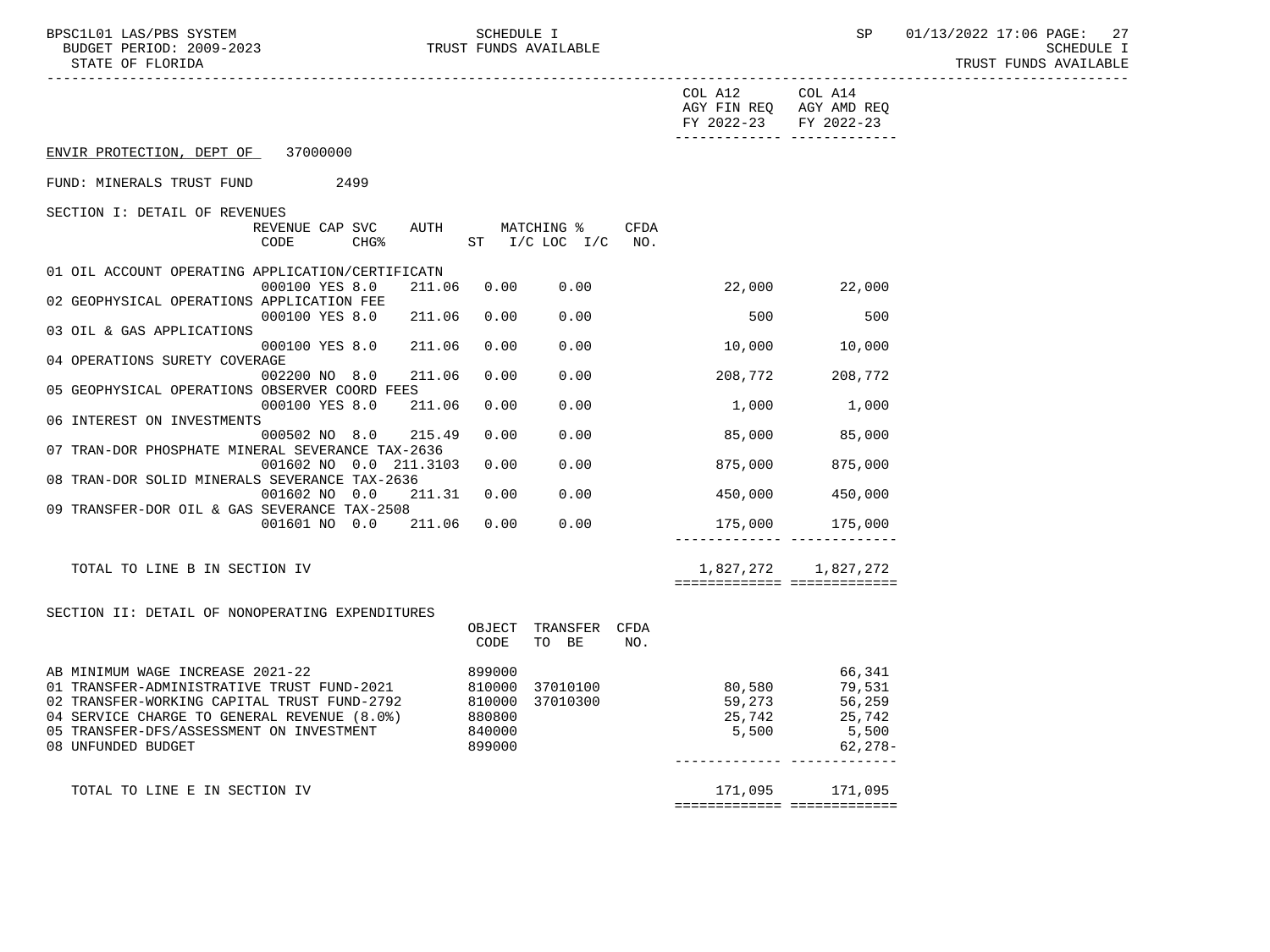| BPSC1L01 LAS/PBS SYSTEM<br>BUDGET PERIOD: 2009-2023 TRUST FUNDS AVAILABLE<br>STATE OF FLORIDA                                                                                                                                                                                                                                    | SCHEDULE I                                             |                                                                     | SP                                                                                                  | 01/13/2022 17:06 PAGE: 28<br>SCHEDULE I<br>TRUST FUNDS AVAILABLE |
|----------------------------------------------------------------------------------------------------------------------------------------------------------------------------------------------------------------------------------------------------------------------------------------------------------------------------------|--------------------------------------------------------|---------------------------------------------------------------------|-----------------------------------------------------------------------------------------------------|------------------------------------------------------------------|
|                                                                                                                                                                                                                                                                                                                                  |                                                        | COL A12 COL A14<br>AGY FIN REQ AGY AMD REQ<br>FY 2022-23 FY 2022-23 |                                                                                                     |                                                                  |
| ENVIR PROTECTION, DEPT OF 37000000                                                                                                                                                                                                                                                                                               |                                                        |                                                                     |                                                                                                     |                                                                  |
| 2499<br>FUND: MINERALS TRUST FUND                                                                                                                                                                                                                                                                                                |                                                        |                                                                     |                                                                                                     |                                                                  |
| SECTION III: ADJUSTMENTS                                                                                                                                                                                                                                                                                                         | OBJECT<br>CODE                                         |                                                                     |                                                                                                     |                                                                  |
|                                                                                                                                                                                                                                                                                                                                  |                                                        |                                                                     |                                                                                                     |                                                                  |
| TOTAL TO LINE H IN SECTION IV                                                                                                                                                                                                                                                                                                    |                                                        | ============================                                        |                                                                                                     |                                                                  |
| SECTION IV: SUMMARY                                                                                                                                                                                                                                                                                                              |                                                        |                                                                     |                                                                                                     |                                                                  |
| UNRESERVED FUND BALANCE - JULY 1<br>ADD: REVENUES (FROM SECTION I)<br>TOTAL FUNDS AVAILABLE (LINE A + LINE B)<br>LESS: OPERATING EXPENDITURES<br>LESS: NONOPERATING EXPENDITURES (SECTION II)<br>LESS: FIXED CAPITAL OUTLAY (TOTAL ONLY)<br>UNRESERVED FUND BALANCE - JUNE 30 - BEFORE ADJ<br>NET ADJUSTMENTS (FROM SECTION III) | (A)<br>(B)<br>(C)<br>(D)<br>( E )<br>(F)<br>(G)<br>(H) | 171,095                                                             | 509,873 509,873<br>$1,827,272$ $1,827,272$<br>2,337,145 2,337,145<br>2,166,050 2,166,050<br>171,095 |                                                                  |

ADJUSTED UNRESERVED FUND BALANCE - JUNE 30 (I)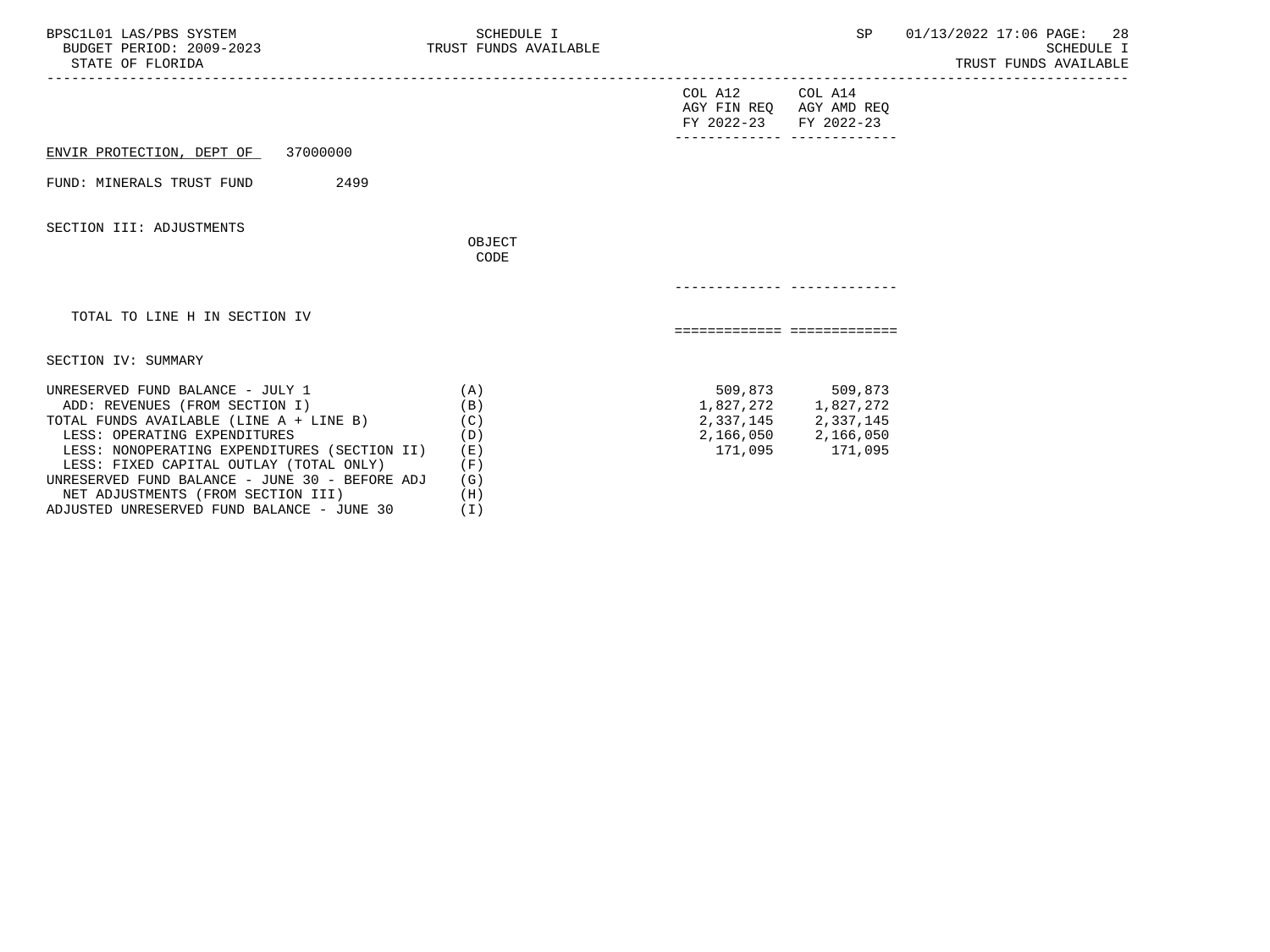| BPSC1L01 LAS/PBS SYSTEM  |  | SCHEDULE 1 |                       | SP | 01/13/2022 17:06 PAGE: 29 |                       |  |
|--------------------------|--|------------|-----------------------|----|---------------------------|-----------------------|--|
| BUDGET PERIOD: 2009-2023 |  |            | TRUST FUNDS AVAILABLE |    |                           | SCHEDULE I            |  |
| STATE OF FLORIDA         |  |            |                       |    |                           | TRUST FUNDS AVAILABLE |  |

|                                                                                                                                                                                                                                                 |                                        |                                    |     | COL A12 COL A14<br>AGY FIN REQ AGY AMD REQ<br>FY 2022-23 FY 2022-23 | _________________________________                                                              |  |
|-------------------------------------------------------------------------------------------------------------------------------------------------------------------------------------------------------------------------------------------------|----------------------------------------|------------------------------------|-----|---------------------------------------------------------------------|------------------------------------------------------------------------------------------------|--|
| ENVIR PROTECTION, DEPT OF 37000000                                                                                                                                                                                                              |                                        |                                    |     |                                                                     |                                                                                                |  |
| FUND: NON-MANDATORY LAND RECL TF 2506                                                                                                                                                                                                           |                                        |                                    |     |                                                                     |                                                                                                |  |
| SECTION I: DETAIL OF REVENUES<br>REVENUE CAP SVC AUTH MATCHING % CFDA<br>CHG% ST I/C LOC I/C NO.<br>CODE                                                                                                                                        |                                        |                                    |     |                                                                     |                                                                                                |  |
| 01 INTEREST EARNINGS ON INVESTMENTS<br>000502 NO 8.0 215.49 0.00 0.00                                                                                                                                                                           |                                        |                                    |     | 225,000 225,000                                                     |                                                                                                |  |
| 03 TRANSFER-DOR/PHOSPHATE MINERAL SERV TAX 2636<br>001500 NO 0.0 211.3103 0.00 0.00                                                                                                                                                             |                                        |                                    |     |                                                                     | 2,800,000 2,800,000<br>_________ __________                                                    |  |
| TOTAL TO LINE B IN SECTION IV                                                                                                                                                                                                                   |                                        |                                    |     |                                                                     | 3,025,000 3,025,000<br>============================                                            |  |
| SECTION II: DETAIL OF NONOPERATING EXPENDITURES                                                                                                                                                                                                 | CODE                                   | OBJECT TRANSFER CFDA<br>TO BE      | NO. |                                                                     |                                                                                                |  |
| AD MINIMUM WAGE INCREASE 2021-22<br>01 SERVICE CHARGE TO GENERAL REVENUE (8%) 880800<br>02 TRANSFER TO ADMINISTRATIVE TF-2021<br>03 TRANSFER TO WORKING CAPITAL TF-2792<br>05 5% TRUST FUND RESERVE<br>06 TRANSFER-DFS/ASSESSMENT ON INVESTMENT | 899000<br>999000<br>840000             | 810000 37010100<br>810000 37010300 |     | 16,400<br>82,402<br>60,613<br>229,504<br>20,000                     | 51,514<br>16,400<br>80,748<br>57,120<br>229,504<br>20,000<br>_________________________________ |  |
| TOTAL TO LINE E IN SECTION IV                                                                                                                                                                                                                   |                                        |                                    |     |                                                                     | 408,919 455,286<br>===========================                                                 |  |
| SECTION III: ADJUSTMENTS                                                                                                                                                                                                                        | OBJECT<br>CODE                         |                                    |     |                                                                     |                                                                                                |  |
| TOTAL TO LINE H IN SECTION IV                                                                                                                                                                                                                   |                                        |                                    |     |                                                                     | ===========================                                                                    |  |
| SECTION IV: SUMMARY                                                                                                                                                                                                                             |                                        |                                    |     |                                                                     |                                                                                                |  |
| UNRESERVED FUND BALANCE - JULY 1<br>ADD: REVENUES (FROM SECTION I)<br>TOTAL FUNDS AVAILABLE (LINE A + LINE B)<br>LESS: OPERATING EXPENDITURES<br>LESS: NONOPERATING EXPENDITURES (SECTION II)<br>LESS: FIXED CAPITAL OUTLAY (TOTAL ONLY)        | (A)<br>(B)<br>(C)<br>(D)<br>(E)<br>(F) |                                    |     | 9,896,785<br>3,025,000<br>12,921,785<br>2,215,027<br>408,919        | 9,896,785<br>3,025,000<br>12,921,785<br>2,215,027<br>455,286                                   |  |
| UNRESERVED FUND BALANCE - JUNE 30 - BEFORE ADJ                                                                                                                                                                                                  | (G)                                    |                                    |     | 10,297,839                                                          | 10,251,472                                                                                     |  |

NET ADJUSTMENTS (FROM SECTION III) (H)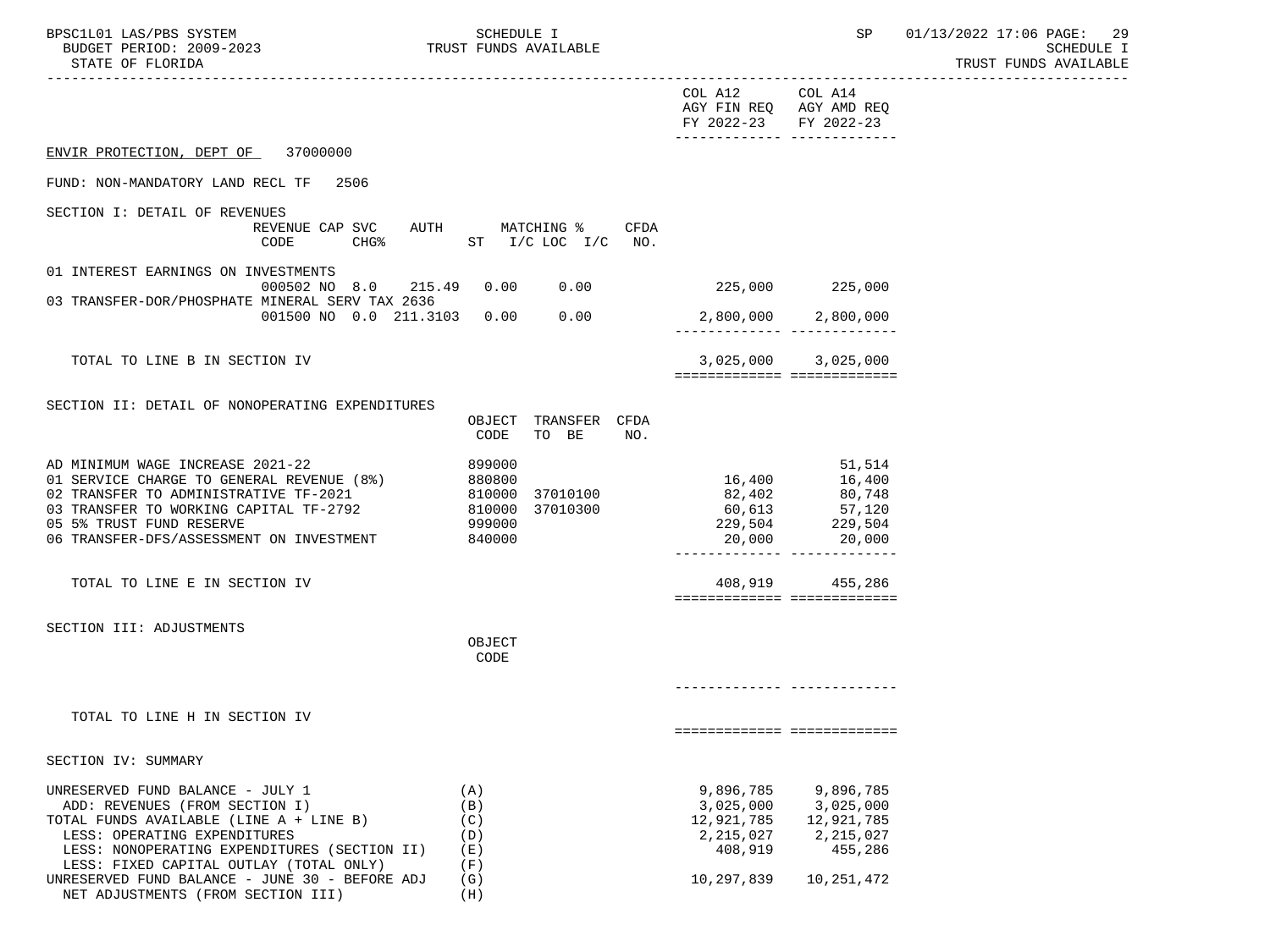| BPSC1L01 LAS/PBS SYSTEM<br>BUDGET PERIOD: 2009-2023 TRUST FUNDS AVAILABLE<br>STATE OF FLORIDA | SCHEDULE I       |                                                            |                                                                     |                     | SP 01/13/2022 17:06 PAGE: 30<br>SCHEDULE I<br>TRUST FUNDS AVAILABLE<br>------------------ |
|-----------------------------------------------------------------------------------------------|------------------|------------------------------------------------------------|---------------------------------------------------------------------|---------------------|-------------------------------------------------------------------------------------------|
|                                                                                               |                  |                                                            | COL A12 COL A14<br>AGY FIN REQ AGY AMD REQ<br>FY 2022-23 FY 2022-23 |                     |                                                                                           |
| ENVIR PROTECTION, DEPT OF 37000000                                                            |                  |                                                            |                                                                     |                     |                                                                                           |
| FUND: NON-MANDATORY LAND RECL TF 2506                                                         |                  |                                                            |                                                                     |                     |                                                                                           |
| SECTION IV: SUMMARY                                                                           |                  |                                                            |                                                                     |                     |                                                                                           |
| ADJUSTED UNRESERVED FUND BALANCE - JUNE 30 (I)                                                |                  |                                                            | 10, 297, 839   10, 251, 472                                         |                     |                                                                                           |
| SCHEDULE IB: DETAIL OF UNRESERVED FUND BALANCE                                                | FUNDING SOURCE   | $STATE(S)$ RESTRICTED $(R)$<br>NONSTATE(N) UNRESTRICTED(U) |                                                                     |                     |                                                                                           |
| 01 OTHER STATE FUNDS<br>02 FUND BALANCE RESERVED-PHOSPHOGYPSIUM                               | S<br>$\mathbf S$ | R                                                          | U 3,472,839 3,426,472                                               | 6,825,000 6,825,000 |                                                                                           |
|                                                                                               |                  |                                                            |                                                                     |                     |                                                                                           |
| ADJUSTED UNRESERVED FUND BALANCE - JUNE 30                                                    |                  |                                                            | 10,297,839   10,251,472<br>===========================              |                     |                                                                                           |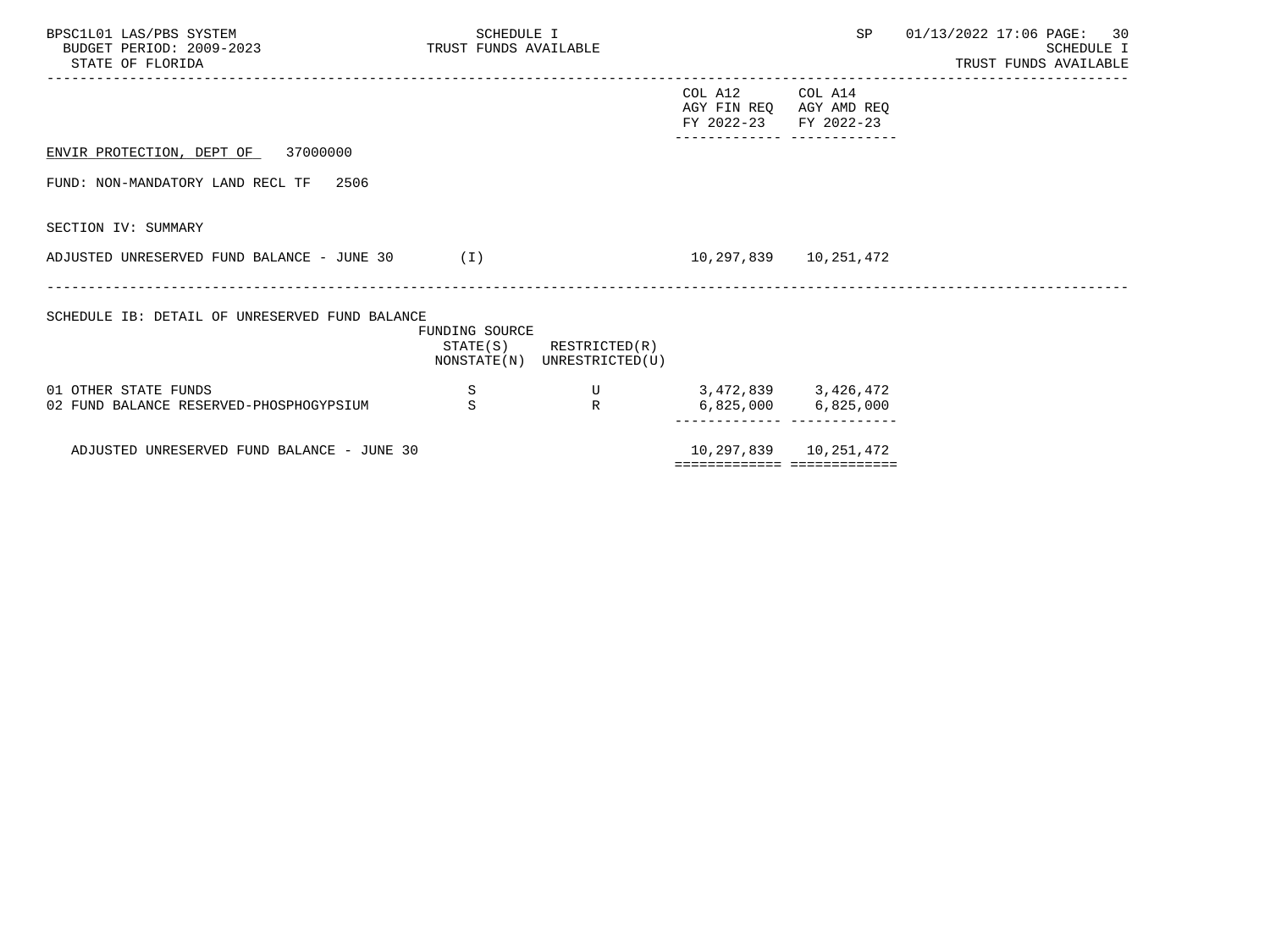BPSC1L01 LAS/PBS SYSTEM SCHEDULE I SCHEDULE I SP 01/13/2022 17:06 PAGE: 31 BUDGET PERIOD: 2009-2023 TRUST FUNDS AVAILABLE SCHEDULE I STATE OF FLORIDA TRUST FUNDS AVAILABLE

|                                                                                                                                                                                                                                                                                                     |                                                                              |                                           |      | COL A12<br>AGY FIN REQ AGY AMD REQ<br>FY 2022-23 FY 2022-23                                                 | COL A14<br>-------------- --------------                                          |
|-----------------------------------------------------------------------------------------------------------------------------------------------------------------------------------------------------------------------------------------------------------------------------------------------------|------------------------------------------------------------------------------|-------------------------------------------|------|-------------------------------------------------------------------------------------------------------------|-----------------------------------------------------------------------------------|
| ENVIR PROTECTION, DEPT OF 37000000                                                                                                                                                                                                                                                                  |                                                                              |                                           |      |                                                                                                             |                                                                                   |
| FUND: PERMIT FEE TRUST FUND<br>2526                                                                                                                                                                                                                                                                 |                                                                              |                                           |      |                                                                                                             |                                                                                   |
| SECTION I: DETAIL OF REVENUES<br>REVENUE CAP SVC<br>CODE<br>CHG <sup>8</sup>                                                                                                                                                                                                                        |                                                                              | AUTH MATCHING %<br>ST $I/C$ LOC $I/C$ NO. | CFDA |                                                                                                             |                                                                                   |
| 01 PERMIT FEES - WATER FACILITIES<br>403.087<br>000100 YES 8.0                                                                                                                                                                                                                                      | 0.00                                                                         | 0.00                                      |      | 7,000,000                                                                                                   | 7,000,000                                                                         |
| 02 PERMIT FEES - WATER FACILITIES - NPDES<br>000100 YES 8.0<br>403.087                                                                                                                                                                                                                              | 0.00                                                                         | 0.00                                      |      | 4,300,000                                                                                                   | 4,300,000                                                                         |
| 03 PERMIT FEES - WATER FACILITIES - BEACH MGT<br>000100 YES 8.0<br>403.087                                                                                                                                                                                                                          | 0.00                                                                         | 0.00                                      |      | 1,600,000                                                                                                   | 1,600,000                                                                         |
| 04 PERMIT FEES - AIR<br>000100 YES 8.0 403.087                                                                                                                                                                                                                                                      | 0.00                                                                         | 0.00                                      |      | 300,000                                                                                                     | 300,000                                                                           |
| 05 PERMIT FEES - WASTE<br>000100 YES 8.0<br>403.087                                                                                                                                                                                                                                                 | 0.00                                                                         | 0.00                                      |      | 300,000                                                                                                     | 300,000                                                                           |
| 06 FEES/CHGS-ELEC. PLANT/TRANS. LINES SITING<br>000100 YES 8.0<br>403.087                                                                                                                                                                                                                           | 0.00                                                                         | 0.00                                      |      | 240,000                                                                                                     | 240,000                                                                           |
| 07 INTEREST EARNINGS ON INVESTMENTS<br>215.49<br>000502 NO 8.0                                                                                                                                                                                                                                      | 0.00                                                                         | 0.00                                      |      |                                                                                                             | 200,000 200,000                                                                   |
| 21 TRNSF FR/DOH-SEWAGE TREAT/DISP SYS PROG 2141<br>001600 NO 0.0 403.087                                                                                                                                                                                                                            | 0.00                                                                         | 0.00                                      |      |                                                                                                             | 1,529,866 1,529,866                                                               |
| TOTAL TO LINE B IN SECTION IV                                                                                                                                                                                                                                                                       |                                                                              |                                           |      |                                                                                                             | -------------- --------------<br>15,469,866 15,469,866                            |
|                                                                                                                                                                                                                                                                                                     |                                                                              |                                           |      | ============================                                                                                |                                                                                   |
| SECTION II: DETAIL OF NONOPERATING EXPENDITURES                                                                                                                                                                                                                                                     | OBJECT<br>CODE                                                               | TRANSFER CFDA<br>TO BE                    | NO.  |                                                                                                             |                                                                                   |
| AG MINIMUM WAGE INCREASE 2021-22<br>04 TRANSFER TO WORKING CAPITAL TF-2792<br>05 TRANSFER TO ADMINISTRATIVE TF-2021<br>06 REFUNDS<br>07 DISTRIBUTION - INDUSTRIAL SITING FEES<br>08 SERVICE CHARGE TO GENERAL REVENUE (8%)<br>09 TRANSFER-DFS/ASSESSMENT ON INVESTMENTS<br>10 5% TRUST FUND RESERVE | 899000<br>810000<br>810000<br>860000<br>899000<br>880800<br>840000<br>999000 | 37010300<br>37010100                      |      | 424,409<br>576,966<br>300,000<br>90,000<br>1,090,560<br>8,000<br>545,661<br>_______________________________ | 399,173<br>400,918<br>566,757<br>300,000<br>.,.,<br>1,090,560<br>8,000<br>545,661 |
| TOTAL TO LINE E IN SECTION IV                                                                                                                                                                                                                                                                       |                                                                              |                                           |      |                                                                                                             | 3,035,596 3,401,069                                                               |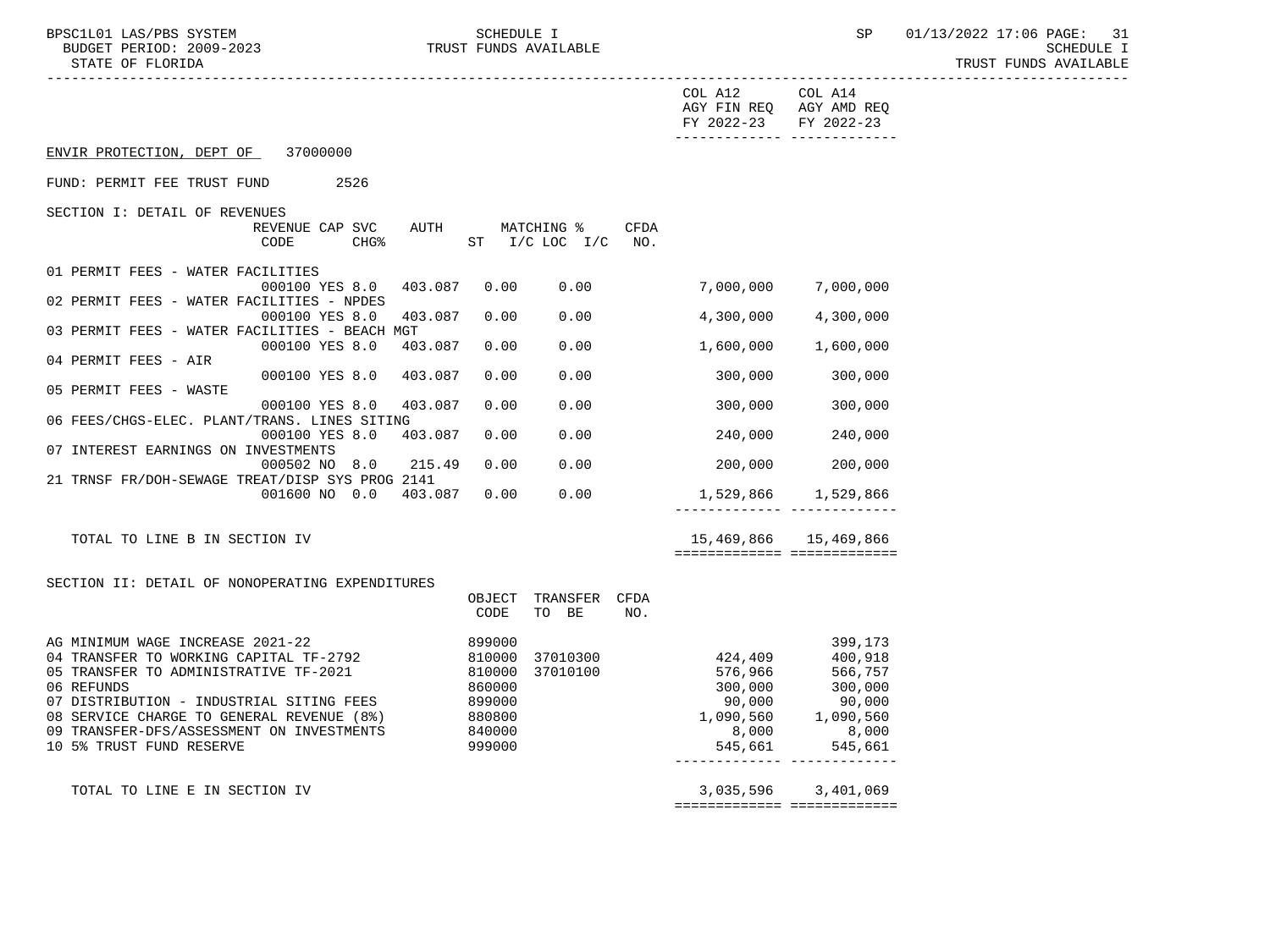| BPSC1L01 LAS/PBS SYSTEM<br>BUDGET PERIOD: 2009-2023<br>STATE OF FLORIDA                                                                                                                                                                                                                                                                                                        | SCHEDULE I<br>TRUST FUNDS AVAILABLE                                |                                              |                                                          | SP                                                                                                                                                  | 01/13/2022 17:06 PAGE:<br>32<br><b>SCHEDULE I</b><br>TRUST FUNDS AVAILABLE |
|--------------------------------------------------------------------------------------------------------------------------------------------------------------------------------------------------------------------------------------------------------------------------------------------------------------------------------------------------------------------------------|--------------------------------------------------------------------|----------------------------------------------|----------------------------------------------------------|-----------------------------------------------------------------------------------------------------------------------------------------------------|----------------------------------------------------------------------------|
|                                                                                                                                                                                                                                                                                                                                                                                |                                                                    |                                              | COL A12 COL A14<br>AGY FIN REQ AGY AMD REQ<br>FY 2022-23 | FY 2022-23<br>-------------- --------------                                                                                                         |                                                                            |
| ENVIR PROTECTION, DEPT OF 37000000                                                                                                                                                                                                                                                                                                                                             |                                                                    |                                              |                                                          |                                                                                                                                                     |                                                                            |
| 2526<br>FUND: PERMIT FEE TRUST FUND                                                                                                                                                                                                                                                                                                                                            |                                                                    |                                              |                                                          |                                                                                                                                                     |                                                                            |
| SECTION III: ADJUSTMENTS                                                                                                                                                                                                                                                                                                                                                       | OBJECT<br>CODE                                                     |                                              |                                                          |                                                                                                                                                     |                                                                            |
|                                                                                                                                                                                                                                                                                                                                                                                |                                                                    |                                              |                                                          |                                                                                                                                                     |                                                                            |
| TOTAL TO LINE H IN SECTION IV                                                                                                                                                                                                                                                                                                                                                  |                                                                    |                                              |                                                          | ============================                                                                                                                        |                                                                            |
| SECTION IV: SUMMARY                                                                                                                                                                                                                                                                                                                                                            |                                                                    |                                              |                                                          |                                                                                                                                                     |                                                                            |
| UNRESERVED FUND BALANCE - JULY 1<br>ADD: REVENUES (FROM SECTION I)<br>TOTAL FUNDS AVAILABLE (LINE A + LINE B)<br>LESS: OPERATING EXPENDITURES<br>LESS: NONOPERATING EXPENDITURES (SECTION II)<br>LESS: FIXED CAPITAL OUTLAY (TOTAL ONLY)<br>UNRESERVED FUND BALANCE - JUNE 30 - BEFORE ADJ<br>NET ADJUSTMENTS (FROM SECTION III)<br>ADJUSTED UNRESERVED FUND BALANCE - JUNE 30 | (A)<br>(B)<br>(C)<br>(D)<br>( E )<br>(F)<br>(G)<br>(H)<br>$(\top)$ |                                              | 3,035,596<br>4,344,992                                   | 7,420,088 7,420,088<br>15,469,866 15,469,866<br>22,889,954 22,889,954<br>15,509,366 15,509,367<br>3,401,069<br>4, 344, 992 3, 979, 518<br>3,979,518 |                                                                            |
| SCHEDULE IB: DETAIL OF UNRESERVED FUND BALANCE                                                                                                                                                                                                                                                                                                                                 | FUNDING SOURCE<br>STATE(S)                                         | RESTRICTED(R)<br>NONSTATE(N) UNRESTRICTED(U) |                                                          |                                                                                                                                                     |                                                                            |
| 01 OTHER STATE FUNDS                                                                                                                                                                                                                                                                                                                                                           | S                                                                  | U                                            |                                                          | 4, 344, 992 3, 979, 518                                                                                                                             |                                                                            |
| ADJUSTED UNRESERVED FUND BALANCE - JUNE 30                                                                                                                                                                                                                                                                                                                                     |                                                                    |                                              |                                                          | 4, 344, 992 3, 979, 518<br>============================                                                                                             |                                                                            |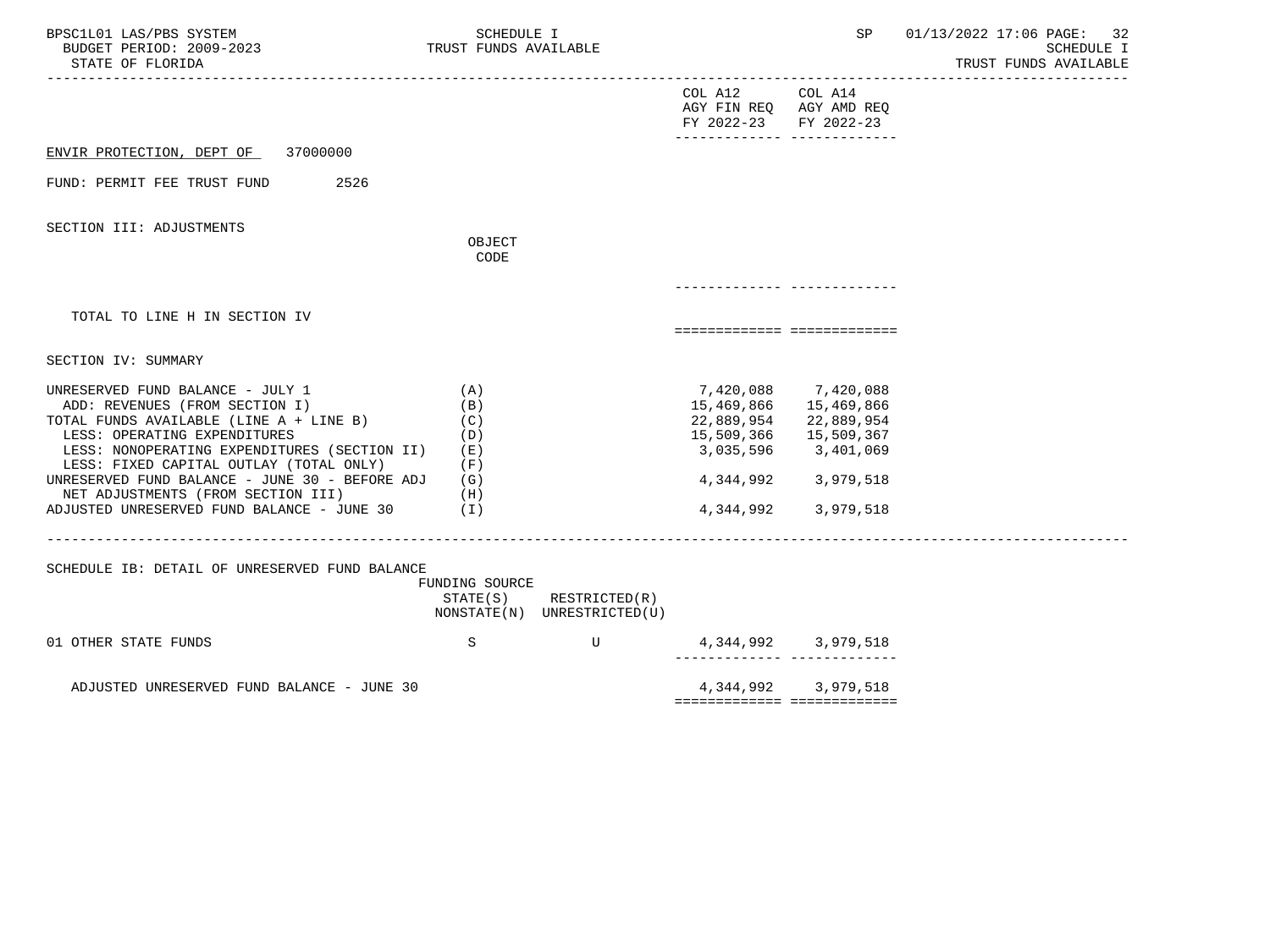| BPSC1L01 LAS/PBS SYSTEM<br>BUDGET PERIOD: 2009-2023<br>STATE OF FLORIDA<br>----------------------                                                                                                                                                                              | _____________________   |                  |        | SCHEDULE I                                                         | TRUST FUNDS AVAILABLE         |             |                                          | SP                                                                                              | 01/13/2022 17:06 PAGE:<br>33<br>SCHEDULE I<br>TRUST FUNDS AVAILABLE |
|--------------------------------------------------------------------------------------------------------------------------------------------------------------------------------------------------------------------------------------------------------------------------------|-------------------------|------------------|--------|--------------------------------------------------------------------|-------------------------------|-------------|------------------------------------------|-------------------------------------------------------------------------------------------------|---------------------------------------------------------------------|
|                                                                                                                                                                                                                                                                                |                         |                  |        |                                                                    |                               |             | COL A12 COL A14<br>FY 2022-23 FY 2022-23 | AGY FIN REQ AGY AMD REQ                                                                         |                                                                     |
| ENVIR PROTECTION, DEPT OF                                                                                                                                                                                                                                                      | 37000000                |                  |        |                                                                    |                               |             |                                          |                                                                                                 |                                                                     |
| FUND: WATER PROTECT/SUSTAIN TF                                                                                                                                                                                                                                                 |                         | 2603             |        |                                                                    |                               |             |                                          |                                                                                                 |                                                                     |
| SECTION I: DETAIL OF REVENUES                                                                                                                                                                                                                                                  | REVENUE CAP SVC<br>CODE | CHG <sup>8</sup> | AUTH   |                                                                    | MATCHING %<br>ST I/C LOC I/C  | CFDA<br>NO. |                                          |                                                                                                 |                                                                     |
| 01 INTEREST ON INVESTMENTS                                                                                                                                                                                                                                                     | 000502 NO 8.0           |                  | 215.49 | 0.00                                                               | 0.00                          |             | 500,000                                  | 500,000                                                                                         |                                                                     |
| 02 INTEREST ON INVESTMENTS - ARP                                                                                                                                                                                                                                               | 001125 NO 8.0           |                  | 215.49 | 0.00                                                               | 0.00                          |             | 250,000                                  | 250,000                                                                                         |                                                                     |
| 05 TRANSFER-DOR-DOC STAMP                                                                                                                                                                                                                                                      | 001615 NO 0.0           |                  | 201.15 | 0.00                                                               | 0.00                          |             |                                          | 121,800,000 121,800,000                                                                         |                                                                     |
| TOTAL TO LINE B IN SECTION IV                                                                                                                                                                                                                                                  |                         |                  |        |                                                                    |                               |             |                                          | 122,550,000 122,550,000<br>============================                                         |                                                                     |
| SECTION II: DETAIL OF NONOPERATING EXPENDITURES                                                                                                                                                                                                                                |                         |                  |        | CODE                                                               | OBJECT TRANSFER CFDA<br>TO BE | NO.         |                                          |                                                                                                 |                                                                     |
| AB MINIMUM WAGE INCREASE 2021-22<br>02 SERVICE CHARGE TO GENERAL REVENUE (8%)<br>03 TRANSFER DFS/ASSESSMENT ON INVESTMENTS<br>04 5% TRUST FUND RESERVE<br>06 TRF DFS/ASSESSMENT ON INVESTMENTS - ARP<br>08 TRANSFER TO ADMIN TF 2021<br>09 TRANSFER TO WORKING CAPITAL TF 2792 |                         |                  |        | 899000<br>880800<br>840000<br>999000<br>840000<br>810000<br>810000 |                               |             | 51,040<br>32,000<br>6,395,294<br>80,000  | 18,139<br>51,040<br>32,000<br>80,000<br>4,476,506<br>3,166,632<br>-------------- -------------- |                                                                     |
| TOTAL TO LINE E IN SECTION IV                                                                                                                                                                                                                                                  |                         |                  |        |                                                                    |                               |             |                                          | 6,558,334 7,824,317<br>============================                                             |                                                                     |
| SECTION III: ADJUSTMENTS                                                                                                                                                                                                                                                       |                         |                  |        | OBJECT<br>CODE                                                     |                               |             |                                          |                                                                                                 |                                                                     |
|                                                                                                                                                                                                                                                                                |                         |                  |        |                                                                    |                               |             |                                          | __________ __________                                                                           |                                                                     |
| TOTAL TO LINE H IN SECTION IV                                                                                                                                                                                                                                                  |                         |                  |        |                                                                    |                               |             |                                          | ===========================                                                                     |                                                                     |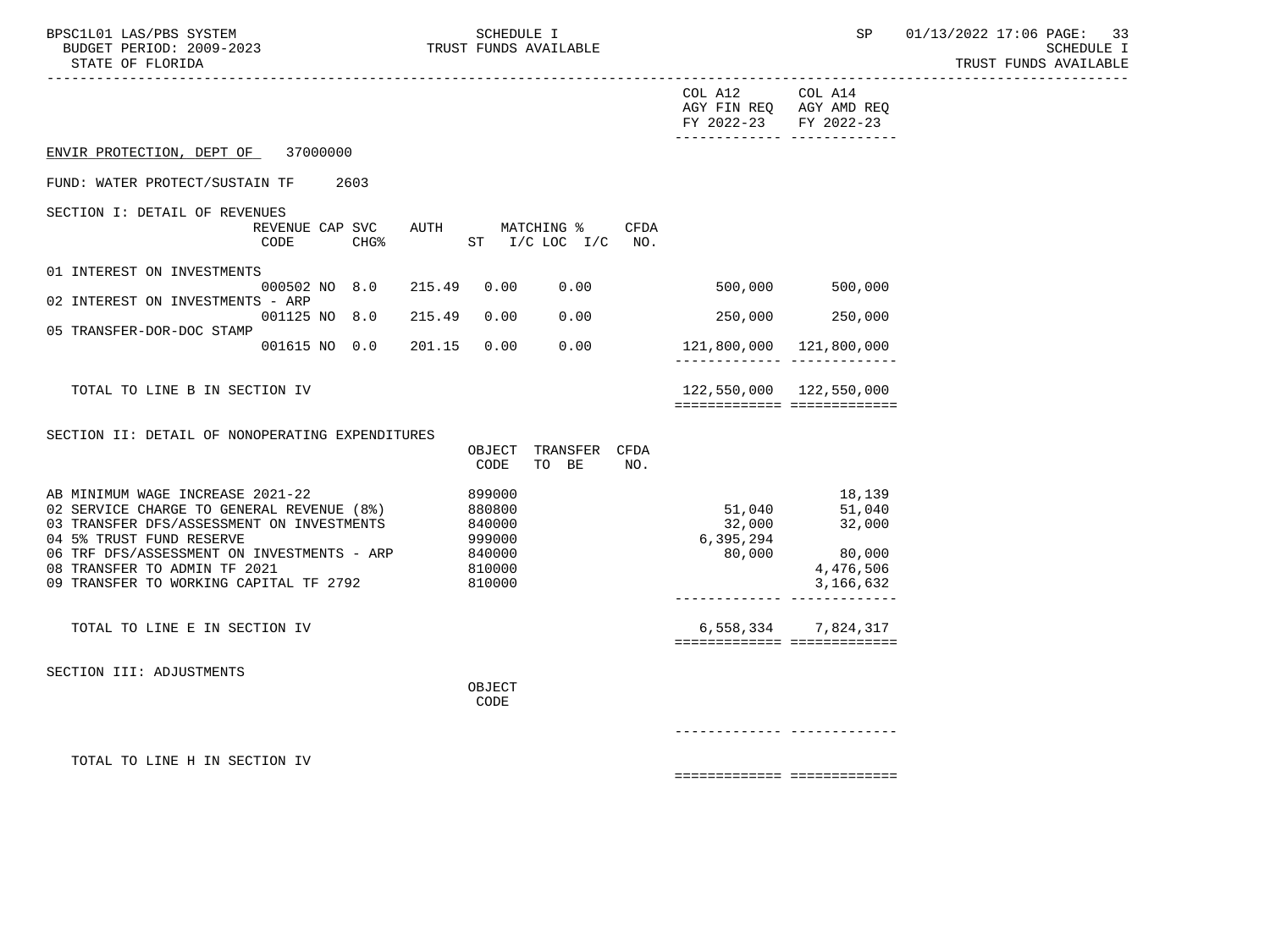| BPSC1L01 LAS/PBS SYSTEM<br>BUDGET PERIOD: 2009-2023 TRUST FUNDS AVAILABLE<br>STATE OF FLORIDA                                                   | SCHEDULE I          |                                                       |                                                                                     | SP                                              | 01/13/2022 17:06 PAGE: 34<br>SCHEDULE I<br>TRUST FUNDS AVAILABLE |
|-------------------------------------------------------------------------------------------------------------------------------------------------|---------------------|-------------------------------------------------------|-------------------------------------------------------------------------------------|-------------------------------------------------|------------------------------------------------------------------|
|                                                                                                                                                 |                     |                                                       | COL A12<br>AGY FIN REQ AGY AMD REQ<br>FY 2022-23 FY 2022-23                         | COL A14<br>------------- --------------         |                                                                  |
| ENVIR PROTECTION, DEPT OF 37000000                                                                                                              |                     |                                                       |                                                                                     |                                                 |                                                                  |
| FUND: WATER PROTECT/SUSTAIN TF<br>2603                                                                                                          |                     |                                                       |                                                                                     |                                                 |                                                                  |
| SECTION IV: SUMMARY                                                                                                                             |                     |                                                       |                                                                                     |                                                 |                                                                  |
| UNRESERVED FUND BALANCE - JULY 1<br>ADD: REVENUES (FROM SECTION I)<br>TOTAL FUNDS AVAILABLE (LINE A + LINE B) $(C)$                             | (A)<br>(B)          |                                                       | 11, 193, 661 11, 193, 661<br>122,550,000 122,550,000<br>133, 743, 661 133, 743, 661 |                                                 |                                                                  |
| LESS: OPERATING EXPENDITURES<br>LESS: NONOPERATING EXPENDITURES (SECTION II)<br>LESS: FIXED CAPITAL OUTLAY (TOTAL ONLY)                         | (D)<br>( E )<br>(F) |                                                       | 684,803 634,803<br>6,558,334 7,824,317<br>125,000,000 125,000,000                   |                                                 |                                                                  |
| UNRESERVED FUND BALANCE - JUNE 30 - BEFORE ADJ<br>NET ADJUSTMENTS (FROM SECTION III)<br>(H)<br>ADJUSTED UNRESERVED FUND BALANCE - JUNE $30$ (I) | (G)                 |                                                       |                                                                                     | 1,500,524 284,541<br>1,500,524 284,541          |                                                                  |
|                                                                                                                                                 |                     |                                                       |                                                                                     |                                                 |                                                                  |
| SCHEDULE IB: DETAIL OF UNRESERVED FUND BALANCE                                                                                                  | FUNDING SOURCE      |                                                       |                                                                                     |                                                 |                                                                  |
|                                                                                                                                                 |                     | STATE(S) RESTRICTED(R)<br>NONSTATE(N) UNRESTRICTED(U) |                                                                                     |                                                 |                                                                  |
| 01 OTHER STATE FUNDS                                                                                                                            | S<br>S              | U                                                     | 1, 250, 524 34, 541                                                                 |                                                 |                                                                  |
| 02 ARP INTEREST EARNINGS                                                                                                                        |                     | R                                                     |                                                                                     | 250,000 250,000<br>------------- -------------- |                                                                  |
| ADJUSTED UNRESERVED FUND BALANCE - JUNE 30                                                                                                      |                     |                                                       | ============================                                                        | 1,500,524 284,541                               |                                                                  |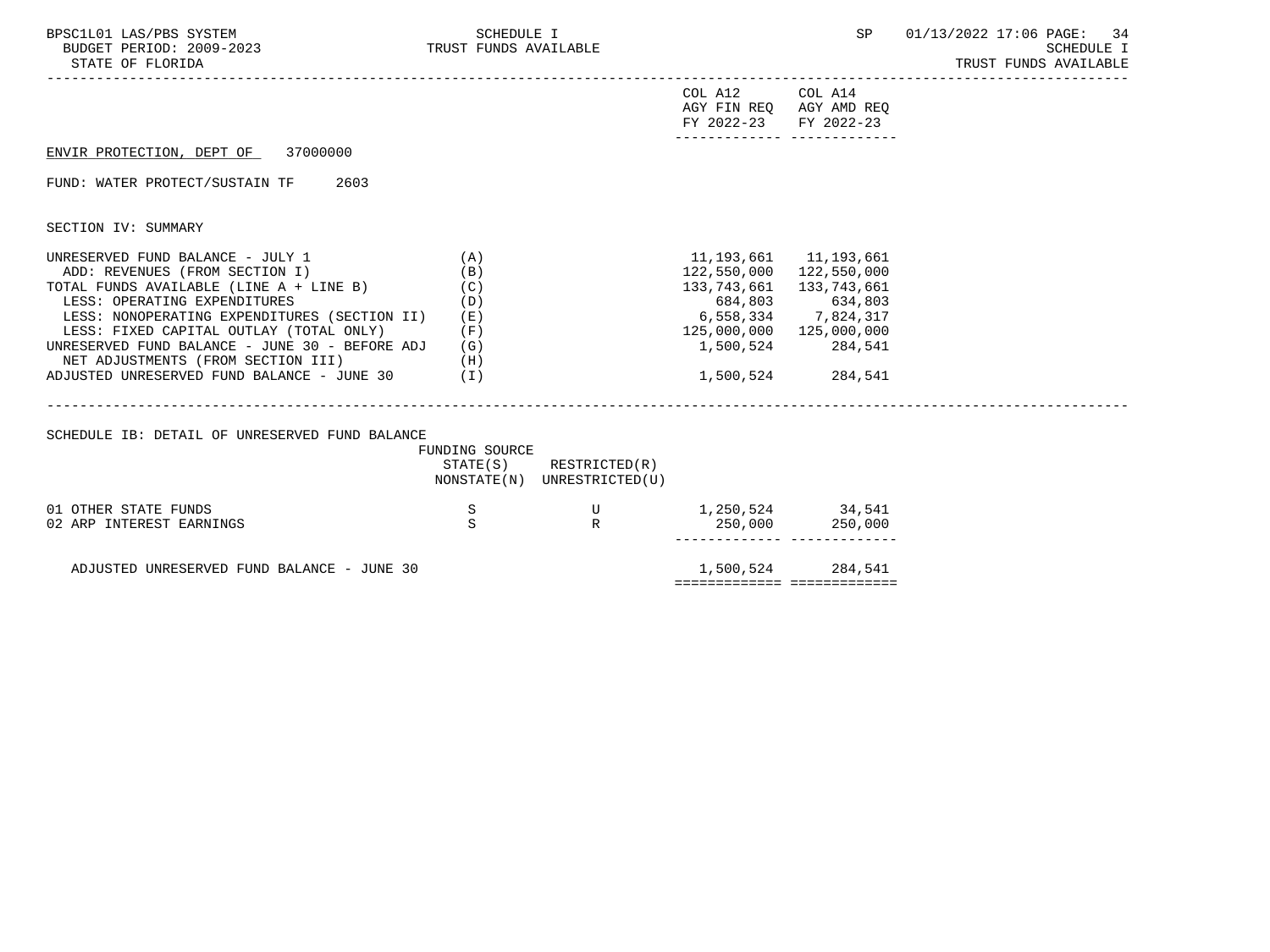| BPSC1L01 LAS/PBS SYSTEM<br>BUDGET PERIOD: 2009-2023<br>STATE OF FLORIDA                                                                                 |                                                                                    | SCHEDULE I                 | TRUST FUNDS AVAILABLE              |      |                                                   | SP                                                                          | 01/13/2022 17:06 PAGE:<br>-35<br><b>SCHEDULE I</b><br>TRUST FUNDS AVAILABLE |
|---------------------------------------------------------------------------------------------------------------------------------------------------------|------------------------------------------------------------------------------------|----------------------------|------------------------------------|------|---------------------------------------------------|-----------------------------------------------------------------------------|-----------------------------------------------------------------------------|
|                                                                                                                                                         |                                                                                    |                            |                                    |      | COL A12 COL A14<br>FY 2022-23 FY 2022-23          | AGY FIN REQ AGY AMD REQ                                                     |                                                                             |
| ENVIR PROTECTION, DEPT OF 37000000                                                                                                                      |                                                                                    |                            |                                    |      |                                                   |                                                                             |                                                                             |
| FUND: SOLID WASTE MGMT TF 2644                                                                                                                          |                                                                                    |                            |                                    |      |                                                   |                                                                             |                                                                             |
| SECTION I: DETAIL OF REVENUES                                                                                                                           |                                                                                    |                            |                                    |      |                                                   |                                                                             |                                                                             |
|                                                                                                                                                         | REVENUE CAP SVC AUTH MATCHING %<br>CHG <sup>2</sup> ST $I/C$ LOC $I/C$ NO.<br>CODE |                            |                                    | CFDA |                                                   |                                                                             |                                                                             |
| 01 FINES, FORFEITS, JUDGEMENTS AND PENALTIES                                                                                                            | 001200 NO 0.0 403.709                                                              | 0.00                       | 0.00                               |      | $50,000$ 50,000                                   |                                                                             |                                                                             |
| 02 LICENSES AND PERMITS                                                                                                                                 | 000200 YES 0.0 403.087                                                             | 0.00                       | 0.00                               |      | 100,000                                           | 100,000                                                                     |                                                                             |
| 03 INTEREST ON INVESTMENTS<br>04 SOLID WASTE LANDFILL CLOSURE REIMBURSEMENTS                                                                            | 000502 NO 0.0 215.49                                                               | 0.00                       | 0.00                               |      | 300,000                                           | 300,000                                                                     |                                                                             |
|                                                                                                                                                         | 001801 NO 0.0 403.709                                                              | 0.00                       | 0.00                               |      | 40,000                                            | 40,000                                                                      |                                                                             |
| 06 DEPARTMENT OF REVENUE-WASTE TIRE FEES-2645                                                                                                           | 001600 NO 0.0 403.718 0.00 0.00                                                    |                            |                                    |      | 23,700,000 23,700,000                             |                                                                             |                                                                             |
| TOTAL TO LINE B IN SECTION IV                                                                                                                           |                                                                                    |                            |                                    |      |                                                   | 24,190,000 24,190,000<br>===========================                        |                                                                             |
| SECTION II: DETAIL OF NONOPERATING EXPENDITURES                                                                                                         |                                                                                    |                            |                                    |      |                                                   |                                                                             |                                                                             |
|                                                                                                                                                         |                                                                                    | CODE                       | OBJECT TRANSFER CFDA<br>TO BE      | NO.  |                                                   |                                                                             |                                                                             |
| AE MINIMUM WAGE INCREASE 2021-22<br>04 TRANSFER-ADMINISTRATIVE TRUST FUND-2021<br>07 TRANSFER-DFS/ASSESSMENT ON INVESTMENTS<br>08 5% TRUST FUND RESERVE | 03 TRANSFER-WORKING CAPITAL TRUST FUND-2792                                        | 899000<br>840000<br>999000 | 810000 37010300<br>810000 37010100 |      | $573,989$ 532,079<br>780,315<br>19,000<br>848,260 | 137,498<br>752,173<br>19,000<br>848,260<br>________________________________ |                                                                             |
| TOTAL TO LINE E IN SECTION IV                                                                                                                           |                                                                                    |                            |                                    |      |                                                   | 2, 221, 564 2, 289, 010<br>============================                     |                                                                             |
| SECTION III: ADJUSTMENTS                                                                                                                                |                                                                                    | OBJECT<br>CODE             |                                    |      |                                                   |                                                                             |                                                                             |
|                                                                                                                                                         |                                                                                    |                            |                                    |      |                                                   |                                                                             |                                                                             |
| TOTAL TO LINE H IN SECTION IV                                                                                                                           |                                                                                    |                            |                                    |      |                                                   |                                                                             |                                                                             |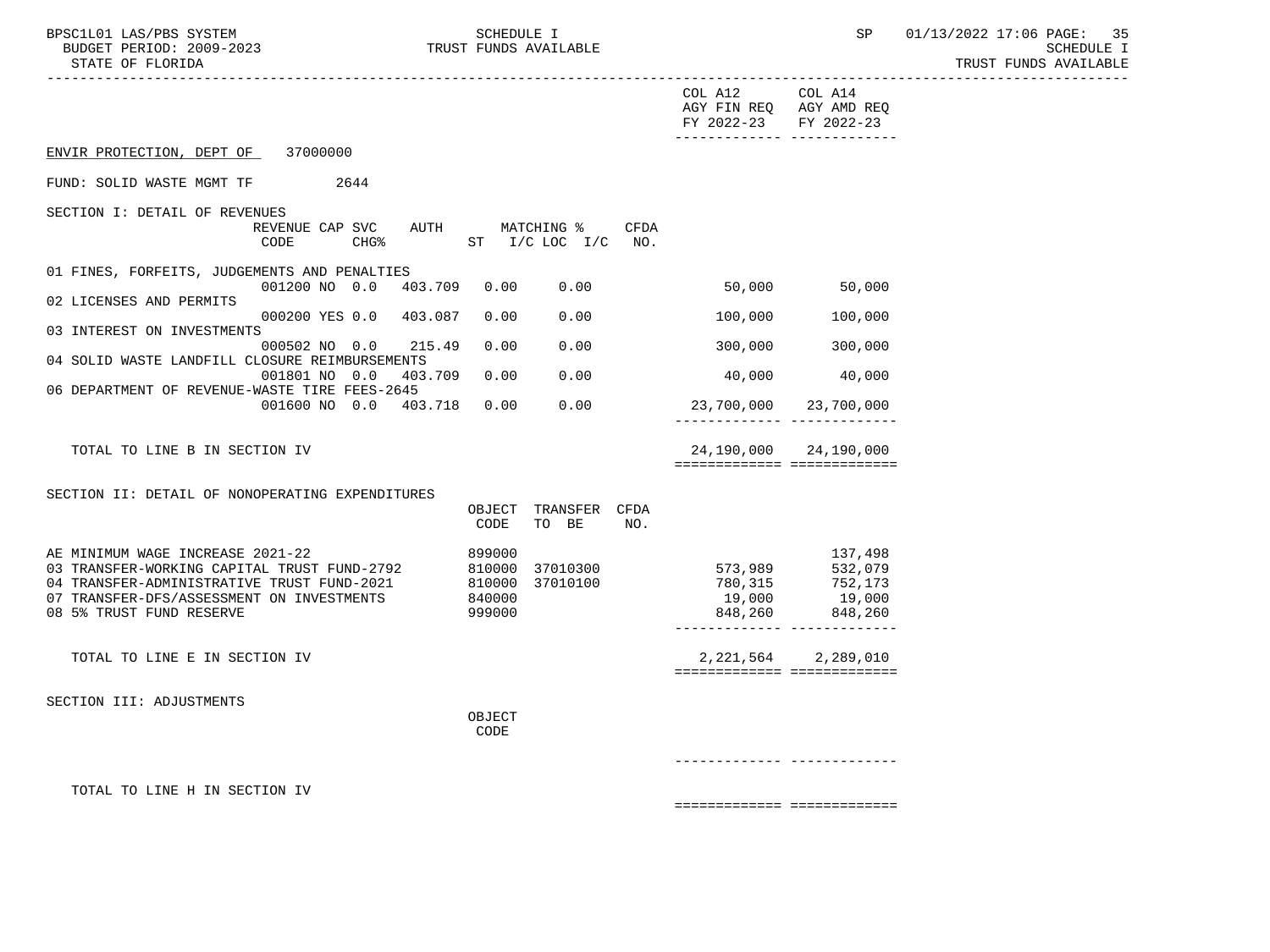| BPSC1L01 LAS/PBS SYSTEM<br>BUDGET PERIOD: 2009-2023 TRUST FUNDS AVAILABLE<br>STATE OF FLORIDA                                                                                                                                                                                                                                                                                               | <b>SCHEDULE I</b>                             |                                                            |                                                                     | SP                                                                                                                                                                       | 01/13/2022 17:06 PAGE: 36<br>SCHEDULE I<br>TRUST FUNDS AVAILABLE |
|---------------------------------------------------------------------------------------------------------------------------------------------------------------------------------------------------------------------------------------------------------------------------------------------------------------------------------------------------------------------------------------------|-----------------------------------------------|------------------------------------------------------------|---------------------------------------------------------------------|--------------------------------------------------------------------------------------------------------------------------------------------------------------------------|------------------------------------------------------------------|
|                                                                                                                                                                                                                                                                                                                                                                                             |                                               |                                                            | COL A12 COL A14<br>AGY FIN REO AGY AMD REO<br>FY 2022-23 FY 2022-23 |                                                                                                                                                                          |                                                                  |
| ENVIR PROTECTION, DEPT OF 37000000                                                                                                                                                                                                                                                                                                                                                          |                                               |                                                            |                                                                     |                                                                                                                                                                          |                                                                  |
| FUND: SOLID WASTE MGMT TF<br>2644                                                                                                                                                                                                                                                                                                                                                           |                                               |                                                            |                                                                     |                                                                                                                                                                          |                                                                  |
| SECTION IV: SUMMARY                                                                                                                                                                                                                                                                                                                                                                         |                                               |                                                            |                                                                     |                                                                                                                                                                          |                                                                  |
| UNRESERVED FUND BALANCE - JULY 1<br>ADD: REVENUES (FROM SECTION I)<br>TOTAL FUNDS AVAILABLE (LINE A + LINE B)<br>LESS: OPERATING EXPENDITURES<br>LESS: NONOPERATING EXPENDITURES (SECTION II)<br>LESS: FIXED CAPITAL OUTLAY (TOTAL ONLY)<br>UNRESERVED FUND BALANCE - JUNE 30 - BEFORE ADJ<br>NET ADJUSTMENTS (FROM SECTION III)<br>(H)<br>ADJUSTED UNRESERVED FUND BALANCE - JUNE 30 $(1)$ | (A)<br>(B)<br>(C)<br>(D)<br>(E)<br>(F)<br>(G) |                                                            | 31,036,578<br>14,475,553                                            | 6,846,578 6,846,578<br>24,190,000 24,190,000<br>31,036,578<br>14,475,553<br>2, 221, 564 2, 289, 010<br>6,500,000 6,500,000<br>7,839,461 7,772,015<br>7,839,461 7,772,015 |                                                                  |
| SCHEDULE IB: DETAIL OF UNRESERVED FUND BALANCE                                                                                                                                                                                                                                                                                                                                              | FUNDING SOURCE                                | $STATE(S)$ RESTRICTED $(R)$<br>NONSTATE(N) UNRESTRICTED(U) |                                                                     |                                                                                                                                                                          |                                                                  |
| 01 OTHER STATE FUNDS                                                                                                                                                                                                                                                                                                                                                                        | S                                             | $\mathbf{U}$                                               |                                                                     | 7,839,461 7,772,015                                                                                                                                                      |                                                                  |
| ADJUSTED UNRESERVED FUND BALANCE - JUNE 30                                                                                                                                                                                                                                                                                                                                                  |                                               |                                                            | ============== ==============                                       | 7,839,461 7,772,015                                                                                                                                                      |                                                                  |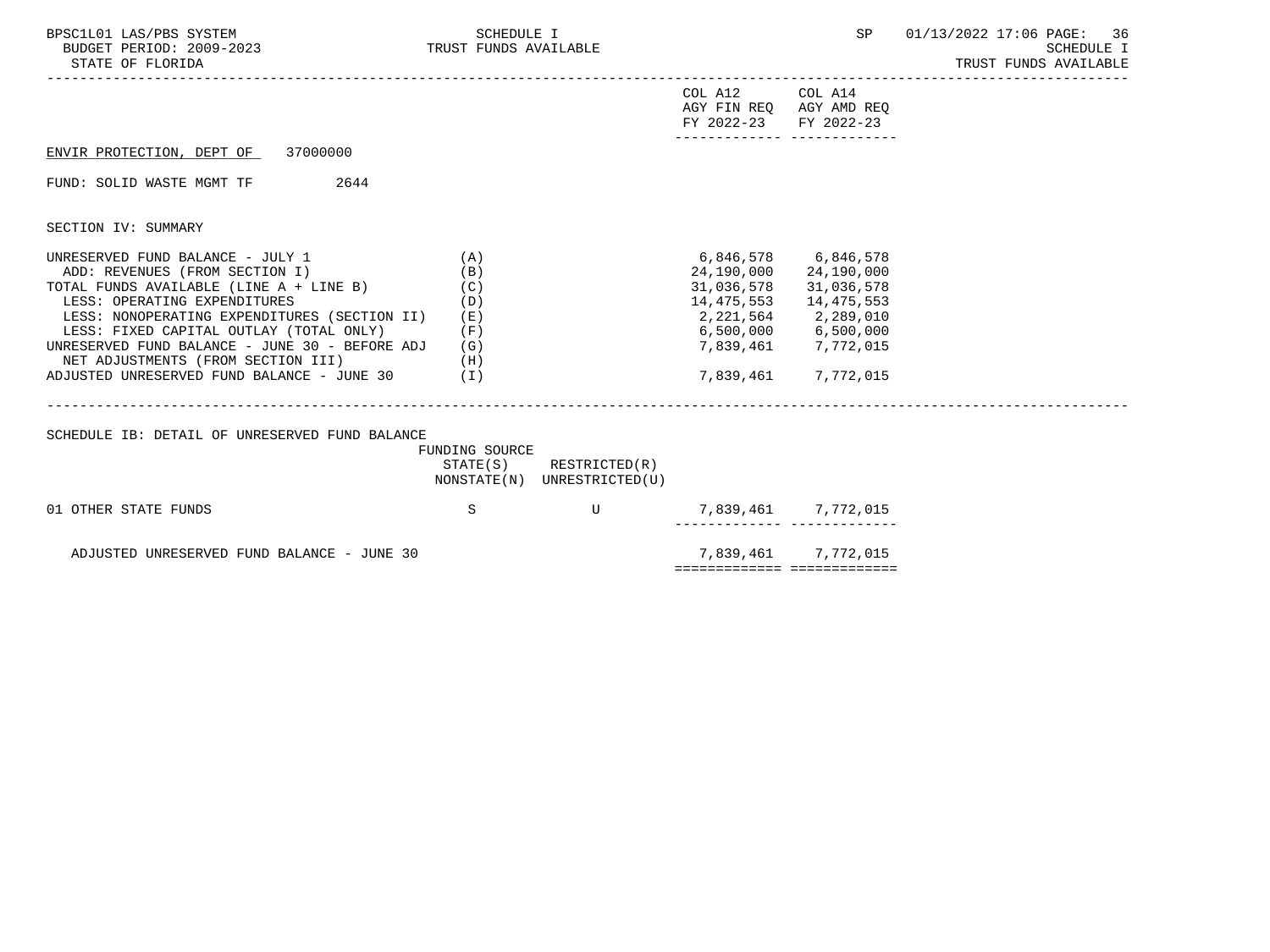| BPSC1L01 LAS/PBS SYSTEM<br>BUDGET PERIOD: 2009-2023<br>STATE OF FLORIDA                                                                                                                                                                                                                                                                                                        |                         | SCHEDULE I                                                  | TRUST FUNDS AVAILABLE                     |      |                                                                   | SP                                                                | 01/13/2022 17:06 PAGE: 37<br><b>SCHEDULE I</b><br>TRUST FUNDS AVAILABLE |
|--------------------------------------------------------------------------------------------------------------------------------------------------------------------------------------------------------------------------------------------------------------------------------------------------------------------------------------------------------------------------------|-------------------------|-------------------------------------------------------------|-------------------------------------------|------|-------------------------------------------------------------------|-------------------------------------------------------------------|-------------------------------------------------------------------------|
|                                                                                                                                                                                                                                                                                                                                                                                |                         |                                                             |                                           |      | COL A12 COL A14<br>FY 2022-23 FY 2022-23                          | AGY FIN REQ AGY AMD REQ<br>-------------- --------------          |                                                                         |
| ENVIR PROTECTION, DEPT OF 37000000                                                                                                                                                                                                                                                                                                                                             |                         |                                                             |                                           |      |                                                                   |                                                                   |                                                                         |
| FUND: WASTEWTR/STORMWTR REVOL TF                                                                                                                                                                                                                                                                                                                                               | 2661                    |                                                             |                                           |      |                                                                   |                                                                   |                                                                         |
| SECTION I: DETAIL OF REVENUES<br>CODE                                                                                                                                                                                                                                                                                                                                          | REVENUE CAP SVC<br>CHG% |                                                             | AUTH MATCHING %<br>ST $I/C$ LOC $I/C$ NO. | CFDA |                                                                   |                                                                   |                                                                         |
| 01 INTEREST EARNINGS ON INVESTMENTS                                                                                                                                                                                                                                                                                                                                            |                         |                                                             |                                           |      |                                                                   |                                                                   |                                                                         |
| 02 REPAYMENT OF LOANS_(PRINCIPAL AND INTEREST)                                                                                                                                                                                                                                                                                                                                 | 000502 NO 0.0<br>215.49 | 0.00                                                        |                                           | 0.00 | 6,000,000                                                         | 6,000,000                                                         |                                                                         |
| 03 CLEAN WATER STATE REV. FUND GRANT REVENUE                                                                                                                                                                                                                                                                                                                                   | 002300 NO 0.0 403.1835  | 0.00                                                        | 0.00                                      |      | 117,553,670                                                       | 117,553,670                                                       |                                                                         |
| 04 TRANSFER-GENERAL REVENUE-MATCH                                                                                                                                                                                                                                                                                                                                              | 000700 NO 0.0 403.1835  | 0.00                                                        | 0.00                                      |      | 66.458 60,000,000                                                 | 60,000,000                                                        |                                                                         |
|                                                                                                                                                                                                                                                                                                                                                                                | 001500 NO 0.0 403.1835  | 0.00                                                        | 0.00                                      |      | 10,726,600                                                        | 10,726,600                                                        |                                                                         |
| TOTAL TO LINE B IN SECTION IV                                                                                                                                                                                                                                                                                                                                                  |                         |                                                             |                                           |      | 194,280,270 194,280,270<br>============================           |                                                                   |                                                                         |
| SECTION II: DETAIL OF NONOPERATING EXPENDITURES                                                                                                                                                                                                                                                                                                                                |                         | CODE                                                        | OBJECT TRANSFER CFDA<br>TO BE             | NO.  |                                                                   |                                                                   |                                                                         |
| 01 TRANSFER-DFS/ASSESSMENT ON INVESTMENT                                                                                                                                                                                                                                                                                                                                       |                         | 840000                                                      |                                           |      |                                                                   | 375,000 375,000<br>-------------- --------------                  |                                                                         |
| TOTAL TO LINE E IN SECTION IV                                                                                                                                                                                                                                                                                                                                                  |                         |                                                             |                                           |      | 375,000<br>===========================                            | 375,000                                                           |                                                                         |
| SECTION III: ADJUSTMENTS                                                                                                                                                                                                                                                                                                                                                       |                         | OBJECT<br>CODE                                              |                                           |      |                                                                   |                                                                   |                                                                         |
|                                                                                                                                                                                                                                                                                                                                                                                |                         |                                                             |                                           |      |                                                                   |                                                                   |                                                                         |
| TOTAL TO LINE H IN SECTION IV                                                                                                                                                                                                                                                                                                                                                  |                         |                                                             |                                           |      | ===========================                                       |                                                                   |                                                                         |
| SECTION IV: SUMMARY                                                                                                                                                                                                                                                                                                                                                            |                         |                                                             |                                           |      |                                                                   |                                                                   |                                                                         |
| UNRESERVED FUND BALANCE - JULY 1<br>ADD: REVENUES (FROM SECTION I)<br>TOTAL FUNDS AVAILABLE (LINE A + LINE B)<br>LESS: OPERATING EXPENDITURES<br>LESS: NONOPERATING EXPENDITURES (SECTION II)<br>LESS: FIXED CAPITAL OUTLAY (TOTAL ONLY)<br>UNRESERVED FUND BALANCE - JUNE 30 - BEFORE ADJ<br>NET ADJUSTMENTS (FROM SECTION III)<br>ADJUSTED UNRESERVED FUND BALANCE - JUNE 30 |                         | (A)<br>(B)<br>(C)<br>(D)<br>(日)<br>(F)<br>(G)<br>(H)<br>(I) |                                           |      | 1,841,196<br>194,280,270<br>196,121,466<br>375,000<br>195,746,466 | 1,841,196<br>194,280,270<br>196,121,466<br>375,000<br>195,746,466 |                                                                         |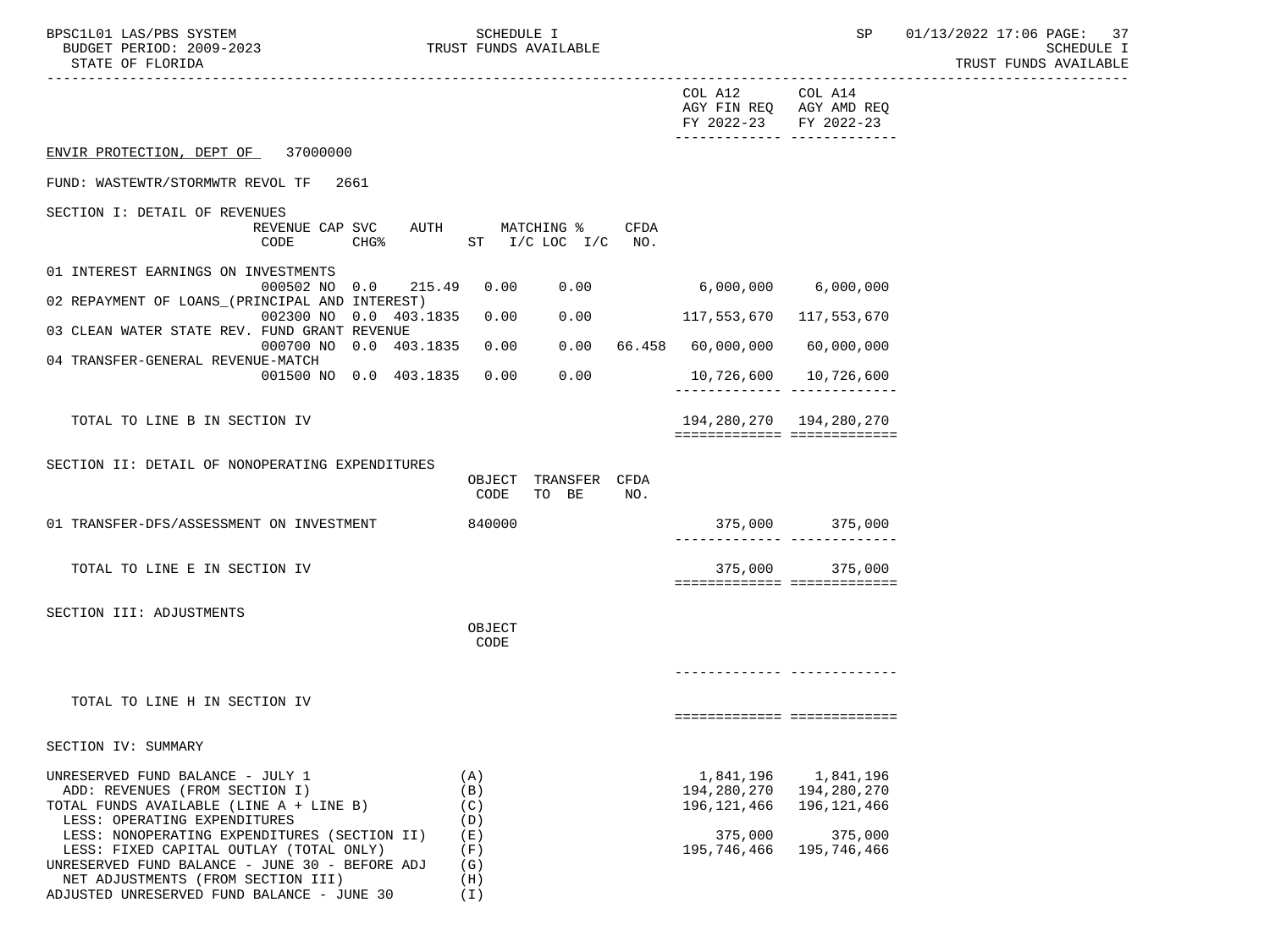BPSC1L01 LAS/PBS SYSTEM SCHEDULE I SEREDULE I SP 01/13/2022 17:06 PAGE: 38<br>BUDGET PERIOD: 2009-2023 TRUST FUNDS AVAILABLE TRUST FUNDS AVAILABLE

|                                           |      |                                     |         |      |                              |             | COL A12<br>AGY FIN REQ AGY AMD REQ<br>FY 2022-23 | COL A14<br>FY 2022-23       |
|-------------------------------------------|------|-------------------------------------|---------|------|------------------------------|-------------|--------------------------------------------------|-----------------------------|
| ENVIR PROTECTION, DEPT OF                 |      | 37000000                            |         |      |                              |             |                                                  | ------------ -------------- |
| FUND: STATE PARK TRUST FUND               |      | 2675                                |         |      |                              |             |                                                  |                             |
| SECTION I: DETAIL OF REVENUES             |      |                                     |         |      |                              |             |                                                  |                             |
|                                           | CODE | REVENUE CAP SVC<br>CHG <sup>8</sup> | AUTH    |      | MATCHING %<br>ST I/C LOC I/C | CFDA<br>NO. |                                                  |                             |
| 01 VEHICLE ENTRANCE                       |      |                                     |         |      |                              |             |                                                  |                             |
| 02 HONOR ENTRANCE                         |      | 000100 YES 8.0                      | 258.014 | 0.00 | 0.00                         |             | 17,750,000                                       | 17,750,000                  |
|                                           |      | 000100 YES 8.0                      | 258.014 | 0.00 | 0.00                         |             | 1,900,000                                        | 1,900,000                   |
| 03 INDIVIDUAL/SUNSET ENTRANCE             |      |                                     |         |      |                              |             |                                                  |                             |
| 04 MUSEUM/INTERPRETIVE VISITOR CENTER     |      | 000100 YES 8.0                      | 258.014 | 0.00 | 0.00                         |             | 3,500,000                                        | 3,500,000                   |
|                                           |      | 000100 YES 8.0                      | 258.014 | 0.00 | 0.00                         |             | 300,000                                          | 300,000                     |
| 05 GUIDED TOURS                           |      |                                     |         |      |                              |             |                                                  |                             |
| 07 REPLACEMENT PERMIT                     |      | 000100 YES 8.0                      | 258.014 | 0.00 | 0.00                         |             | 175,000                                          | 175,000                     |
|                                           |      | 000100 YES 8.0                      | 258.014 | 0.00 | 0.00                         |             | 12,000                                           | 12,000                      |
| 08 COMBINED ENTRANCE AND BOAT LAUNCH FEES |      |                                     |         |      |                              |             |                                                  |                             |
| 09 BANK ADJUSTMENTS/CHARGES               |      | 000100 YES 8.0                      | 258.014 | 0.00 | 0.00                         |             | 375,000                                          | 375,000                     |
|                                           |      | 000400 YES 8.0                      | 258.014 | 0.00 | 0.00                         |             | 16,000-                                          | $16,000-$                   |
| 10 CREDIT CARD NONOUALIFYING FEES         |      |                                     |         |      |                              |             |                                                  |                             |
| 11 ELECTRIC CHARGES                       |      | 000400 YES 8.0                      | 258.014 | 0.00 | 0.00                         |             | $600 -$                                          | $600 -$                     |
|                                           |      | 000400 YES 8.0                      | 258.014 | 0.00 | 0.00                         |             | 5,000                                            | 5,000                       |
| 12 FAMILY CAMPING FEES                    |      |                                     |         |      |                              |             |                                                  |                             |
| 13 ORGANIZED GROUP CAMPING                |      | 000100 YES 8.0                      | 258.014 | 0.00 | 0.00                         |             | 20,000,000                                       | 20,000,000                  |
|                                           |      | 000100 YES 8.0                      | 258.016 | 0.00 | 0.00                         |             | 50,000                                           | 50,000                      |
| 14 CABIN RENTAL                           |      |                                     |         |      |                              |             |                                                  |                             |
| 15 PAVILION/FACILITY RENTAL               |      | 000100 YES 8.0                      | 258.014 | 0.00 | 0.00                         |             | 4,000,000                                        | 4,000,000                   |
|                                           |      | 002101 NO 8.0                       | 258.014 | 0.00 | 0.00                         |             | 400,000                                          | 400,000                     |
| 16 PARK SPECIAL EVENTS                    |      |                                     |         |      |                              |             |                                                  |                             |
| 17 SPECIAL RECREATIONAL FEES              |      | 000100 YES 8.0                      | 258.014 | 0.00 | 0.00                         |             | 100,000                                          | 100,000                     |
|                                           |      | 000100 YES 8.0 258.014              |         | 0.00 | 0.00                         |             | 30,000                                           | 30,000                      |
| 18 PRIVATE USER FEES                      |      |                                     |         |      |                              |             |                                                  |                             |
| 19 COMMERCIAL PHOTOGRAPHY PERMIT          |      | 000100 YES 8.0 258.014 0.00         |         |      | 0.00                         |             | 50,000                                           | 50,000                      |
|                                           |      | 000100 YES 8.0                      | 258.014 | 0.00 | 0.00                         |             | 30,000                                           | 30,000                      |
| 21 BUS TOUR ENTRANCE FEES                 |      |                                     |         |      |                              |             |                                                  |                             |
| 22 PRIVATE EVENT STAFFING                 |      | 000100 YES 8.0                      | 258.014 | 0.00 | 0.00                         |             | 20,000                                           | 20,000                      |
|                                           |      | 000100 YES 8.0                      | 258.014 | 0.00 | 0.00                         |             | 80,000                                           | 80,000                      |
| 23 INDIVIDUAL ANNUAL ENTRANCE PASS        |      |                                     |         |      |                              |             |                                                  |                             |
|                                           |      | 000100 YES 8.0                      | 258.014 | 0.00 | 0.00                         |             | 1,100,000                                        | 1,100,000                   |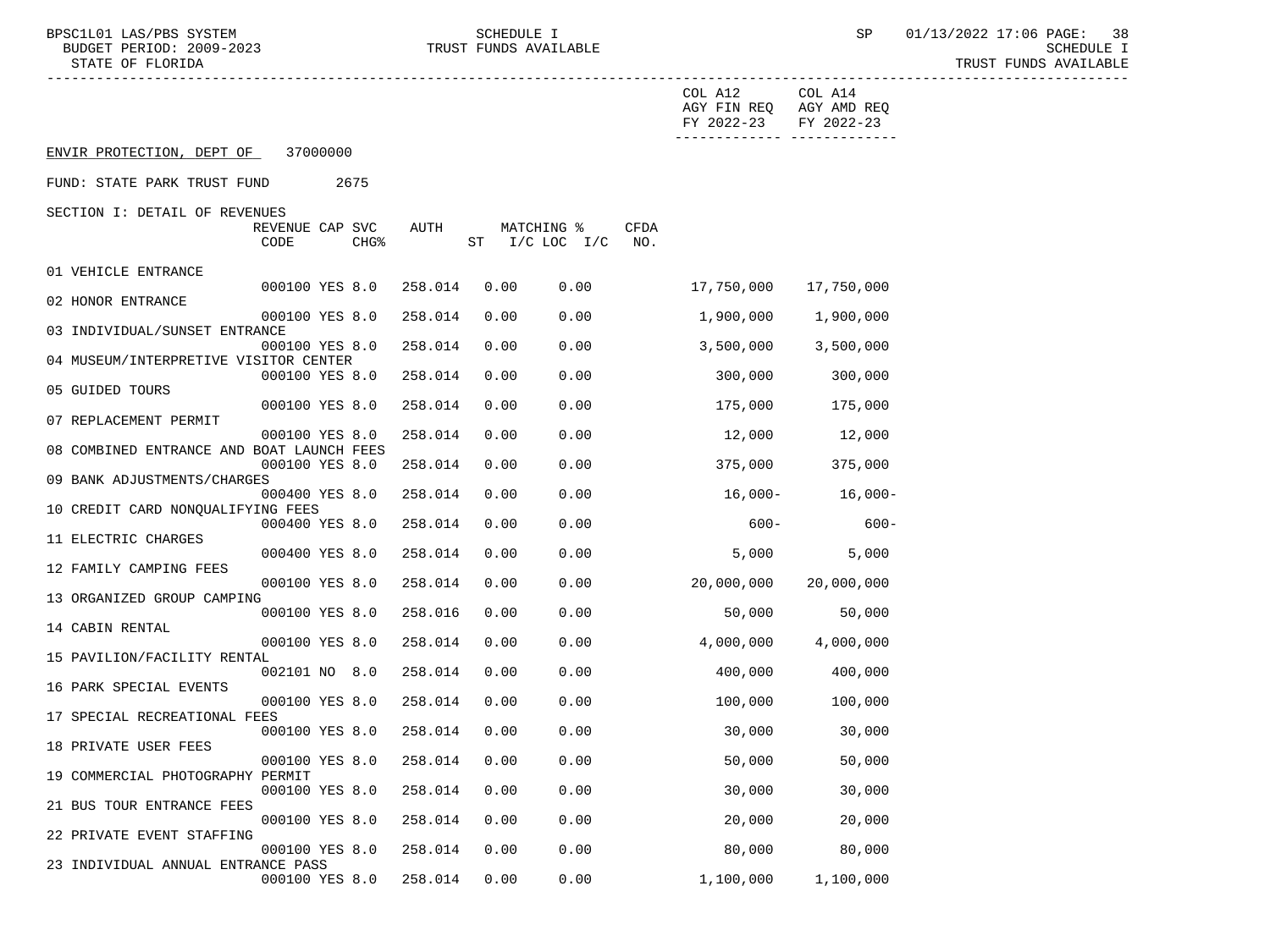|                                                           |                  |                        |      |                    |      | COL A12<br>AGY FIN REQ AGY AMD REQ<br>FY 2022-23 | COL A14<br>FY 2022-23         |
|-----------------------------------------------------------|------------------|------------------------|------|--------------------|------|--------------------------------------------------|-------------------------------|
| ENVIR PROTECTION, DEPT OF 37000000                        |                  |                        |      |                    |      |                                                  | -------------- -------------- |
| FUND: STATE PARK TRUST FUND                               | 2675             |                        |      |                    |      |                                                  |                               |
| SECTION I: DETAIL OF REVENUES                             |                  |                        |      |                    |      |                                                  |                               |
| REVENUE CAP SVC                                           |                  | AUTH                   |      | MATCHING %         | CFDA |                                                  |                               |
| CODE                                                      | CHG <sup>8</sup> |                        |      | ST I/C LOC I/C NO. |      |                                                  |                               |
|                                                           |                  |                        |      |                    |      |                                                  |                               |
| 24 FAMILY ANNUAL ENTRANCE PASS<br>000100 YES 8.0          |                  | 258.014                | 0.00 | 0.00               |      | $3,600,000$ $3,600,000$                          |                               |
| 25 PARK HOME SITE TITLE                                   |                  |                        |      |                    |      |                                                  |                               |
| 000400 YES 8.0                                            |                  | 258.014                | 0.00 | 0.00               |      | 9,500                                            | 9,500                         |
| 27 US EDIRECT - FEES/CHARGES                              |                  |                        |      |                    |      |                                                  |                               |
| 000100 YES 8.0                                            |                  | 258.014                | 0.00 | 0.00               |      |                                                  | $2,740,000 - 2,740,000 -$     |
| 32 INDIVIDUAL/ANNUAL MILITARY ENTRANCE PERMIT             |                  |                        |      |                    |      |                                                  |                               |
| 000100 YES 8.0                                            |                  | 258.014                | 0.00 | 0.00               |      | 75,000                                           | 75,000                        |
| 33 FAMILY ANNUAL MILITARY ENTRANCE PERMIT                 |                  |                        |      |                    |      |                                                  |                               |
| 000100 YES 8.0                                            |                  | 258.014                | 0.00 | 0.00               |      | 575,000                                          | 575,000                       |
| 40 EQUIPMENT RENTAL                                       |                  |                        |      |                    |      |                                                  |                               |
| 000100 YES 8.0<br>41 CONTRACT CONCESSION REVENUE          |                  | 258.014                | 0.00 | 0.00               |      | 125,000                                          | 125,000                       |
| 002102 NO 8.0                                             |                  | 258.014                | 0.00 | 0.00               |      | 5,900,000                                        | 5,900,000                     |
| 42 CONTRACT VENDING MACHINE REVENUE                       |                  |                        |      |                    |      |                                                  |                               |
| 002102 NO 8.0                                             |                  | 258.014                | 0.00 | 0.00               |      | 10,000                                           | 10,000                        |
| 43 TELEPHONE COMMISSION                                   |                  |                        |      |                    |      |                                                  |                               |
| 000118 NO 8.0                                             |                  | 258.014                | 0.00 | 0.00               |      | 1,000                                            | 1,000                         |
| 44 CONTRACTED CONCESSIONS-LATE PENALTIES                  |                  |                        |      |                    |      |                                                  |                               |
| 002102 NO 0.0                                             |                  | 258.014                | 0.00 | 0.00               |      | 2,000                                            | 2,000                         |
| 45 MISCELLANEOUS RECEIPTS                                 |                  |                        |      |                    |      |                                                  |                               |
| 000400 YES 8.0                                            |                  | 258.014                | 0.00 | 0.00               |      | 25,000                                           | 25,000                        |
| 46 SHORTAGE/OVERAGE                                       |                  |                        |      |                    |      |                                                  |                               |
| 000400 YES 8.0<br>48 SALES TAX COLLECTION ALLOWANCE       |                  | 258.014                | 0.00 | 0.00               |      | 30,000                                           | 30,000                        |
| 002500 NO 8.0                                             |                  | 258.014                | 0.00 | 0.00               |      | 39,000                                           | 39,000                        |
| 49 BAD CHECK SERVICES CHARGES                             |                  |                        |      |                    |      |                                                  |                               |
| 000400 YES 0.0                                            |                  | 258.014                | 0.00 | 0.00               |      | 350                                              | 350                           |
| 51 SALES TAX REFUND OVERAGE                               |                  |                        |      |                    |      |                                                  |                               |
| 002500 NO 8.0                                             |                  | 258.014                | 0.00 | 0.00               |      | 100                                              | 100                           |
| 52 MONROE COUNTY SURCHARGE COLLECTION ALLOWANCE           |                  |                        |      |                    |      |                                                  |                               |
|                                                           |                  | 004000 NO 8.0 380.0685 | 0.00 | 0.00               |      | 15,000                                           | 15,000                        |
| 53 MISCELLANEOUS RECEIPTS-TAXABLE                         |                  |                        |      |                    |      |                                                  |                               |
| 000400 YES 8.0 258.014 0.00                               |                  |                        |      | 0.00               |      | 110,000                                          | 110,000                       |
| 54 SALE OF COPIES/PUBLICATIONS-NONSTATE                   |                  |                        |      |                    |      |                                                  |                               |
| 000400 YES 8.0<br>55 PARK OPERATED CONCESSION/MERCHANDISE |                  | 258.014                | 0.00 | 0.00               |      | 2,000                                            | 2,000                         |
| 002102 NO 8.0                                             |                  | 258.014                | 0.00 | 0.00               |      | 100,000                                          | 100,000                       |
| 56 PARK OPERATED VENDING MACHINES                         |                  |                        |      |                    |      |                                                  |                               |
| 002102 NO                                                 | 8.0              | 258.014                | 0.00 | 0.00               |      | 10,000                                           | 10,000                        |
| 57 OTHER AGRICULTURE/LAND LEASES                          |                  |                        |      |                    |      |                                                  |                               |
| 002100 NO 8.0                                             |                  | 258.014                | 0.00 | 0.00               |      | 3,700                                            | 3,700                         |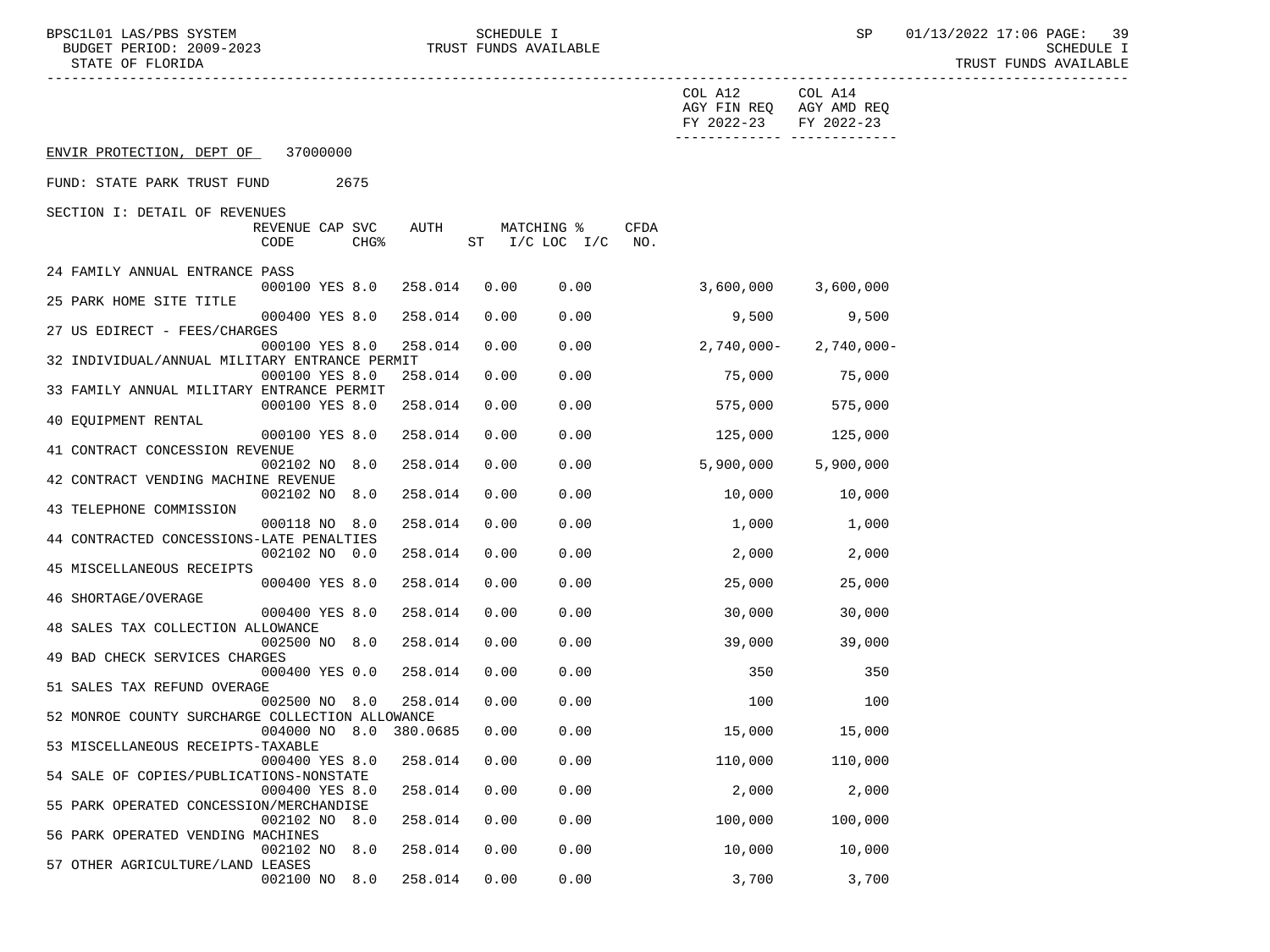BPSC1L01 LAS/PBS SYSTEM  $\begin{array}{cccc}\n\text{SCHEDULE} & \text{SCHEDULE} \\
\text{BUDGET PERIOD: } 2009-2023 & \text{SCHEDULE} & \text{SCHEDULE} \\
\end{array}$ STATE OF FLORIDA AND INTERNATIONAL STATE OF FUNDS AVAILABLE

|                                               |                         |                 |          |      |                              |                         | COL A12<br>AGY FIN REQ AGY AMD REQ<br>FY 2022-23<br>------------- ---- | COL A14<br>FY 2022-23 |
|-----------------------------------------------|-------------------------|-----------------|----------|------|------------------------------|-------------------------|------------------------------------------------------------------------|-----------------------|
| ENVIR PROTECTION, DEPT OF 37000000            |                         |                 |          |      |                              |                         |                                                                        |                       |
| FUND: STATE PARK TRUST FUND                   |                         | 2675            |          |      |                              |                         |                                                                        |                       |
| SECTION I: DETAIL OF REVENUES                 | REVENUE CAP SVC<br>CODE | <b>CHG&amp;</b> | AUTH     |      | MATCHING %<br>ST I/C LOC I/C | CFDA<br>NO <sub>z</sub> |                                                                        |                       |
| 58 TIMBER SALES                               | 002100 NO 8.0           |                 | 258.014  | 0.00 | 0.00                         |                         | 1,200,000                                                              | 1,200,000             |
| 59 LAND USE PROCEEDS                          |                         |                 |          |      |                              |                         |                                                                        |                       |
| 60 MONROE COUNTY SURCHARGE                    | 002100 NO 8.0           |                 | 258.014  | 0.00 | 0.00                         |                         | 150,000                                                                | 150,000               |
| 61 PERQUISITIES-SERVICES                      | 004000 NO 0.0           |                 | 258.014  | 0.00 | 0.00                         |                         | 800,000                                                                | 800,000               |
| 62 SHORTAGE BAD CHECKS                        | 000400 YES 0.0          |                 | 258.014  | 0.00 | 0.00                         |                         | 20,000 20,000                                                          |                       |
| 64 BAD CHECK SERVICE CHARGES                  | 000400 YES 0.0          |                 | 258.014  | 0.00 | 0.00                         |                         | $1,000-$                                                               | $1,000-$              |
| 65 HELP OUR STATE PARK DONATIONS              | 000400 YES 8.0          |                 | 258.014  | 0.00 | 0.00                         |                         | $100 -$                                                                | $100 -$               |
| 66 INTEREST ON INVESTMENTS                    | 001101 NO 8.0           |                 | 258.014  | 0.00 | 0.00                         |                         | 650,000                                                                | 650,000               |
|                                               | 000502 NO 8.0           |                 | 215.49   | 0.00 | 0.00                         |                         | 800,000                                                                | 800,000               |
| 68 FINES, FORFEITS, JUDGEMENTS & SETTLEMENTS  | 001200 NO 0.0           |                 | 258.014  | 0.00 | 0.00                         |                         | 76,000                                                                 | 76,000                |
| 69 CONCESSIONAIRE UTILITY REIMBURSEMENTS      | 002102 NO               | 0.0             | 258.014  | 0.00 | 0.00                         |                         | 200,000                                                                | 200,000               |
| 72 EMPLOYEE PHONE TOLLS & OTHER MISC EXPENSES | 001800 NO               | 0.0             | 258.014  | 0.00 | 0.00                         |                         | 100,000                                                                | 100,000               |
| 73 REIMBURSEMENTS FOR PERSONAL CELL PHONE     | 001801 NO               | 0.0             | 258.014  | 0.00 | 0.00                         |                         | 1,000                                                                  | 1,000                 |
| 75 TRANSFER-DOR-SEVERANCE TAX-2636            | 001609 NO 0.0           |                 | 211.3103 | 0.00 | 0.00                         |                         | 6,000,000                                                              | 6,000,000             |
| 76 INSURANCE RECOVERIES-DFS-2078              |                         |                 |          |      |                              |                         |                                                                        |                       |
| 78 SALE OF SURPLUS PROPERTY - TR DMS 2510     | 002801 NO 0.0           |                 | 258.014  | 0.00 | 0.00                         |                         | 50,000                                                                 | 50,000                |
| 79 GENERAL SALES AND USE TAXES                | 002900 NO 8.0           |                 | 274.05   | 0.00 | 0.00                         |                         | 50,000                                                                 | 50,000                |
| 91 FEMA REIMBURSEMENT - HURRICANE IRMA        | 000305 YES 0.0          |                 | 212.05   | 0.00 | 0.00                         |                         | $4,800,000$ $4,800,000$                                                |                       |
|                                               | 001510 NO 0.0           |                 | 258.014  | 0.00 |                              |                         | $0.00$ 97.036 100,000 100,000                                          |                       |
| TOTAL TO LINE B IN SECTION IV                 |                         |                 |          |      |                              |                         |                                                                        | 72,748,950 72,748,950 |

============= =============

SECTION II: DETAIL OF NONOPERATING EXPENDITURES

 OBJECT TRANSFER CFDA CODE TO BE NO.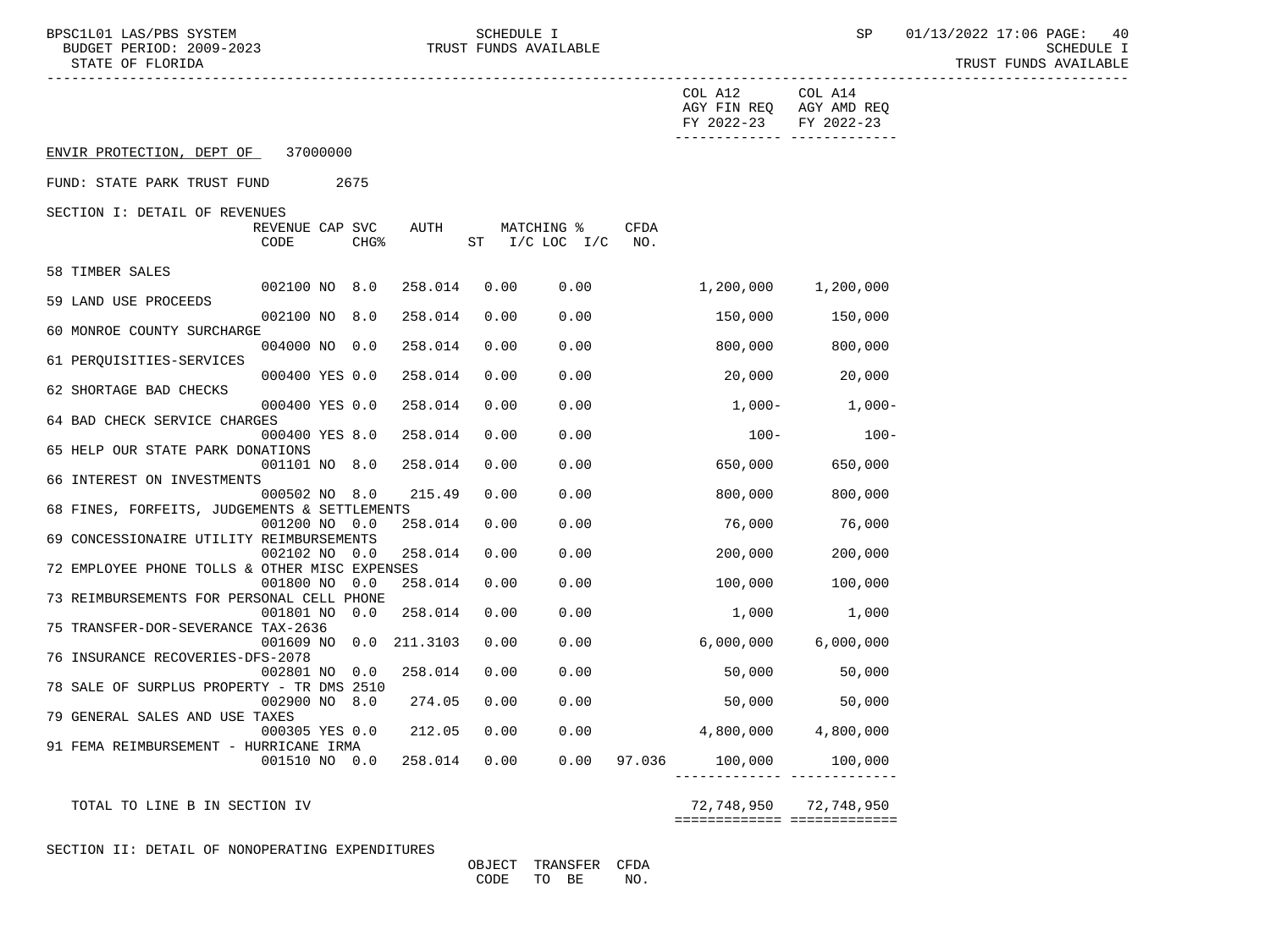----------------------------------------------------------------------------------------------------------------------------------- COL A12 COL A14 AGY FIN REQ AGY AMD REQ FY 2022-23 FY 2022-23 ------------- ------------- ENVIR PROTECTION, DEPT OF 37000000 FUND: STATE PARK TRUST FUND 2675 SECTION II: DETAIL OF NONOPERATING EXPENDITURES OBJECT TRANSFER CFDA CODE TO BE NO. AD MINIMUM WAGE INCREASE 2021-22 899000 509,449 02 TRANSFER-WORKING CAPITAL TF-2792 810000 37010300<br>03 TRANSFER-ADMINISTRATIVE TF-2021 810000 37010100 03 TRANSFER-ADMINISTRATIVE TF-2021 810000 37010100 2,289,123 2,210,345<br>05 DAYMENT OF SALES TAX 800.000 8.0000 810000 810000 4,800.000 4,800.000 05 PAYMENT OF SALES TAX 810000 4,800,000 4,800,000 06 SERVICE CHARGE TO GENERAL REVENUE (8.0%) 880800 4,845,176 4,845,176 4,845,176<br>07 TRANSFER-DFS/ASSESSMENT ON INVESTMENT 840000 36,000 36,000 36,000 07 TRANSFER-DFS/ASSESSMENT ON INVESTMENT 840000 36,000 36,000 08 5% TRUST FUND RESERVE 999000 2,865,871 2,865,871 ------------- ------------- TOTAL TO LINE E IN SECTION IV 16,520,018 16,830,415 ============= ============= SECTION III: ADJUSTMENTS **OBJECT CODE**  ------------- ------------- TOTAL TO LINE H IN SECTION IV ============= ============= SECTION IV: SUMMARY UNRESERVED FUND BALANCE - JULY 1 (A) (A) 12,325,161 12,325,161 12,325,161 12,325,161 12,325,161 12,325,161 12,325,161 12,325,161 12,325,161 12,325,161 12,325,161 12,325,161 12,325,161 12,325,161 12,325,161 1 ADD: REVENUES (FROM SECTION I) (B) (B) 72,748,950 72,748,950 TOTAL FUNDS AVAILABLE (LINE A + LINE B) (C) 85,074,111 85,074,111 LESS: OPERATING EXPENDITURES (D) 61,533,665 61,533,665 LESS: NONOPERATING EXPENDITURES (SECTION II) (E) 16,520,018 16,830,415 LESS: FIXED CAPITAL OUTLAY (TOTAL ONLY) (F) UNRESERVED FUND BALANCE - JUNE 30 - BEFORE ADJ (G) 7,020,428 6,710,031 NET ADJUSTMENTS (FROM SECTION III) (H) ADJUSTED UNRESERVED FUND BALANCE - JUNE 30 (I) 7,020,428 6,710,031 ----------------------------------------------------------------------------------------------------------------------------------- SCHEDULE IB: DETAIL OF UNRESERVED FUND BALANCE FUNDING SOURCE STATE(S) RESTRICTED(R)

NONSTATE(N) UNRESTRICTED(U)

01 OTHER STATE FUNDS 6,710,031

------------- -------------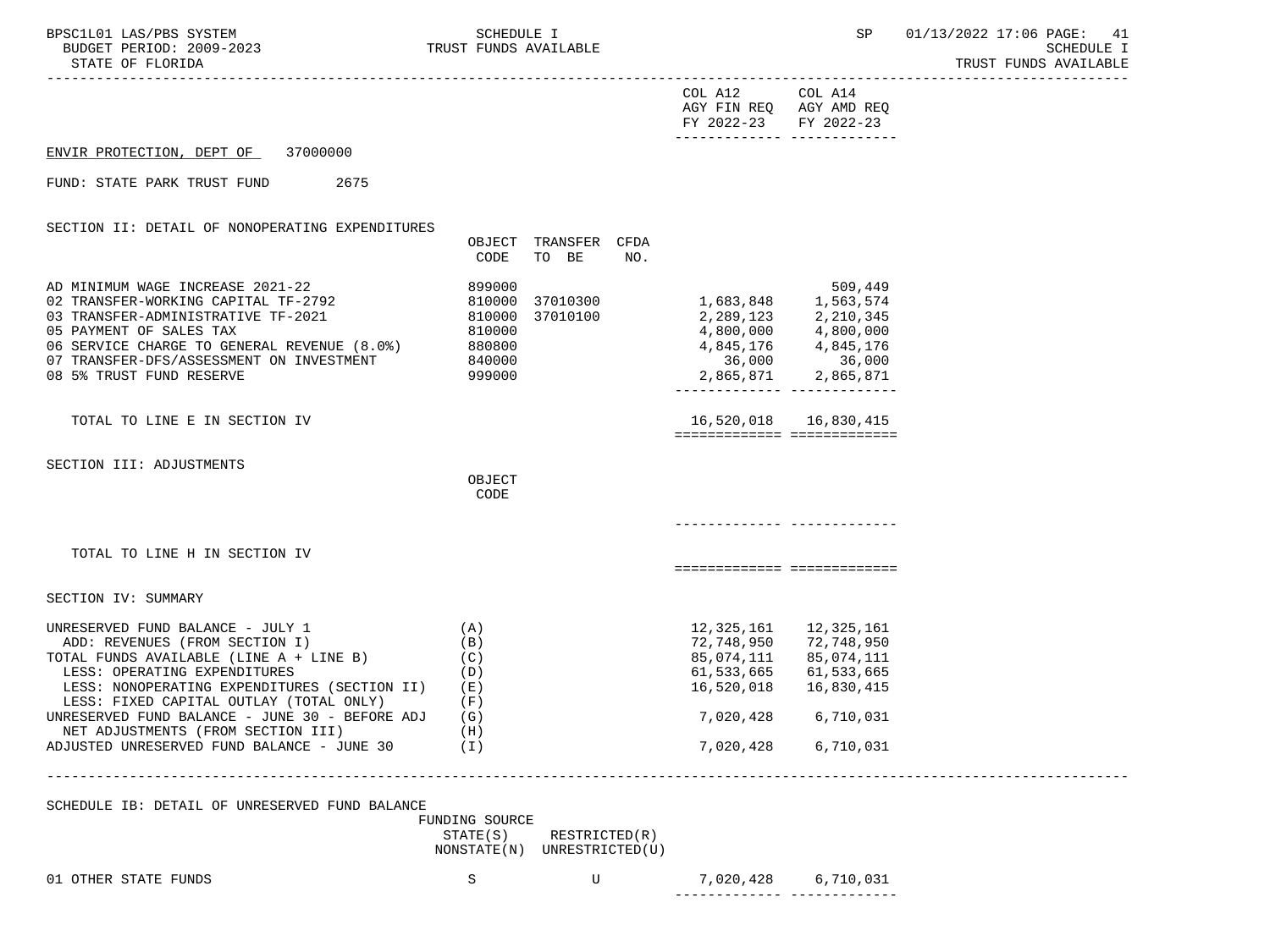| FY 2022-23 FY 2022-23 |                         |
|-----------------------|-------------------------|
|                       | AGY FIN REQ AGY AMD REQ |
| COL A12               | COL A14                 |

ENVIR PROTECTION, DEPT OF 37000000

FUND: STATE PARK TRUST FUND 2675

SCHEDULE IB: DETAIL OF UNRESERVED FUND BALANCE

 FUNDING SOURCE STATE(S) RESTRICTED(R) NONSTATE(N) UNRESTRICTED(U)

-----------------------------------------------------------------------------------------------------------------------------------

ADJUSTED UNRESERVED FUND BALANCE - JUNE 30 7,020,428 6,710,031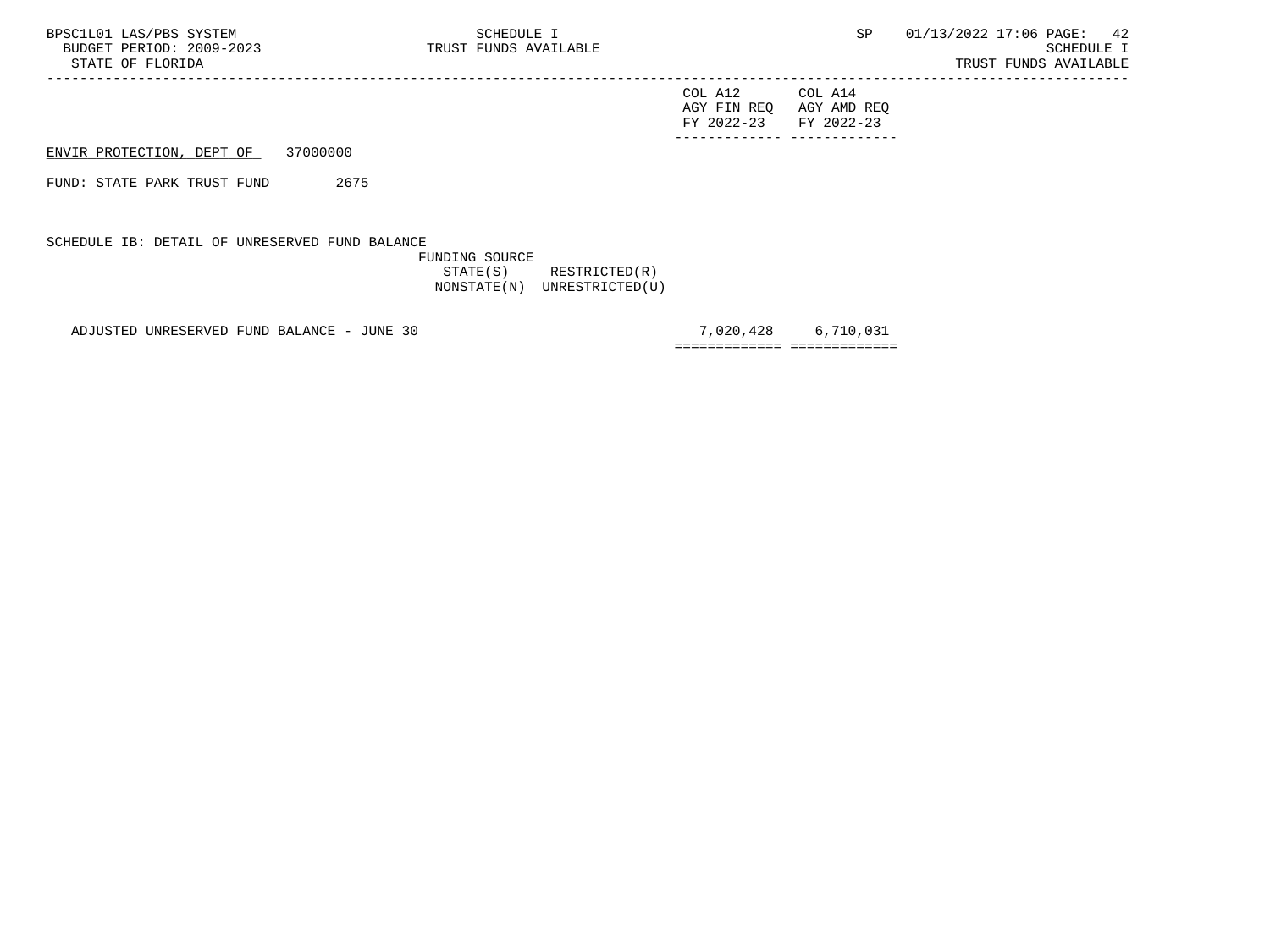BPSC1L01 LAS/PBS SYSTEM SCHEDULE I SEREDULE I SP 01/13/2022 17:06 PAGE: 43<br>BUDGET PERIOD: 2009-2023 TRUST FUNDS AVAILABLE TRUST FUNDS AVAILABLE

|                                                                                 |                  |                              |             | COL A12<br>FY 2022-23 FY 2022-23 | COL A14<br>AGY FIN REQ AGY AMD REQ |
|---------------------------------------------------------------------------------|------------------|------------------------------|-------------|----------------------------------|------------------------------------|
| ENVIR PROTECTION, DEPT OF<br>37000000                                           |                  |                              |             |                                  | -------------- --------------      |
| FUND: WATER QUALITY ASSURANCE TF 2780                                           |                  |                              |             |                                  |                                    |
| SECTION I: DETAIL OF REVENUES                                                   |                  |                              |             |                                  |                                    |
| AUTH<br>REVENUE CAP SVC<br>CHG <sup>8</sup><br>CODE                             |                  | MATCHING %<br>ST I/C LOC I/C | CFDA<br>NO. |                                  |                                    |
| 01 FEES & CHARGES-OPERATOR CERTIFICATION PROGRAM                                |                  |                              |             |                                  |                                    |
| 000100 YES 8.0<br>403.871<br>02 LICENSES & PERMIT-OPERATOR CERTIFICATION PRGM   | 0.00             | 0.00                         |             | 350,000                          | 350,000                            |
| 000200 YES 8.0<br>403.871                                                       | 0.00             | 0.00                         |             | 780,000                          | 780,000                            |
| 03 FEES/CHGS-VOLUNTARY CLEANUP TAX CREDIT APPLIC                                |                  |                              |             |                                  |                                    |
| 000100 YES 8.0<br>376.307                                                       | 0.00             | 0.00                         |             | 34,000                           | 34,000                             |
| 05 LICENSES & PERMITS-DRYCLEANING DEDUCTIBLE<br>000200 YES 8.0 376.3078         | 0.00             | 0.00                         |             | 60,000                           | 60,000                             |
| 06 TR FROM DOR/DRYCLN-GROSS RECEIPTS TAX 2645                                   |                  |                              |             |                                  |                                    |
| 001600 NO 0.0<br>376.70                                                         | 0.00             | 0.00                         |             | 5,700,000                        | 5,700,000                          |
| 07 TR FROM DOR/DRYCLEANING-POLLUTANT TAX 2645                                   |                  | 0.00                         |             |                                  |                                    |
| 001600 NO 0.0<br>376.75<br>08 FINE, FORFEITS, JUDGEMENTS, PENALTIES & REIMB     | 0.00             |                              |             | 102,000                          | 102,000                            |
| 001200 NO 8.0 373.430                                                           | 0.00             | 0.00                         |             | 800,000                          | 800,000                            |
| 10 INTEREST EARNINGS ON INVESTMENTS                                             |                  |                              |             |                                  |                                    |
| 000502 NO 8.0<br>215.49<br>12 LICENSES & PERMITS-TANK REGISTRATION FEES         | 0.00             | 0.00                         |             | 500,000                          | 500,000                            |
| 000200 YES 8.0<br>376.303                                                       | 0.00             | 0.00                         |             | 100,000                          | 100,000                            |
| 18 TR FROM INLAND PROTECTION TRUST FUND 2212                                    |                  |                              |             |                                  |                                    |
| 001500 NO 0.0 376.3071                                                          | 0.00             | 0.00                         |             | 3,250,000                        | 3,250,000                          |
| 19 TRANSFERS FROM DACS/DEAR 2321<br>576.045                                     | 0.00             | 0.00                         |             | 430,000                          | 430,000                            |
| 001500 NO 0.0<br>20 TR FROM DOR/LEAD ACID BATTERY FEES 2645                     |                  |                              |             |                                  |                                    |
| 001600 NO 0.0 403.7185                                                          | 0.00             | 0.00                         |             | 12,500,000                       | 12,500,000                         |
| 21 TRANSFERS FROM DOR/POLLUTANT TAX 2544                                        |                  |                              |             |                                  |                                    |
| 001600 NO 0.0 206.9935<br>22 TRANSFERS FROM DHSMV/POLLUTANT TAX_2319            | 0.00             | 0.00                         |             | 17,600,000                       | 17,600,000                         |
| 001600 NO 0.0 206.9935                                                          | 0.00             | 0.00                         |             | 81,000                           | 81,000                             |
| 23 LICENSES AND PERMITS DRYCLEANING REGISTRATION                                |                  |                              |             |                                  |                                    |
| 000200 YES 8.0 376.303                                                          | 0.00             | 0.00                         |             | 70,000                           | 70,000                             |
| TOTAL TO LINE B IN SECTION IV                                                   |                  |                              |             |                                  | 42,357,000 42,357,000              |
|                                                                                 |                  |                              |             |                                  |                                    |
| SECTION II: DETAIL OF NONOPERATING EXPENDITURES                                 |                  |                              |             |                                  |                                    |
|                                                                                 | OBJECT           | TRANSFER                     | CFDA        |                                  |                                    |
|                                                                                 | CODE             | TO BE                        | NO.         |                                  |                                    |
|                                                                                 |                  |                              |             |                                  |                                    |
| AC MINIMUM WAGE INCREASE 2021-22<br>05 TRANSFER-WORKING CAPITAL TRUST FUND-2792 | 899000<br>810000 | 37010300                     |             | 1,048,046                        | 423,280<br>974,603                 |
| 06 TRANSFER-ADMINISTRATIVE TRUST FUND-2021                                      |                  | 810000 37010100              |             | 1,424,776                        | 1,377,746                          |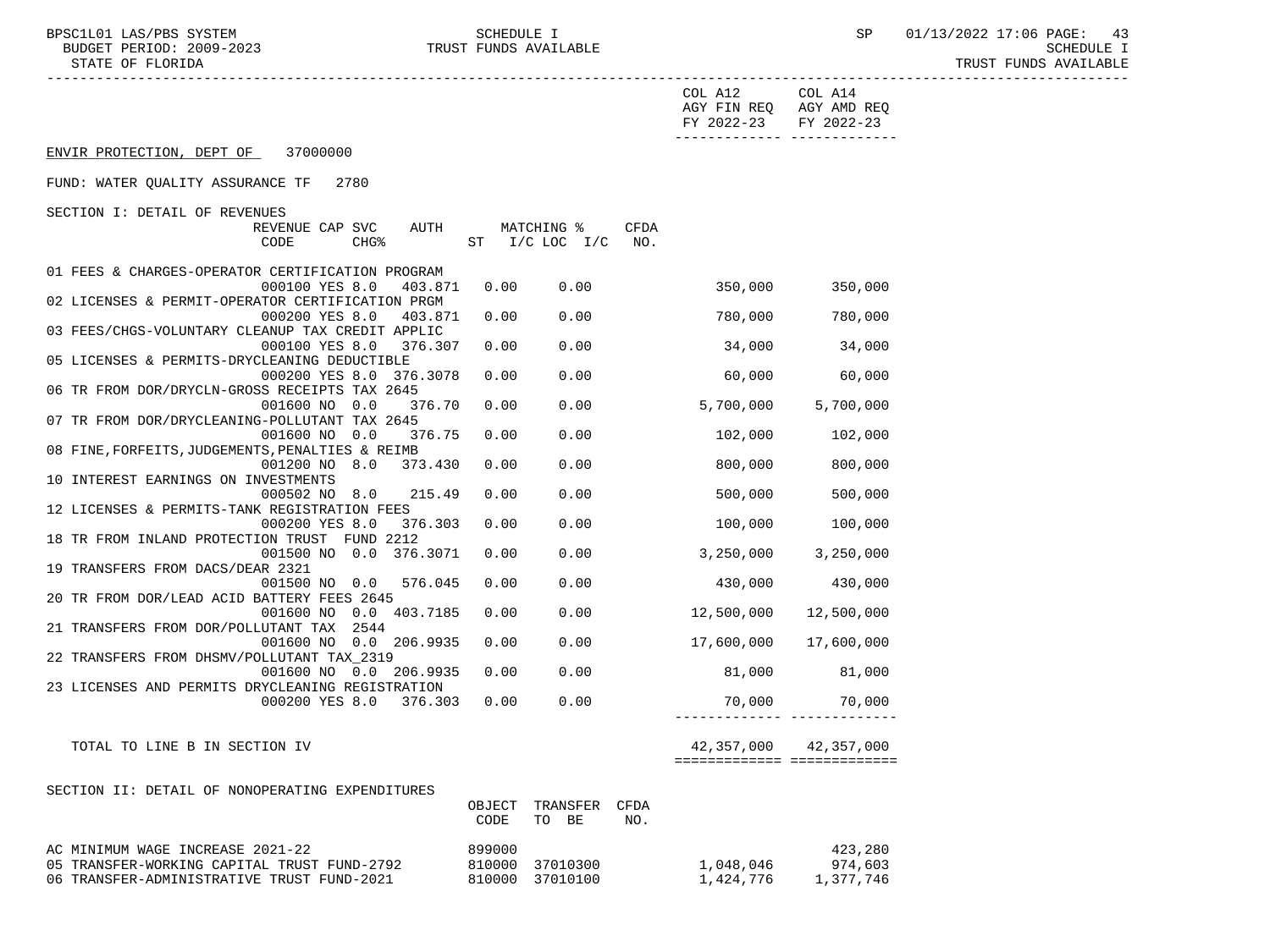| BPSC1L01 LAS/PBS SYSTEM<br>PSCILO1 LAS/PBS SYSTEM SCHEDULE I<br>BUDGET PERIOD: 2009-2023 TRUST FUNDS AVAILABLE<br>STATE OF FLORIDA<br>-----------------------------------                                                                                                                                                                                                                 |                                                           |                                      |                                                                                                                                   |                                                                               | SP 01/13/2022 17:06 PAGE: 44<br><b>SCHEDULE I</b><br>TRUST FUNDS AVAILABLE |
|-------------------------------------------------------------------------------------------------------------------------------------------------------------------------------------------------------------------------------------------------------------------------------------------------------------------------------------------------------------------------------------------|-----------------------------------------------------------|--------------------------------------|-----------------------------------------------------------------------------------------------------------------------------------|-------------------------------------------------------------------------------|----------------------------------------------------------------------------|
|                                                                                                                                                                                                                                                                                                                                                                                           |                                                           |                                      | COL A12 COL A14<br>AGY FIN REQ AGY AMD REQ<br>FY 2022-23 FY 2022-23<br>_________________________________                          |                                                                               |                                                                            |
| ENVIR PROTECTION, DEPT OF 37000000                                                                                                                                                                                                                                                                                                                                                        |                                                           |                                      |                                                                                                                                   |                                                                               |                                                                            |
| FUND: WATER QUALITY ASSURANCE TF 2780                                                                                                                                                                                                                                                                                                                                                     |                                                           |                                      |                                                                                                                                   |                                                                               |                                                                            |
| SECTION II: DETAIL OF NONOPERATING EXPENDITURES                                                                                                                                                                                                                                                                                                                                           | CODE                                                      | OBJECT TRANSFER CFDA<br>TO BE<br>NO. |                                                                                                                                   |                                                                               |                                                                            |
| 08 SERVICE CHARGE TO GENERAL REVENUE (8%)<br>10 TRANSFER-DFS/ASSESSMENT ON INVESTMENTS<br>11 TR-DOH/SAFE DRINKINGWATER FS403.863-2339<br>12 UNFUNDED BUDGET - REEF GROUNDINGS<br>14 5% TRUST FUND RESERVE                                                                                                                                                                                 | 880800<br>840000<br>810000 64000000<br>899000<br>999000   |                                      |                                                                                                                                   |                                                                               |                                                                            |
| TOTAL TO LINE E IN SECTION IV                                                                                                                                                                                                                                                                                                                                                             |                                                           |                                      | ============================                                                                                                      | 5, 120, 438 5, 423, 245                                                       |                                                                            |
| SECTION III: ADJUSTMENTS                                                                                                                                                                                                                                                                                                                                                                  | OBJECT<br>CODE                                            |                                      |                                                                                                                                   |                                                                               |                                                                            |
| TOTAL TO LINE H IN SECTION IV                                                                                                                                                                                                                                                                                                                                                             |                                                           |                                      | ============================                                                                                                      |                                                                               |                                                                            |
| SECTION IV: SUMMARY                                                                                                                                                                                                                                                                                                                                                                       |                                                           |                                      |                                                                                                                                   |                                                                               |                                                                            |
| UNRESERVED FUND BALANCE - JULY 1<br>ADD: REVENUES (FROM SECTION I)<br>TOTAL FUNDS AVAILABLE (LINE $A + LINE B$ ) (C)<br>LESS: OPERATING EXPENDITURES<br>LESS: NONOPERATING EXPENDITURES (SECTION II) (E)<br>LESS: FIXED CAPITAL OUTLAY (TOTAL ONLY)<br>UNRESERVED FUND BALANCE - JUNE 30 - BEFORE ADJ<br>NET ADJUSTMENTS (FROM SECTION III)<br>ADJUSTED UNRESERVED FUND BALANCE - JUNE 30 | (A)<br>(B)<br>(D)<br>(F)<br>(G)<br>(H)<br>(T)             |                                      | 6,415,909 6,415,909<br>42,357,000<br>48,772,909<br>27,299,253<br>5,120,438<br>11,000,000   11,000,000<br>5,353,218<br>5, 353, 218 | 42,357,000<br>48,772,909<br>27,249,253<br>5,423,245<br>5,100,411<br>5,100,411 |                                                                            |
| SCHEDULE IB: DETAIL OF UNRESERVED FUND BALANCE                                                                                                                                                                                                                                                                                                                                            | FUNDING SOURCE<br>STATE(S)<br>NONSTATE(N) UNRESTRICTED(U) | RESTRICTED(R)                        |                                                                                                                                   |                                                                               |                                                                            |
| 01 ENDING AVAIL FUND BAL-OPERATOR CERT PRGM<br>03 ENDING AVAIL FUND BAL-OTHER PROGRAMS                                                                                                                                                                                                                                                                                                    | S<br>S                                                    | R<br>U                               | 4,423,925<br>929,293                                                                                                              | 4,423,925<br>676,486                                                          |                                                                            |

------------- -------------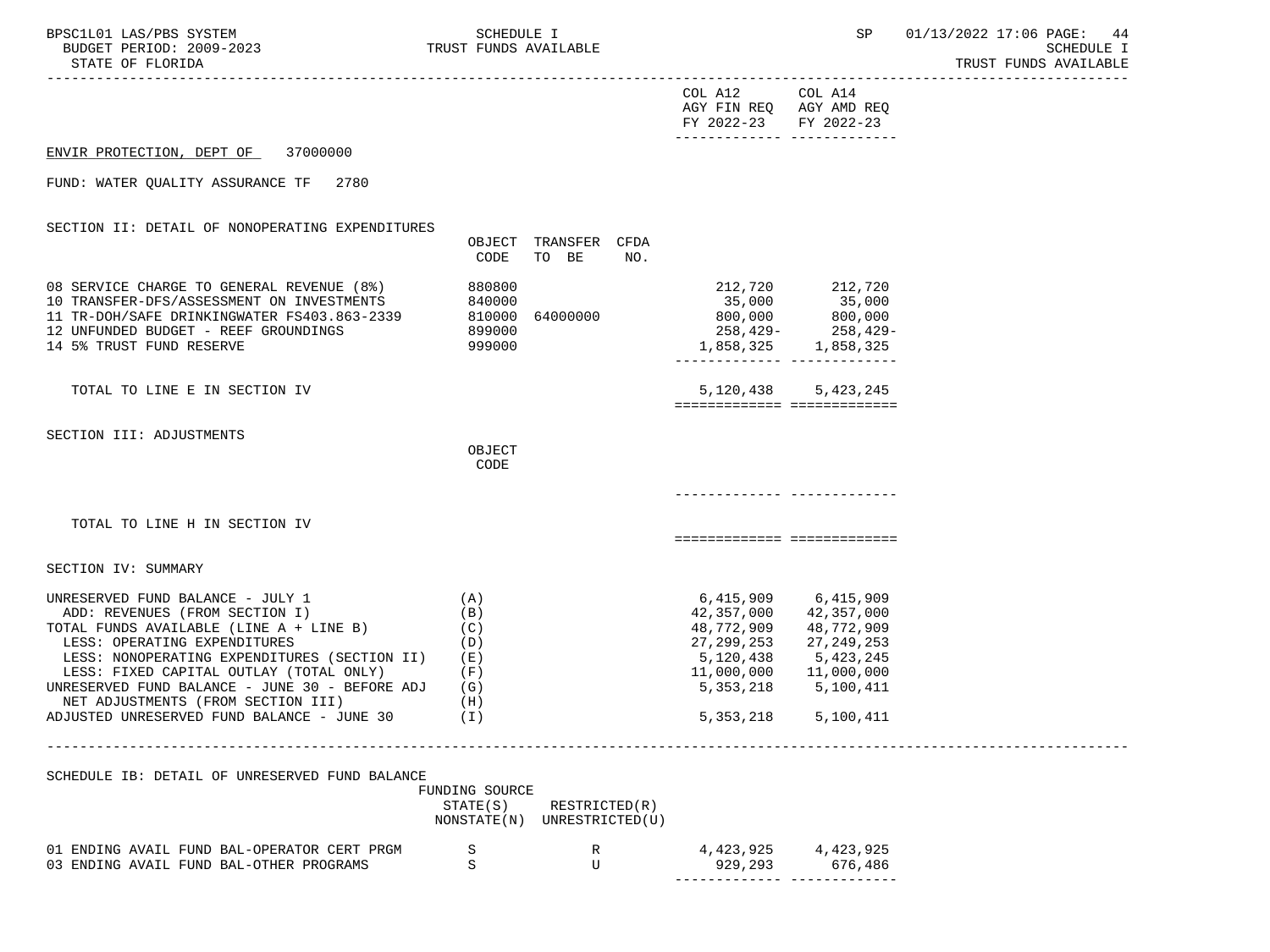| FY 2022-23 FY 2022-23 |                         |
|-----------------------|-------------------------|
|                       | AGY FIN REQ AGY AMD REQ |
| COL A12               | COL A14                 |

ENVIR PROTECTION, DEPT OF 37000000

FUND: WATER QUALITY ASSURANCE TF 2780

SCHEDULE IB: DETAIL OF UNRESERVED FUND BALANCE

 FUNDING SOURCE STATE(S) RESTRICTED(R) NONSTATE(N) UNRESTRICTED(U)

-----------------------------------------------------------------------------------------------------------------------------------

ADJUSTED UNRESERVED FUND BALANCE - JUNE 30 5,353,218 5,353,218 5,100,411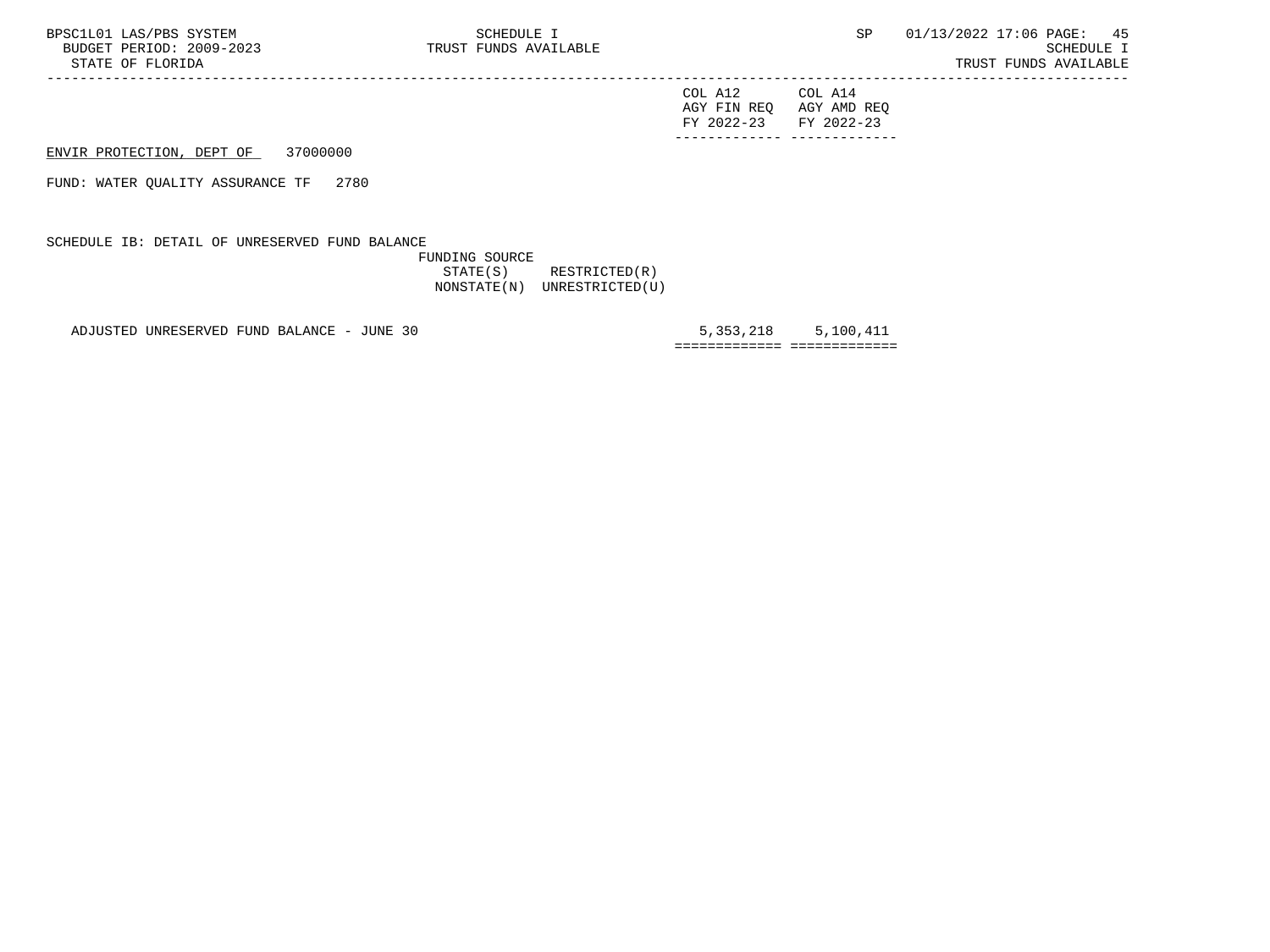BUDGET PERIOD: 2009-2023<br>STATE OF FLORIDA

BPSC1L01 LAS/PBS SYSTEM SCHEDULE I SEREDULE I SP 01/13/2022 17:06 PAGE: 46<br>BUDGET PERIOD: 2009-2023 TRUST FUNDS AVAILABLE TRUST FUNDS AVAILABLE

|                                                                          |        |                        |             | COL A12<br>AGY FIN REQ AGY AMD REQ<br>FY 2022-23 | COL A14<br>FY 2022-23       |  |
|--------------------------------------------------------------------------|--------|------------------------|-------------|--------------------------------------------------|-----------------------------|--|
| ENVIR PROTECTION, DEPT OF 37000000                                       |        |                        |             |                                                  |                             |  |
| FUND: WORKING CAPITAL TRUST FUND 2792                                    |        |                        |             |                                                  |                             |  |
| SECTION I: DETAIL OF REVENUES                                            |        |                        |             |                                                  |                             |  |
| REVENUE CAP SVC<br>AUTH                                                  |        | MATCHING %             | <b>CFDA</b> |                                                  |                             |  |
| CHG <sup>8</sup><br>CODE                                                 |        | ST $I/C$ LOC $I/C$ NO. |             |                                                  |                             |  |
|                                                                          |        |                        |             |                                                  |                             |  |
| 01 TRANSFER AIR POLLUTION CONTROL TF - 2035<br>001500 NO 0.0<br>216.272  | 0.00   | 0.00                   |             |                                                  | 768,627 713,645             |  |
| 02 TRANSFER COASTAL PROTECTION TRUST FUND - 2099                         |        |                        |             |                                                  |                             |  |
| 001500 NO 0.0<br>216.272                                                 | 0.00   | 0.00                   |             |                                                  | 359,378 331,849             |  |
| 04 TRANSFER INLAND PROTECTION TRUST FUND - 2212                          |        |                        |             |                                                  |                             |  |
| 216.272<br>001500 NO 0.0                                                 | 0.00   | 0.00                   |             | 4,412,834 4,072,288                              |                             |  |
| 05 TRANSFER INTERNAL IMPROVEMENT TF - 2408                               |        |                        |             |                                                  |                             |  |
| 216.272<br>001500 NO 0.0                                                 | 0.00   | 0.00                   |             |                                                  | 456,296 426,851             |  |
| 06 TRANSFER MINERALS TRUST FUND - 2499                                   |        |                        |             |                                                  |                             |  |
| 216.272<br>001500 NO 0.0                                                 | 0.00   | 0.00                   |             | 59,273                                           | 56,259                      |  |
| 07 TRANSFER NON-MANDATORY TRUST FUND - 2506                              |        |                        |             |                                                  |                             |  |
| 216.272<br>001500 NO 0.0                                                 | 0.00   | 0.00                   |             | 60,613                                           | 57,120                      |  |
| 08 TRANSFER PERMIT FEE TRUST FUND - 2526                                 |        |                        |             | 424,409                                          |                             |  |
| 216.272<br>001500 NO 0.0<br>09 TRANSFER SOLID WASTE MANAGEMENT TF - 2644 | 0.00   | 0.00                   |             |                                                  | 400,918                     |  |
| 216.272<br>001500 NO 0.0                                                 | 0.00   | 0.00                   |             |                                                  | 573,989 532,079             |  |
| 10 TRANSFER STATE PARK TRUST FUND - 2675                                 |        |                        |             |                                                  |                             |  |
| 001500 NO 0.0<br>216.272                                                 | 0.00   | 0.00                   |             |                                                  | 1,683,848 1,563,574         |  |
| 11 TRANSFER WATER QUALITY ASSURANCE TF - 2780                            |        |                        |             |                                                  |                             |  |
| 001500 NO 0.0<br>216.272                                                 | 0.00   | 0.00                   |             |                                                  | 1,048,046 974,603           |  |
| 13 TRANSFER RESILIENT FLORIDA TRUST FUND - 2055                          |        |                        |             |                                                  |                             |  |
| 001500 NO 0.0<br>216.272                                                 | 0.00   | 0.00                   |             |                                                  | 3,860,831 1,037,326         |  |
| 14 TRANSFER WATER PROT AND SUSTAIN PRG TF - 2603                         |        |                        |             |                                                  |                             |  |
| 001500 NO 0.0 216.272                                                    | 0.00   | 0.00                   |             |                                                  | 3,166,632                   |  |
| 15 INTEREST                                                              |        |                        |             |                                                  |                             |  |
| 000500 NO 8.0 215.49                                                     | 0.00   | 0.00                   |             |                                                  | 16,000 16,000               |  |
|                                                                          |        |                        |             |                                                  |                             |  |
| TOTAL TO LINE B IN SECTION IV                                            |        |                        |             |                                                  | 13, 724, 144 13, 349, 144   |  |
|                                                                          |        |                        |             | ============================                     |                             |  |
|                                                                          |        |                        |             |                                                  |                             |  |
| SECTION II: DETAIL OF NONOPERATING EXPENDITURES                          |        |                        |             |                                                  |                             |  |
|                                                                          | OBJECT | TRANSFER               | CFDA        |                                                  |                             |  |
|                                                                          | CODE   | TO BE                  | NO.         |                                                  |                             |  |
|                                                                          |        |                        |             |                                                  |                             |  |
| 01 SERVICE CHARGE TO GENERAL REVENUE (8.0%)                              | 880800 |                        |             |                                                  | $1,200$ $1,200$             |  |
| 02 TRANSFER-DFS/ASSESSMENT ON INVESTMENTS                                | 840000 |                        |             | 1,000                                            | 1,000                       |  |
|                                                                          |        |                        |             |                                                  |                             |  |
|                                                                          |        |                        |             |                                                  |                             |  |
| TOTAL TO LINE E IN SECTION IV                                            |        |                        |             | 2,200                                            | 2,200                       |  |
|                                                                          |        |                        |             |                                                  | =========================== |  |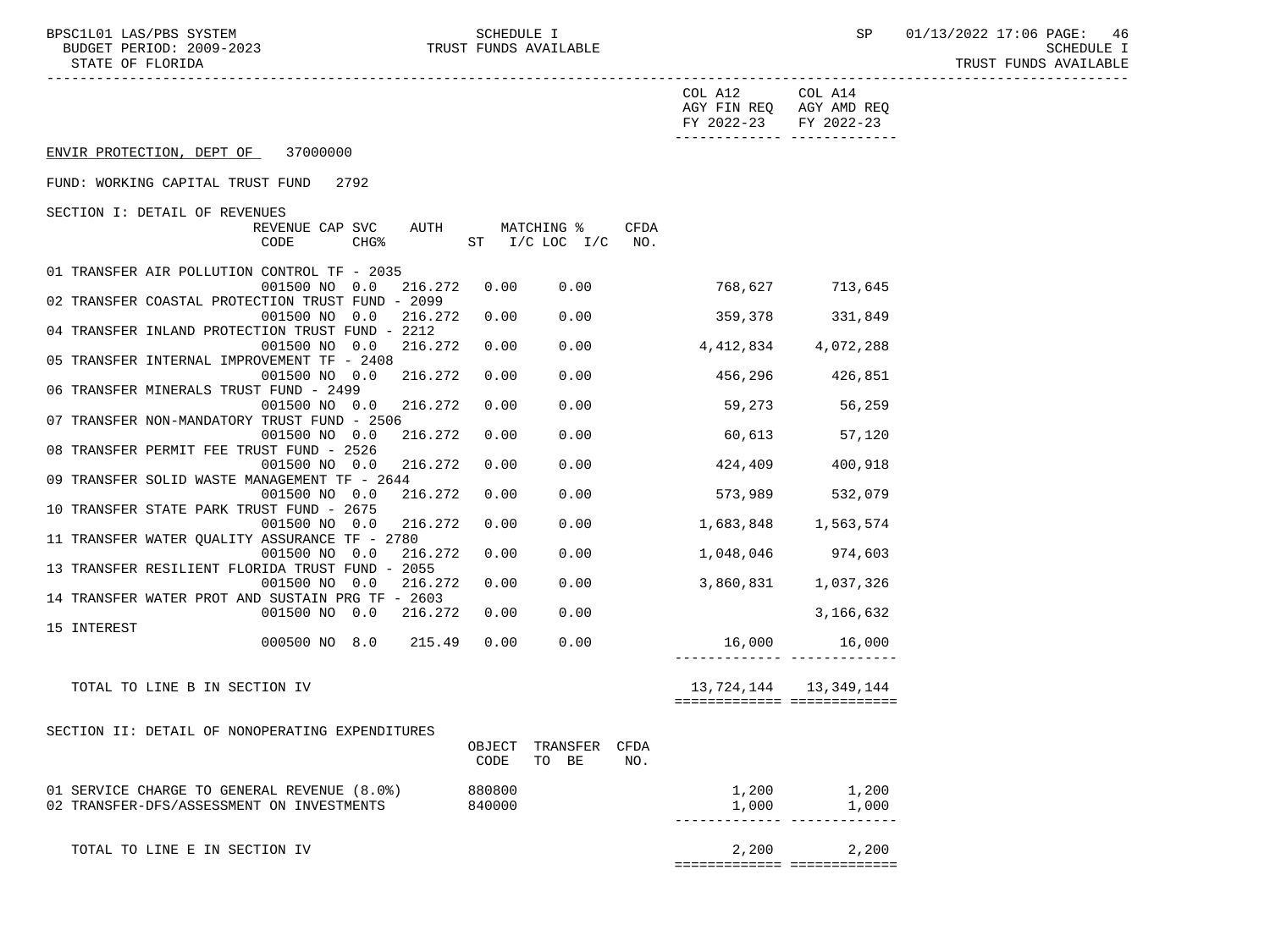| BPSC1L01 LAS/PBS SYSTEM<br>BUDGET PERIOD: 2009-2023 TRUST FUNDS AVAILABLE<br>STATE OF FLORIDA                                                                                                                                                                                                                                                                                  | SCHEDULE I                                                    |                                                                             | SP                  | 01/13/2022 17:06 PAGE: 47<br><b>SCHEDULE I</b><br>TRUST FUNDS AVAILABLE |
|--------------------------------------------------------------------------------------------------------------------------------------------------------------------------------------------------------------------------------------------------------------------------------------------------------------------------------------------------------------------------------|---------------------------------------------------------------|-----------------------------------------------------------------------------|---------------------|-------------------------------------------------------------------------|
|                                                                                                                                                                                                                                                                                                                                                                                |                                                               | COL A12 COL A14<br>AGY FIN REQ AGY AMD REQ<br>FY 2022-23 FY 2022-23         |                     |                                                                         |
| ENVIR PROTECTION, DEPT OF 37000000                                                                                                                                                                                                                                                                                                                                             |                                                               |                                                                             |                     |                                                                         |
| FUND: WORKING CAPITAL TRUST FUND<br>2792                                                                                                                                                                                                                                                                                                                                       |                                                               |                                                                             |                     |                                                                         |
| SECTION III: ADJUSTMENTS                                                                                                                                                                                                                                                                                                                                                       |                                                               |                                                                             |                     |                                                                         |
|                                                                                                                                                                                                                                                                                                                                                                                | OBJECT<br>CODE                                                |                                                                             |                     |                                                                         |
|                                                                                                                                                                                                                                                                                                                                                                                |                                                               |                                                                             |                     |                                                                         |
| TOTAL TO LINE H IN SECTION IV                                                                                                                                                                                                                                                                                                                                                  |                                                               | ============================                                                |                     |                                                                         |
| SECTION IV: SUMMARY                                                                                                                                                                                                                                                                                                                                                            |                                                               |                                                                             |                     |                                                                         |
| UNRESERVED FUND BALANCE - JULY 1<br>ADD: REVENUES (FROM SECTION I)<br>TOTAL FUNDS AVAILABLE (LINE A + LINE B)<br>LESS: OPERATING EXPENDITURES<br>LESS: NONOPERATING EXPENDITURES (SECTION II)<br>LESS: FIXED CAPITAL OUTLAY (TOTAL ONLY)<br>UNRESERVED FUND BALANCE - JUNE 30 - BEFORE ADJ<br>NET ADJUSTMENTS (FROM SECTION III)<br>ADJUSTED UNRESERVED FUND BALANCE - JUNE 30 | (A)<br>(B)<br>(C)<br>(D)<br>( E )<br>(F)<br>(G)<br>(H)<br>(T) | 13, 724, 144 13, 349, 144<br>13,724,144   13,349,144<br>13,721,944<br>2,200 | 13,346,944<br>2,200 |                                                                         |